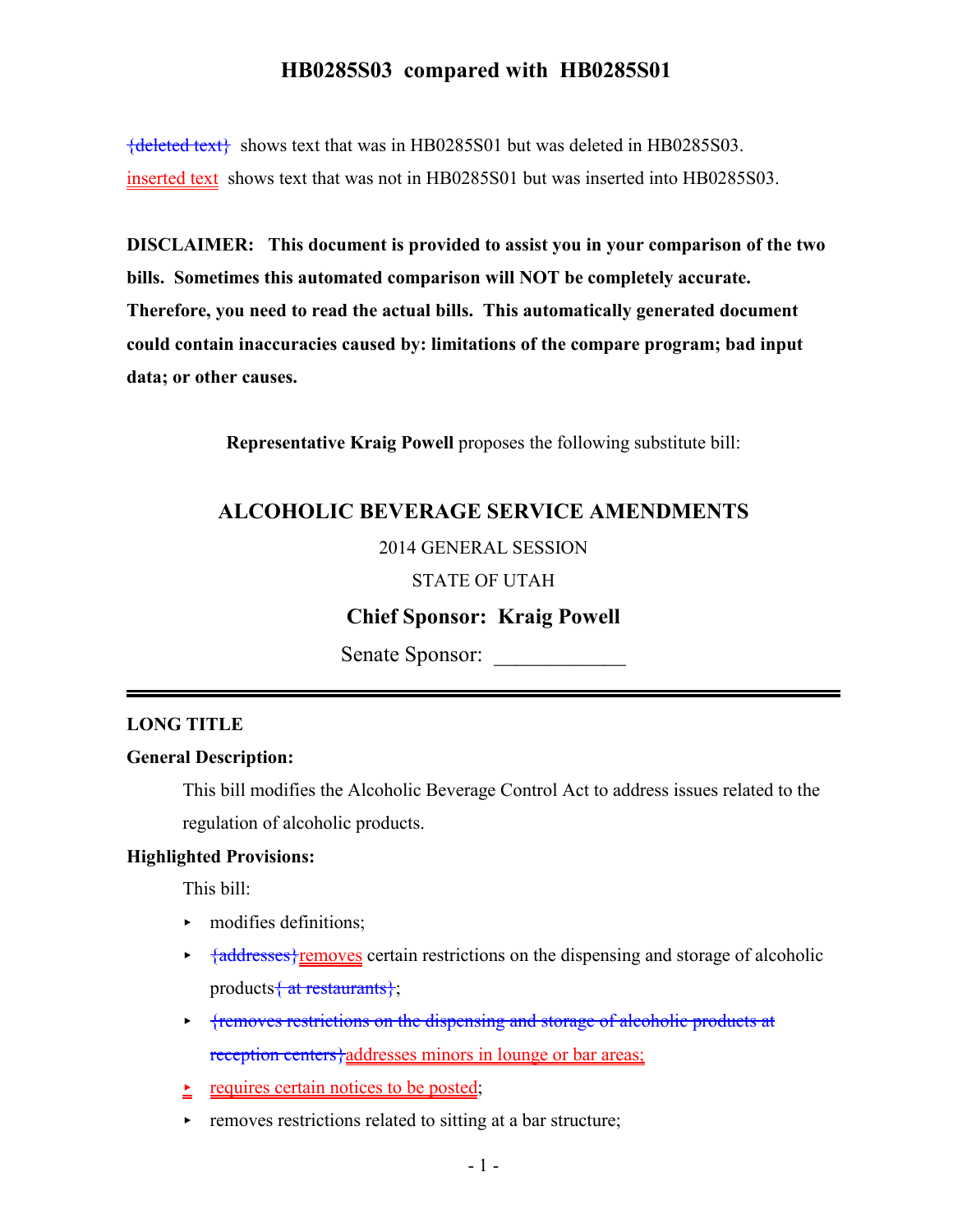- $\rightarrow$  repeals credit for grandfathered bar structures; and
- $\blacktriangleright$  makes technical changes.

#### **Money Appropriated in this Bill:**

None

#### **Other Special Clauses:**

None

#### **Utah Code Sections Affected:**

#### AMENDS:

**32B-1-102**, as last amended by Laws of Utah 2013, Chapter 349

**32B-6-205**, as last amended by Laws of Utah 2013, Chapter 353

**32B-6-302**, as last amended by Laws of Utah 2011, Chapter 334

**32B-6-305**, as last amended by Laws of Utah 2013, Chapter 353

**32B-6-703**, as last amended by Laws of Utah 2011, Second Special Session, Chapter 2

**32B-6-805**, as last amended by Laws of Utah 2012, Chapter 365

**32B-6-905**, as last amended by Laws of Utah 2013, Chapter 353

**32B-8-402**, as last amended by Laws of Utah 2011, Chapter 334

#### REPEALS:

**32B-6-202**, as last amended by Laws of Utah 2011, Chapter 334

**32B-6-205.1**, as enacted by Laws of Utah 2010, Chapter 276

**32B-6-305.1**, as enacted by Laws of Utah 2010, Chapter 276

**32B-6-902**, as last amended by Laws of Utah 2011, Second Special Session, Chapter 2

*Be it enacted by the Legislature of the state of Utah:*

Section 1. Section **32B-1-102** is amended to read:

#### **32B-1-102. Definitions.**

As used in this title:

(1) "Airport lounge" means a business location:

(a) at which an alcoholic product is sold at retail for consumption on the premises; and

(b) that is located at an international airport with a United States Customs office on the premises of the international airport.

(2) "Airport lounge license" means a license issued in accordance with Chapter 5,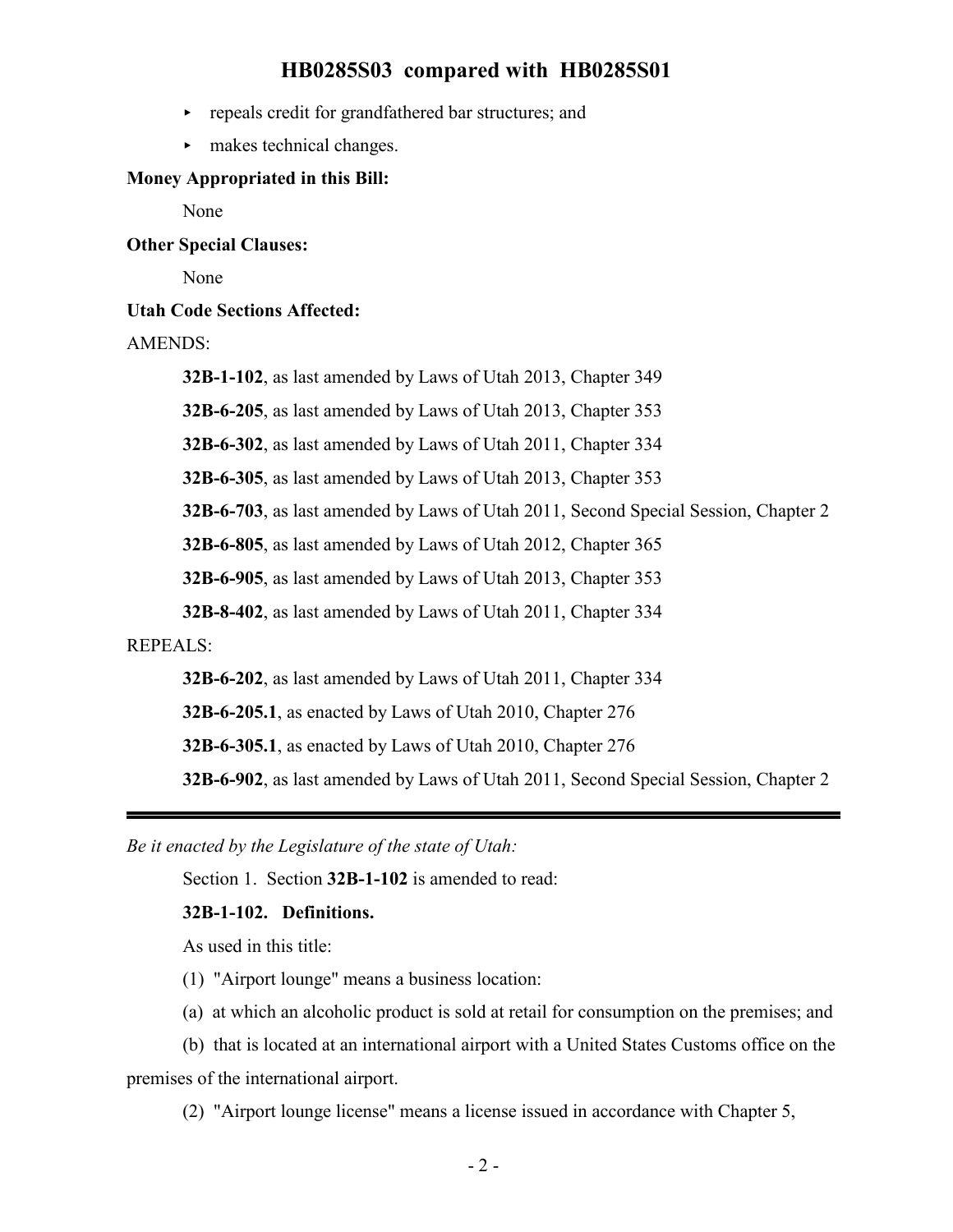Retail License Act, and Chapter 6, Part 5, Airport Lounge License.

(3) "Alcoholic beverage" means the following:

(a) beer; or

(b) liquor.

(4) (a) "Alcoholic product" means a product that:

(i) contains at least .5% of alcohol by volume; and

(ii) is obtained by fermentation, infusion, decoction, brewing, distillation, or other process that uses liquid or combinations of liquids, whether drinkable or not, to create alcohol in an amount equal to or greater than .5% of alcohol by volume.

(b) "Alcoholic product" includes an alcoholic beverage.

(c) "Alcoholic product" does not include any of the following common items that otherwise come within the definition of an alcoholic product:

(i) except as provided in Subsection  $(4)(d)$ , an extract;

(ii) vinegar;

(iii) cider;

(iv) essence;

(v) tincture;

(vi) food preparation; or

(vii) an over-the-counter medicine.

(d) "Alcoholic product" includes an extract containing alcohol obtained by distillation when it is used as a flavoring in the manufacturing of an alcoholic product.

(5) "Alcohol training and education seminar" means a seminar that is:

(a) required by Chapter 5, Part 4, Alcohol Training and Education Act; and

(b) described in Section 62A-15-401.

(6) "Banquet" means an event:

(a) that is held at one or more designated locations approved by the commission in or on the premises of a:

(i) hotel;

(ii) resort facility;

(iii) sports center; or

(iv) convention center;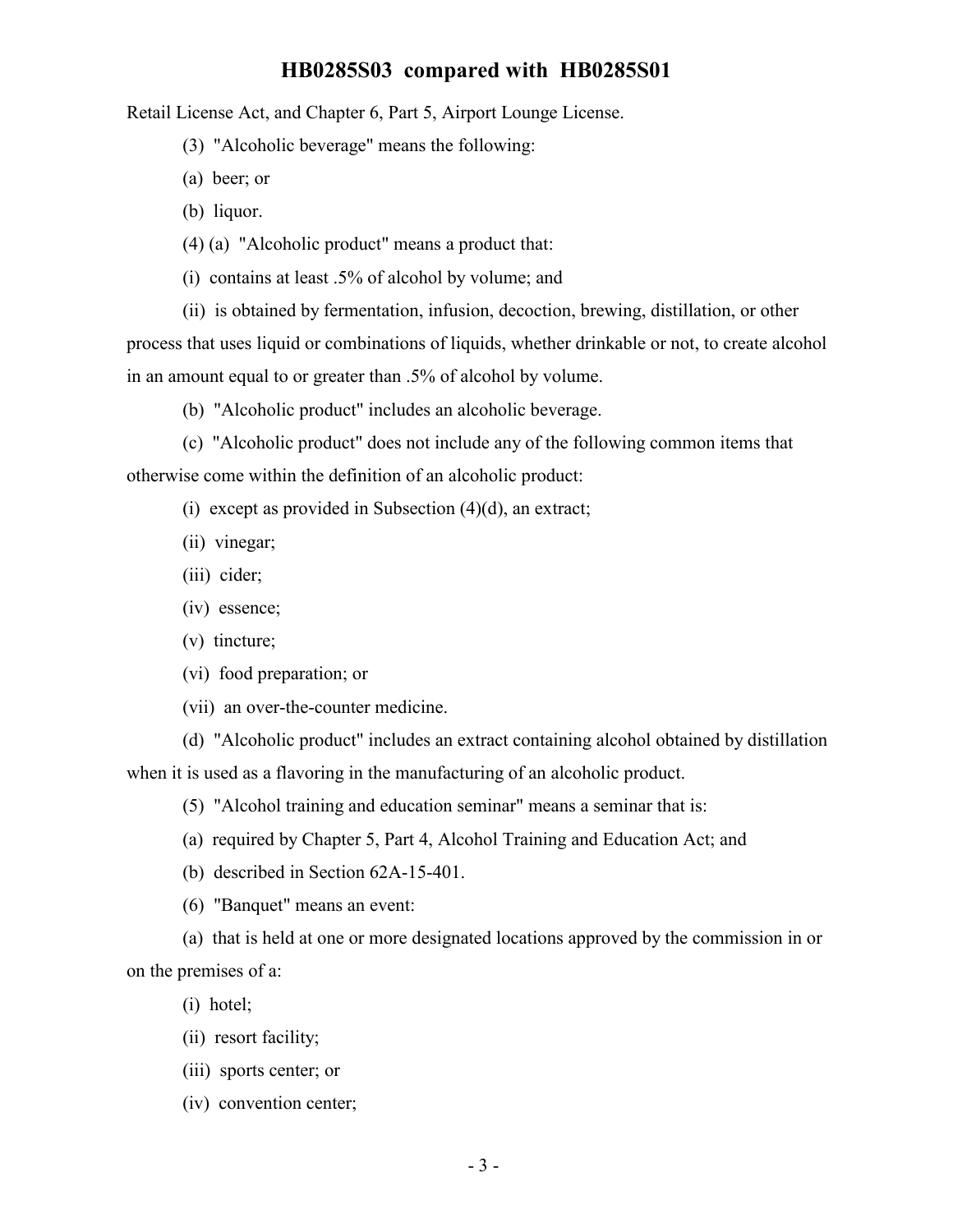(b) for which there is a contract:

(i) between a person operating a facility listed in Subsection  $(6)(a)$  and another person;

and

(ii) under which the person operating a facility listed in Subsection  $(6)(a)$  is required to provide an alcoholic product at the event; and

(c) at which food and alcoholic products may be sold, offered for sale, or furnished.

(7) (a) "Bar" means a surface or structure:

- (i) at which an alcoholic product is:
- (A) stored; or
- (B) dispensed; or
- (ii) from which an alcoholic product is served.

(b) "Bar structure" means a surface or structure on a licensed premises if on or at any place of the surface or structure an alcoholic product is:

- (i) stored; or
- (ii) dispensed.
- (8) (a) Subject to Subsection (8)(d), "beer" means a product that:
- (i) contains at least .5% of alcohol by volume, but not more than 4% of alcohol by

volume or 3.2% by weight; and

- (ii) is obtained by fermentation, infusion, or decoction of malted grain.
- (b) "Beer" may or may not contain hops or other vegetable products.
- (c) "Beer" includes a product that:
- (i) contains alcohol in the percentages described in Subsection (8)(a); and
- (ii) is referred to as:
- (A) beer;
- (B) ale;
- (C) porter;
- (D) stout;
- (E) lager; or
- (F) a malt or malted beverage.
- (d) "Beer" does not include a flavored malt beverage.
- (9) "Beer-only restaurant license" means a license issued in accordance with Chapter 5,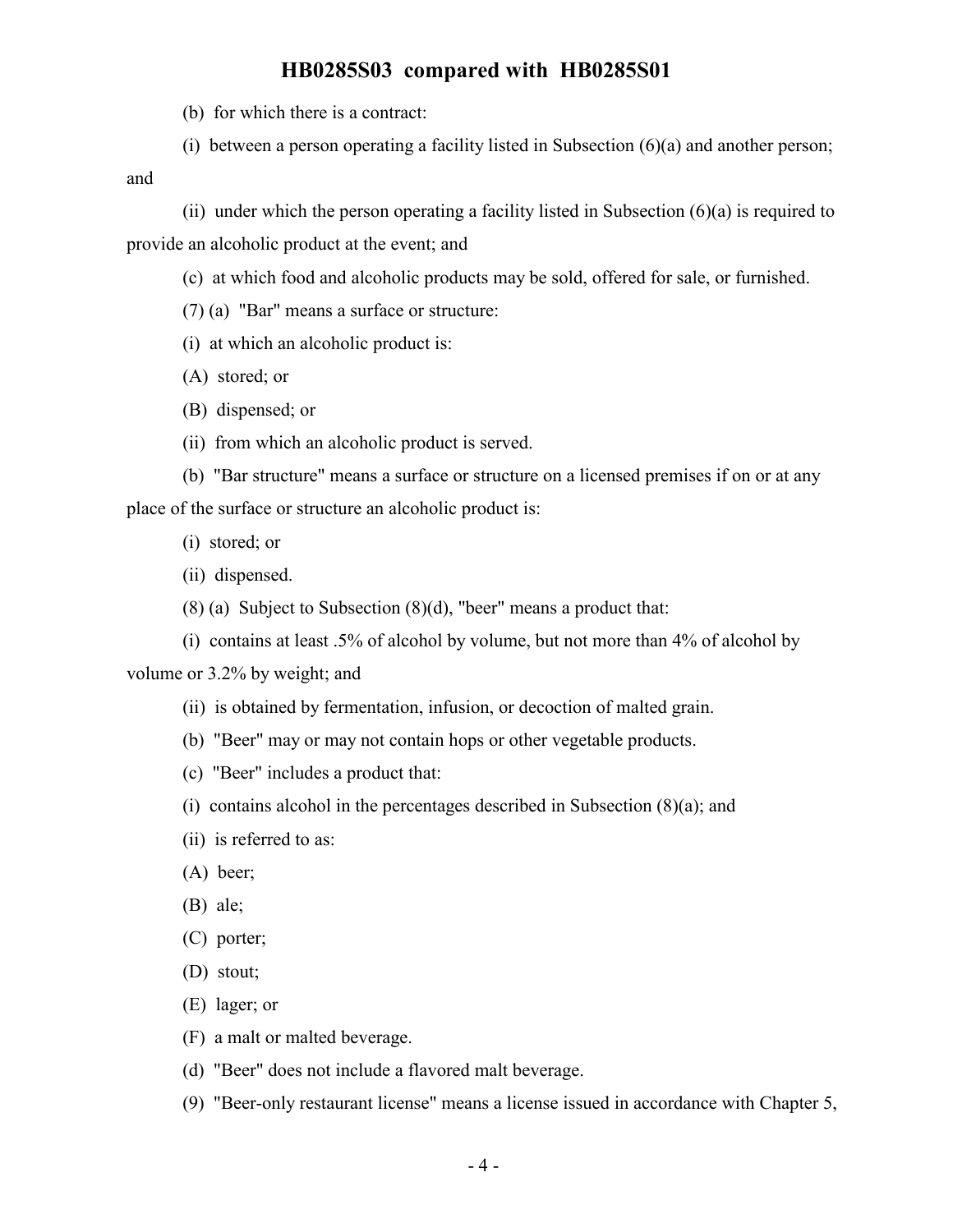Retail License Act, and Chapter 6, Part 9, Beer-Only Restaurant License.

(10) "Beer retailer" means a business:

(a) that is engaged, primarily or incidentally, in the retail sale of beer to a patron,

whether for consumption on or off the business premises; and

(b) to whom a license is issued:

(i) for an off-premise beer retailer, in accordance with Chapter 7, Part 2, Off-Premise Beer Retailer Local Authority; or

(ii) for an on-premise beer retailer, in accordance with Chapter 5, Retail License Act, and Chapter 6, Part 7, On-Premise Beer Retailer License.

(11) "Beer wholesaling license" means a license:

(a) issued in accordance with Chapter 13, Beer Wholesaling License Act; and

(b) to import for sale, or sell beer in wholesale or jobbing quantities to one or more retail licensees or off-premise beer retailers.

(12) "Billboard" means a public display used to advertise, including:

- (a) a light device;
- (b) a painting;
- (c) a drawing;
- (d) a poster;
- (e) a sign;
- (f) a signboard; or
- (g) a scoreboard.

(13) "Brewer" means a person engaged in manufacturing:

- (a) beer;
- (b) heavy beer; or

(c) a flavored malt beverage.

(14) "Brewery manufacturing license" means a license issued in accordance with Chapter 11, Part 5, Brewery Manufacturing License.

(15) "Certificate of approval" means a certificate of approval obtained from the department under Section 32B-11-201.

(16) "Chartered bus" means a passenger bus, coach, or other motor vehicle provided by a bus company to a group of persons pursuant to a common purpose: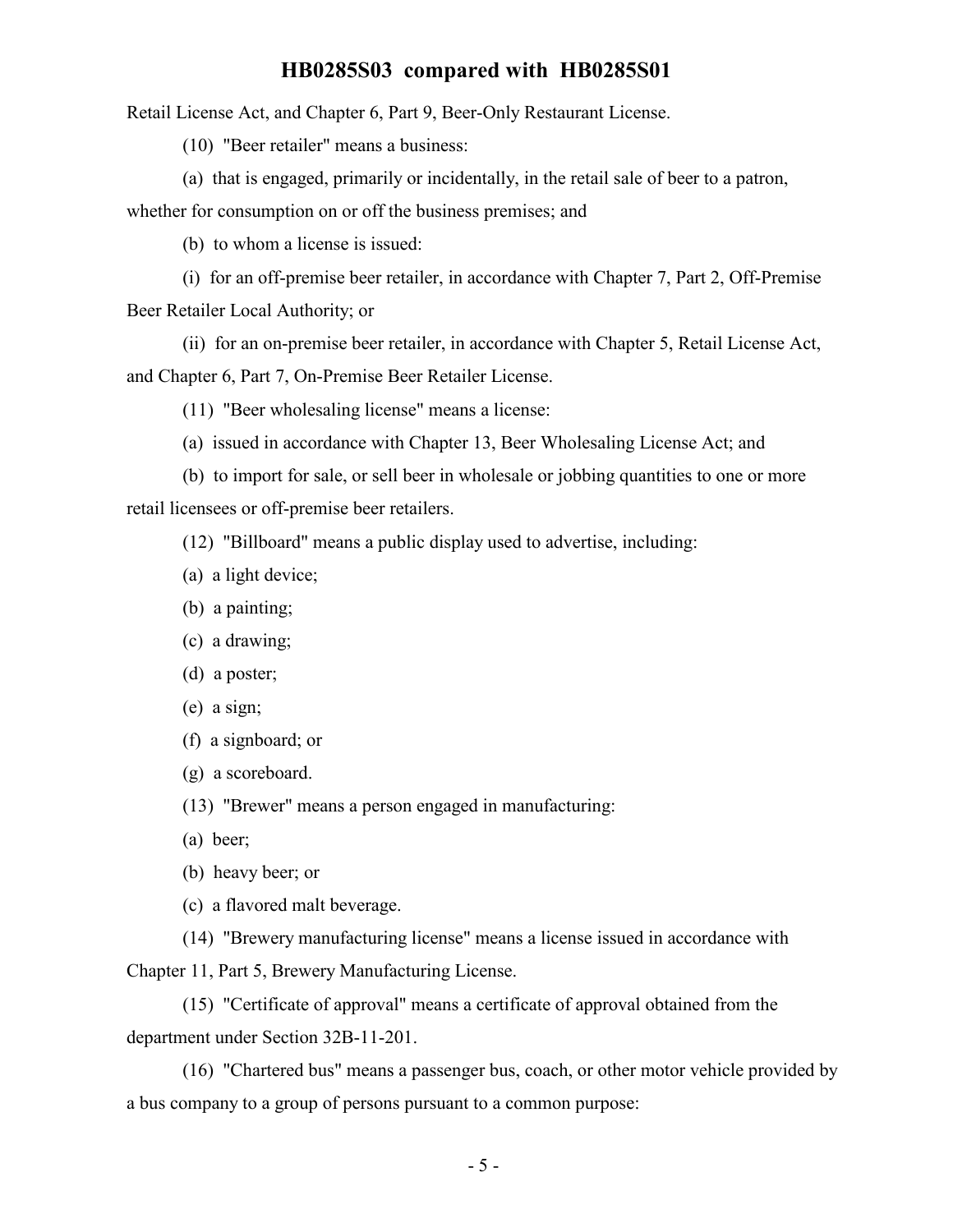(a) under a single contract;

- (b) at a fixed charge in accordance with the bus company's tariff; and
- (c) to give the group of persons the exclusive use of the passenger bus, coach, or other

motor vehicle, and a driver to travel together to one or more specified destinations.

(17) "Church" means a building:

(a) set apart for worship;

- (b) in which religious services are held;
- (c) with which clergy is associated; and
- (d) that is tax exempt under the laws of this state.
- (18) (a) "Club license" means a license issued in accordance with Chapter 5, Retail

License Act, and Chapter 6, Part 4, Club License.

- (b) "Club license" includes:
- (i) a dining club license;
- (ii) an equity club license;
- (iii) a fraternal club license; or
- (iv) a social club license.

(19) "Commission" means the Alcoholic Beverage Control Commission created in Section 32B-2-201.

(20) "Commissioner" means a member of the commission.

(21) "Community location" means:

- (a) a public or private school;
- (b) a church;
- (c) a public library;
- (d) a public playground; or
- (e) a public park.
- (22) "Community location governing authority" means:
- (a) the governing body of the community location; or

(b) if the commission does not know who is the governing body of a community location, a person who appears to the commission to have been given on behalf of the community location the authority to prohibit an activity at the community location.

(23) "Container" means a receptacle that contains an alcoholic product, including: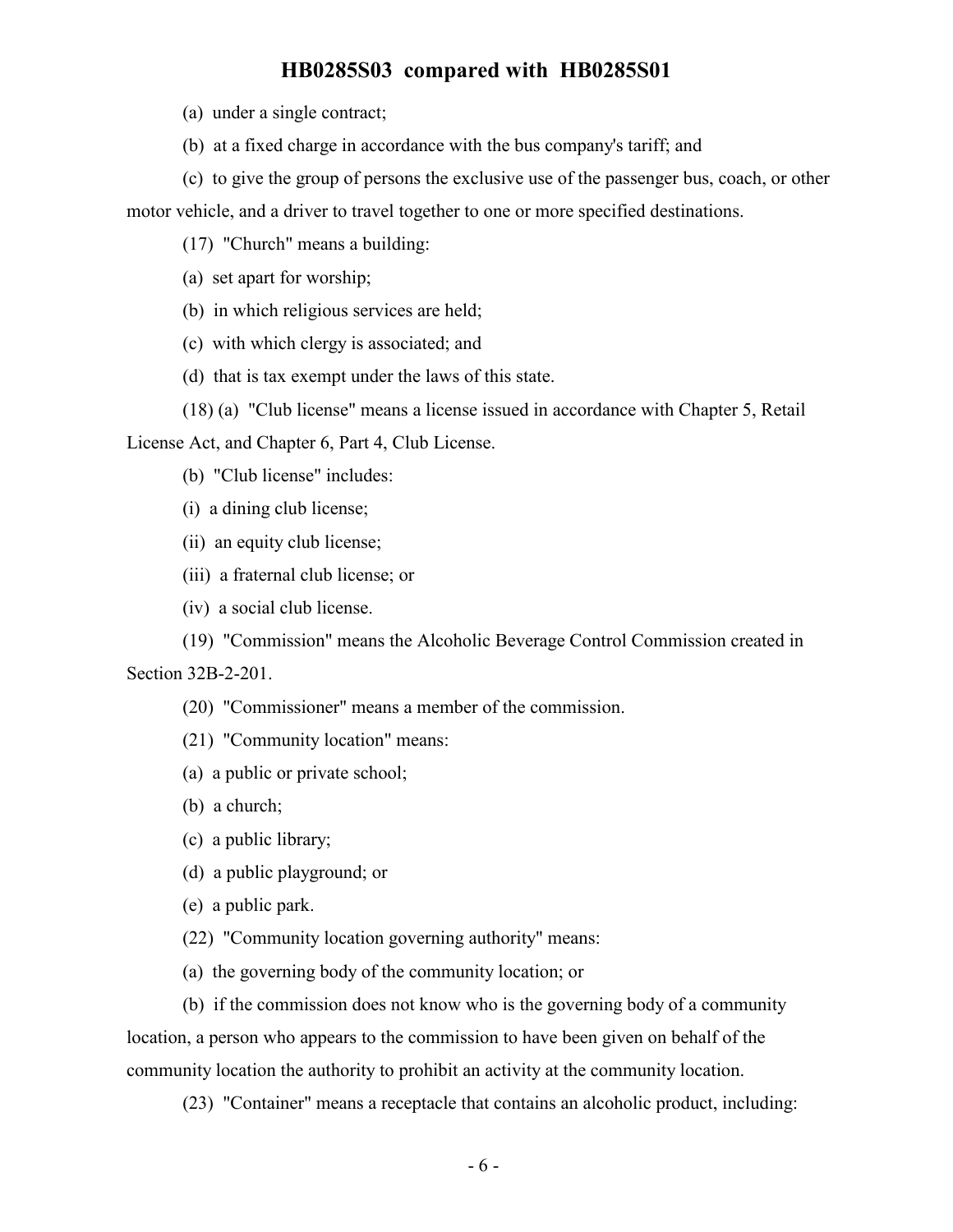(a) a bottle;

(b) a vessel; or

(c) a similar item.

(24) "Convention center" means a facility that is:

(a) in total at least 30,000 square feet; and

(b) otherwise defined as a "convention center" by the commission by rule.

(25) (a) Subject to Subsection (25)(b), "counter" means a surface or structure in a

dining area of a licensed premises where seating is provided to a patron for service of food.

(b) "Counter" does not include a surface or structure if on or at any point of the surface or structure an alcoholic product is:

(i) stored; or

(ii) dispensed.

(26) "Department" means the Department of Alcoholic Beverage Control created in Section 32B-2-203.

(27) "Department compliance officer" means an individual who is:

(a) an auditor or inspector; and

(b) employed by the department.

(28) "Department sample" means liquor that is placed in the possession of the department for testing, analysis, and sampling.

(29) "Dining club license" means a license issued in accordance with Chapter 5, Retail License Act, and Chapter 6, Part 4, Club License, that is designated by the commission as a dining club license.

(30) "Director," unless the context requires otherwise, means the director of the department.

(31) "Disciplinary proceeding" means an adjudicative proceeding permitted under this title:

(a) against a person subject to administrative action; and

(b) that is brought on the basis of a violation of this title.

 $(32)$  (a) Subject to Subsection  $(32)(b)$ , "dispense" means:

 $[(i)$  drawing of an alcoholic product:

 $[(A)$  from an area where it is stored; or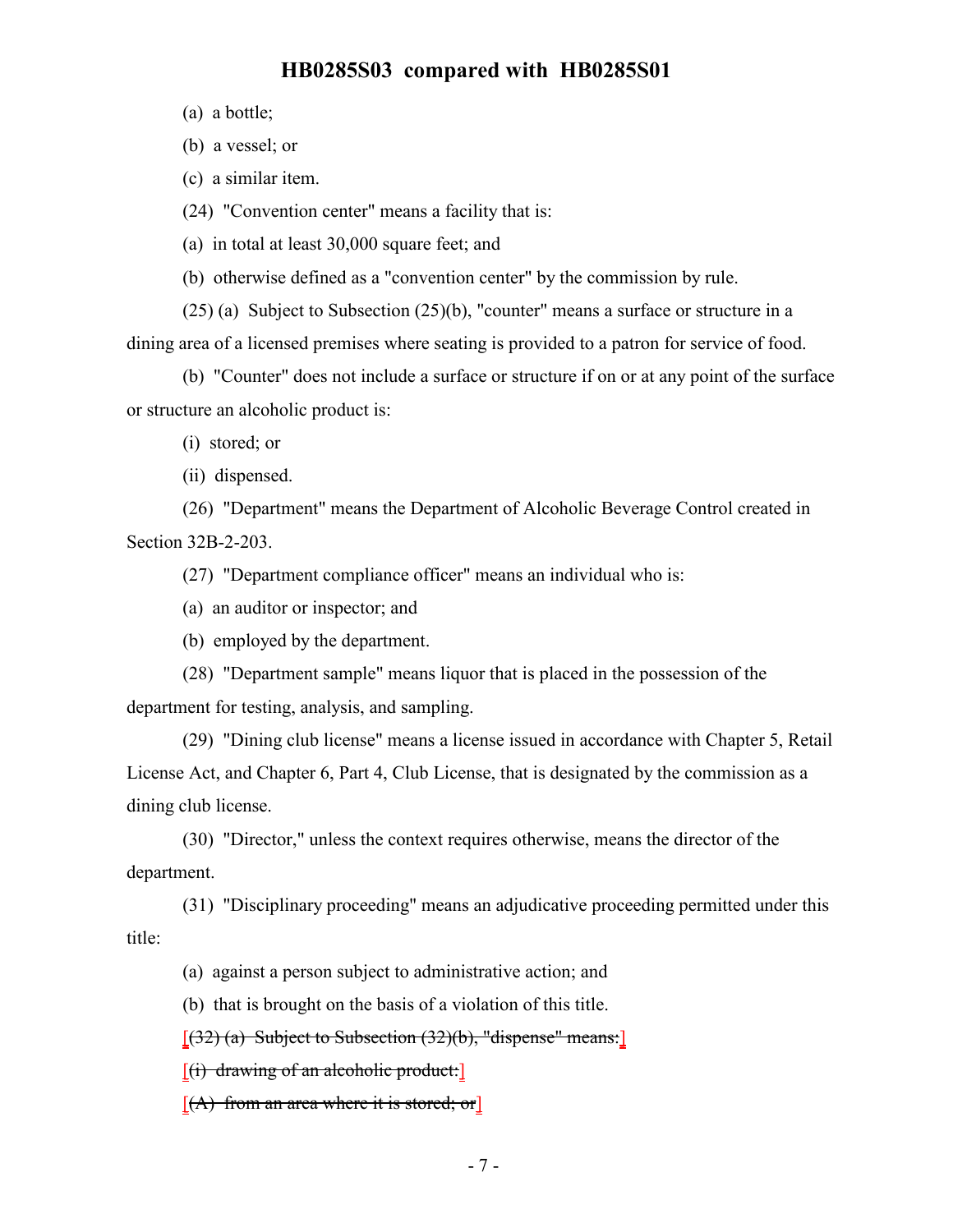$[(B)$  as provided in Subsection 32B-6-205(12)(b)(ii), 32B-6-305(12)(b)(ii),

 ${\{\}\}32B-6-805(15)(b)(ii); {\{\}} or 32B-6-905(12)(b)(ii); and]$ 

 $[(ii)$  using the alcoholic product described in Subsection  $(32)(a)(i)$  on the premises of the licensed premises to mix or prepare an alcoholic product to be furnished to a patron of the retail licensee.]

 $[(b)$  The definition of "dispense" in this Subsection (32) applies only to:

 $[(i)$  a full-service restaurant license;

 $[(ii)$  a limited-service restaurant license;  $\{and\}]$ 

[(iii) a reception center license; and]

 $[(iv)$  $\{[(iii)]\}$  a beer-only restaurant license.

 $[33]$  (32) "Distillery manufacturing license" means a license issued in accordance with Chapter 11, Part 4, Distillery Manufacturing License.

[(34)] (33) "Distressed merchandise" means an alcoholic product in the possession of the department that is saleable, but for some reason is unappealing to the public.

 $[35]$  (34) "Educational facility" includes:

- (a) a nursery school;
- (b) an infant day care center; and
- (c) a trade and technical school.

 $[ (36) ] (35)$  "Equity club license" means a license issued in accordance with Chapter 5,

Retail License Act, and Chapter 6, Part 4, Club License, that is designated by the commission as an equity club license.

 $[37]$  (36) "Event permit" means:

(a) a single event permit; or

(b) a temporary beer event permit.

[(38)] (37) "Exempt license" means a license exempt under Section 32B-1-201 from being considered in determining the total number of a retail license that the commission may issue at any time.

 $[ (39) ] (38)$  (a) "Flavored malt beverage" means a beverage:

(i) that contains at least .5% alcohol by volume;

(ii) that is treated by processing, filtration, or another method of manufacture that is not generally recognized as a traditional process in the production of a beer as described in 27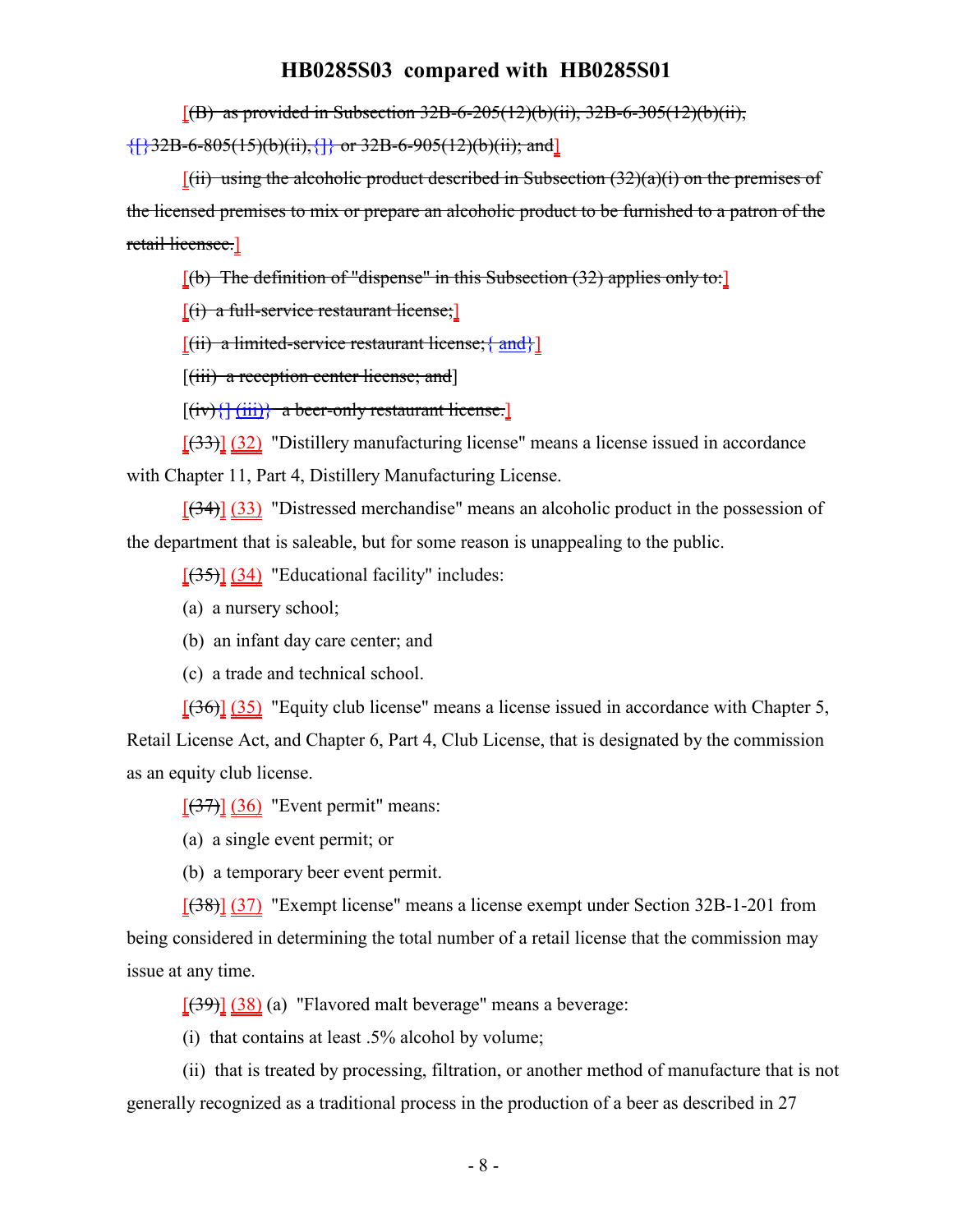C.F.R. Sec. 25.55;

(iii) to which is added a flavor or other ingredient containing alcohol, except for a hop extract; and

(iv) (A) for which the producer is required to file a formula for approval with the federal Alcohol and Tobacco Tax and Trade Bureau pursuant to 27 C.F.R. Sec. 25.55; or

(B) that is not exempt under Subdivision (f) of 27 C.F.R. Sec. 25.55.

(b) "Flavored malt beverage" is considered liquor for purposes of this title.

 $[$ (40)] (39) "Fraternal club license" means a license issued in accordance with Chapter 5, Retail License Act, and Chapter 6, Part 4, Club License, that is designated by the commission as a fraternal club license.

 $[(41)]$   $(40)$  "Full-service restaurant license" means a license issued in accordance with Chapter 5, Retail License Act, and Chapter 6, Part 2, Full-Service Restaurant License.

 $[$ (42)] (41) (a) "Furnish" means by any means to provide with, supply, or give an individual an alcoholic product, by sale or otherwise.

(b) "Furnish" includes to:

(i) serve;

(ii) deliver; or

(iii) otherwise make available.

 $[$ (43)] (42) "Guest" means an individual who meets the requirements of Subsection 32B-6-407(9).

 $[$ (44)] (43) "Health care practitioner" means:

(a) a podiatrist licensed under Title 58, Chapter 5a, Podiatric Physician Licensing Act;

(b) an optometrist licensed under Title 58, Chapter 16a, Utah Optometry Practice Act;

(c) a pharmacist licensed under Title 58, Chapter 17b, Pharmacy Practice Act;

(d) a physical therapist licensed under Title 58, Chapter 24b, Physical Therapy Practice

Act;

(e) a nurse or advanced practice registered nurse licensed under Title 58, Chapter 31b, Nurse Practice Act;

(f) a recreational therapist licensed under Title 58, Chapter 40, Recreational Therapy Practice Act;

(g) an occupational therapist licensed under Title 58, Chapter 42a, Occupational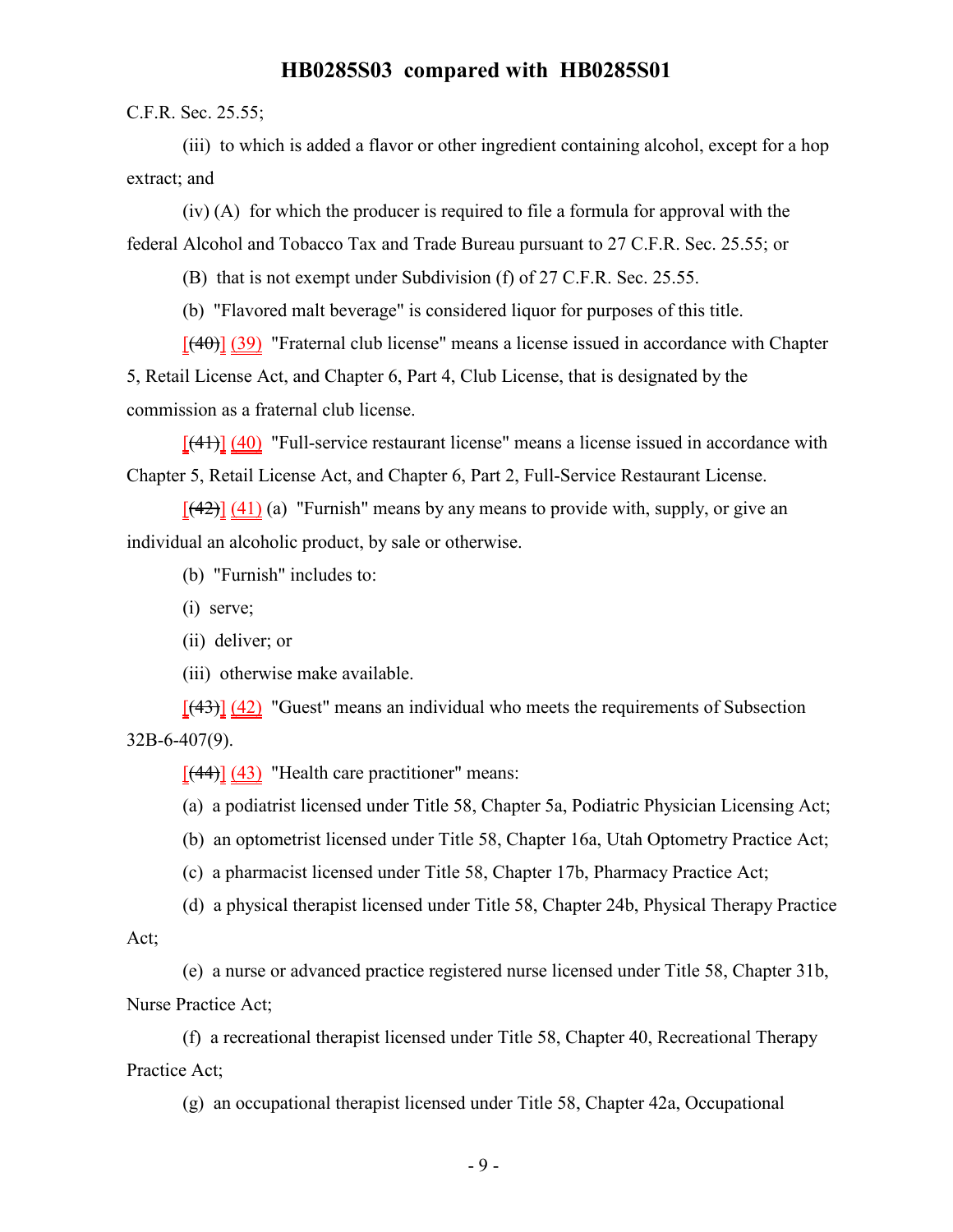Therapy Practice Act;

(h) a nurse midwife licensed under Title 58, Chapter 44a, Nurse Midwife Practice Act;

(i) a mental health professional licensed under Title 58, Chapter 60, Mental Health Professional Practice Act;

(j) a physician licensed under Title 58, Chapter 67, Utah Medical Practice Act;

(k) an osteopath licensed under Title 58, Chapter 68, Utah Osteopathic Medical Practice Act;

(l) a dentist or dental hygienist licensed under Title 58, Chapter 69, Dentist and Dental Hygienist Practice Act; and

(m) a physician assistant licensed under Title 58, Chapter 70a, Physician Assistant Act.

 $[$ (45) $]$  (44) (a) "Heavy beer" means a product that:

(i) contains more than 4% alcohol by volume; and

(ii) is obtained by fermentation, infusion, or decoction of malted grain.

(b) "Heavy beer" is considered liquor for the purposes of this title.

 $[ (46) ] (45)$  "Hotel" is as defined by the commission by rule.

 $[$ (47)] (46) "Identification card" means an identification card issued under Title 53,

Chapter 3, Part 8, Identification Card Act.

 $[(48)]$  (47) "Industry representative" means an individual who is compensated by salary, commission, or other means for representing and selling an alcoholic product of a manufacturer, supplier, or importer of liquor.

 $[$ (49)] (48) "Industry representative sample" means liquor that is placed in the possession of the department for testing, analysis, and sampling by a local industry representative on the premises of the department to educate the local industry representative of the quality and characteristics of the product.

 $[(50)]$  (49) "Interdicted person" means a person to whom the sale, offer for sale, or furnishing of an alcoholic product is prohibited by:

(a) law; or

(b) court order.

 $[ (51) ] (50)$  "Intoxicated" means that a person:

(a) is significantly impaired as to the person's mental or physical functions as a result of the use of: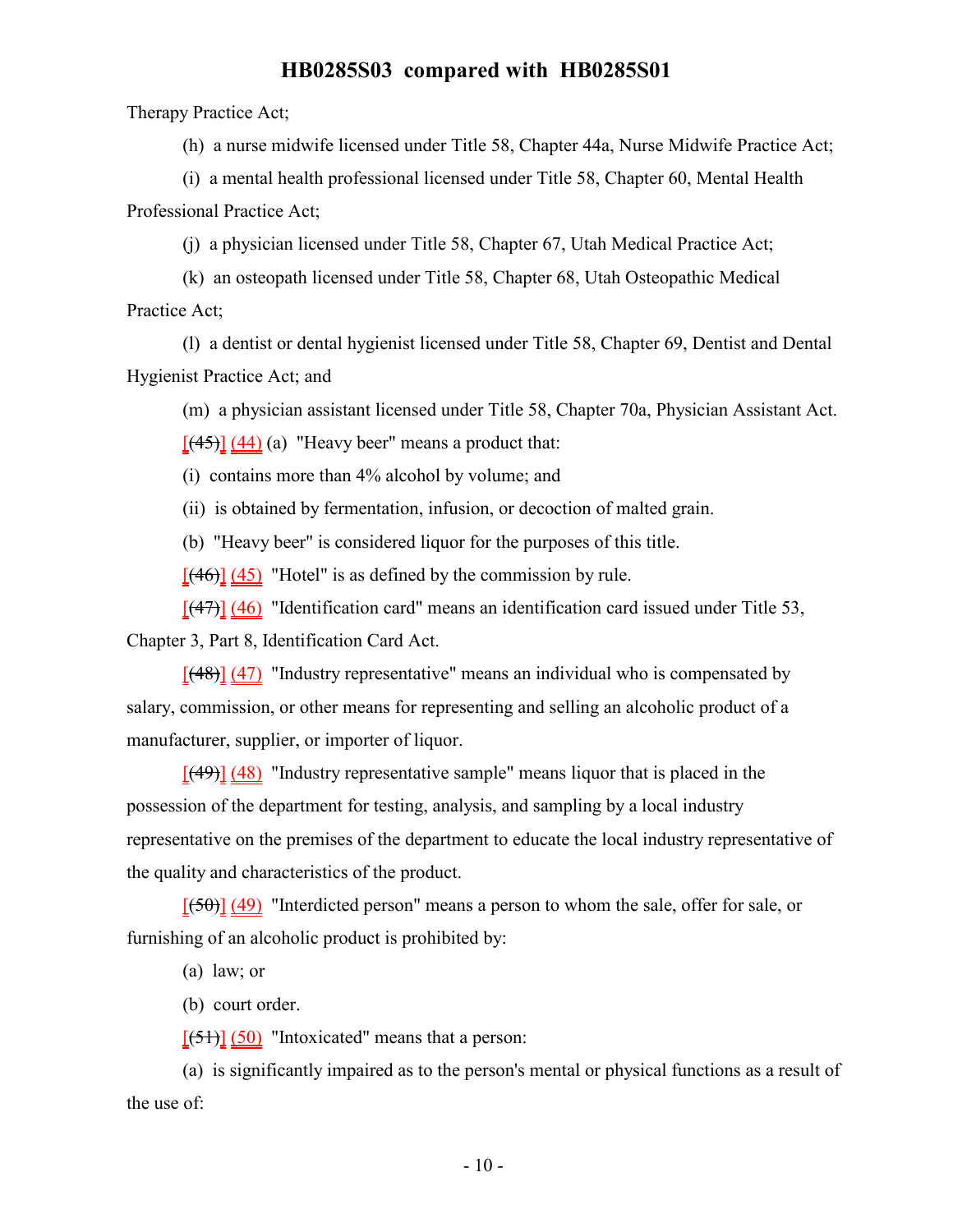(i) an alcoholic product;

(ii) a controlled substance;

(iii) a substance having the property of releasing toxic vapors; or

(iv) a combination of Subsections  $[\frac{1}{2}(\frac{1}{2})](\frac{1}{2}(\alpha)(a)(i))$  through (iii); and

(b) exhibits plain and easily observed outward manifestations of behavior or physical signs produced by the over consumption of an alcoholic product.

 $[ (52) ] (51)$  "Investigator" means an individual who is:

(a) a department compliance officer; or

(b) a nondepartment enforcement officer.

 $[ (53) ] (52)$  "Invitee" is as defined in Section 32B-8-102.

 $[\frac{54}{3}] \ \frac{53}{5}$  "License" means:

(a) a retail license;

(b) a license issued in accordance with Chapter 11, Manufacturing and Related

Licenses Act;

(c) a license issued in accordance with Chapter 12, Liquor Warehousing License Act;

or

(d) a license issued in accordance with Chapter 13, Beer Wholesaling License Act.

[(55)] (54) "Licensee" means a person who holds a license.

[(56)] (55) "Limited-service restaurant license" means a license issued in accordance with Chapter 5, Retail License Act, and Chapter 6, Part 3, Limited-Service Restaurant License.

 $[ (57) ] (56)$  "Limousine" means a motor vehicle licensed by the state or a local authority, other than a bus or taxicab:

(a) in which the driver and a passenger are separated by a partition, glass, or other barrier;

(b) that is provided by a business entity to one or more individuals at a fixed charge in accordance with the business entity's tariff; and

(c) to give the one or more individuals the exclusive use of the limousine and a driver to travel to one or more specified destinations.

 $[ (58) ] (57) (a) (i)$  "Liquor" means a liquid that:

 $(A)$  is:

(I) alcohol;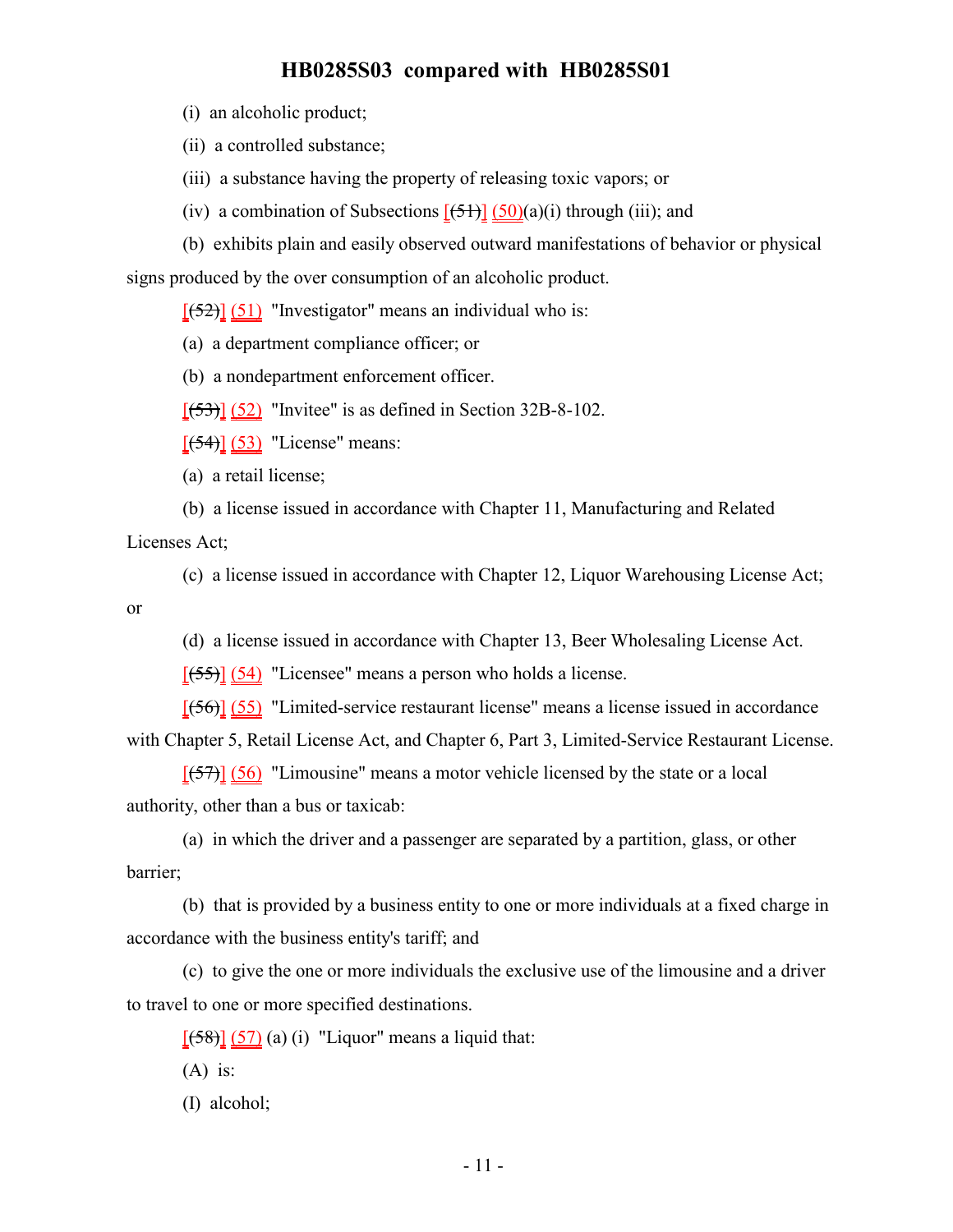- (II) an alcoholic, spirituous, vinous, fermented, malt, or other liquid;
- (III) a combination of liquids a part of which is spirituous, vinous, or fermented; or
- (IV) other drink or drinkable liquid; and
- (B) (I) contains at least .5% alcohol by volume; and
- (II) is suitable to use for beverage purposes.
- (ii) "Liquor" includes:
- (A) heavy beer;
- (B) wine; and
- (C) a flavored malt beverage.
- (b) "Liquor" does not include beer.

[(59)] (58) "Liquor Control Fund" means the enterprise fund created by Section 32B-2-301.

 $[(60)]$  (59) "Liquor warehousing license" means a license that is issued:

(a) in accordance with Chapter 12, Liquor Warehousing License Act; and

(b) to a person, other than a licensed manufacturer, who engages in the importation for storage, sale, or distribution of liquor regardless of amount.

 $[(61)]$  (60) "Local authority" means:

(a) for premises that are located in an unincorporated area of a county, the governing body of a county; or

(b) for premises that are located in an incorporated city or a town, the governing body of the city or town.

 $[(62)]$  (61) "Lounge or bar area" is as defined by rule made by the commission.

 $[(63)]$  (62) "Manufacture" means to distill, brew, rectify, mix, compound, process,

ferment, or otherwise make an alcoholic product for personal use or for sale or distribution to others.

 $[64]$  (63) "Member" means an individual who, after paying regular dues, has full privileges in an equity club licensee or fraternal club licensee.

 $[ (65) ] (64)$  (a) "Military installation" means a base, air field, camp, post, station, yard, center, or homeport facility for a ship:

(i) (A) under the control of the United States Department of Defense; or

(B) of the National Guard;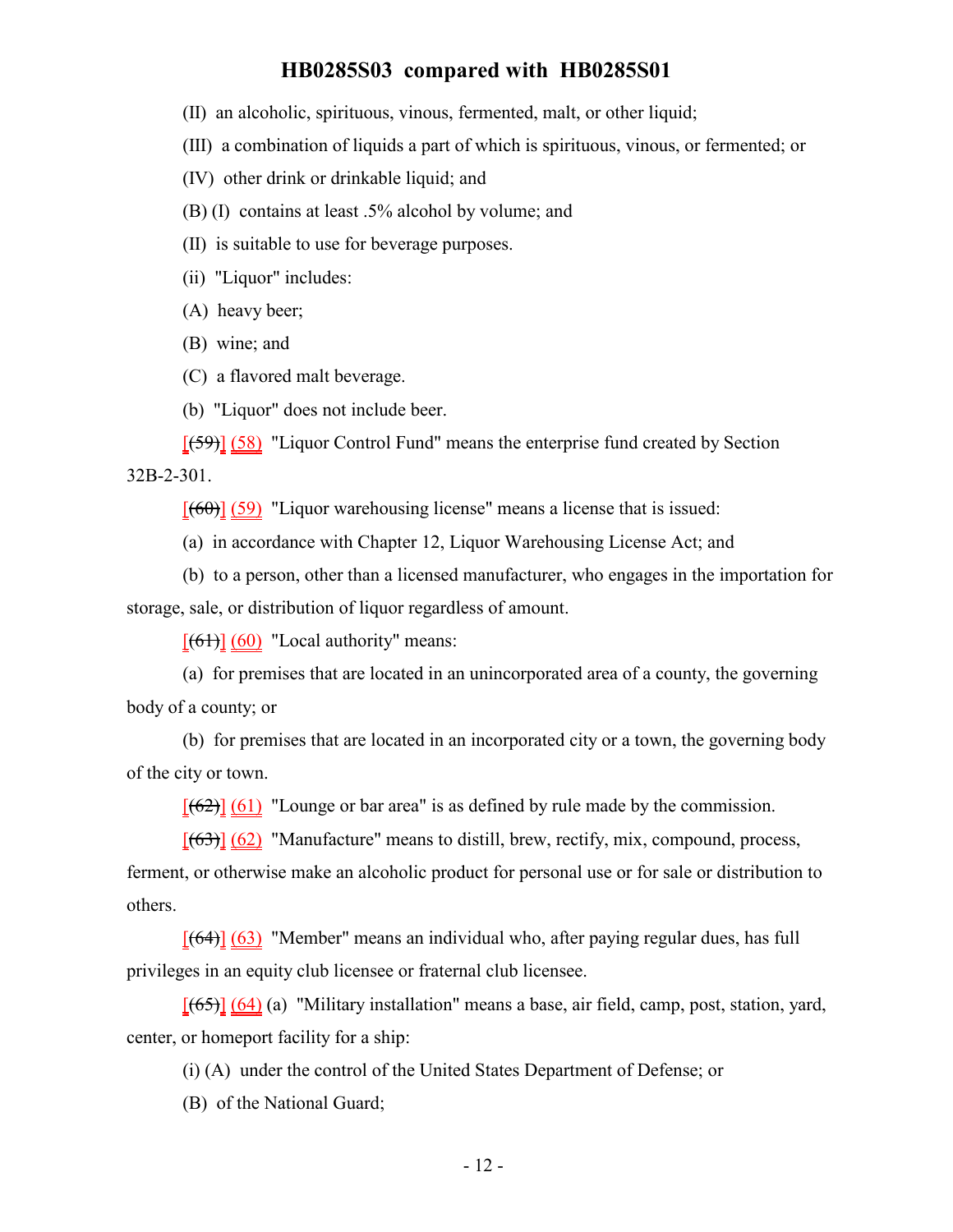(ii) that is located within the state; and

(iii) including a leased facility.

(b) "Military installation" does not include a facility used primarily for:

(i) civil works;

(ii) a rivers and harbors project; or

(iii) a flood control project.

 $[ (66) ] (65)$  "Minor" means an individual under the age of 21 years.

 $[(67)]$  (66) "Nondepartment enforcement agency" means an agency that:

(a) (i) is a state agency other than the department; or

(ii) is an agency of a county, city, or town; and

(b) has a responsibility to enforce one or more provisions of this title.

 $[ (68) ]$  (67) "Nondepartment enforcement officer" means an individual who is:

(a) a peace officer, examiner, or investigator; and

(b) employed by a nondepartment enforcement agency.

 $[(69)]$  (68) (a) "Off-premise beer retailer" means a beer retailer who is:

(i) licensed in accordance with Chapter 7, Part 2, Off-Premise Beer Retailer Local Authority; and

(ii) engaged in the retail sale of beer to a patron for consumption off the beer retailer's premises.

(b) "Off-premise beer retailer" does not include an on-premise beer retailer.

 $[(70)]$  (69) "On-premise banquet license" means a license issued in accordance with

Chapter 5, Retail License Act, and Chapter 6, Part 6, On-Premise Banquet License.

 $[$ (71)] (70) "On-premise beer retailer" means a beer retailer who is:

(a) authorized to sell, offer for sale, or furnish beer under a license issued in accordance with Chapter 5, Retail License Act, and Chapter 6, Part 7, On-Premise Beer Retailer License; and

(b) engaged in the sale of beer to a patron for consumption on the beer retailer's premises:

(i) regardless of whether the beer retailer sells beer for consumption off the licensed premises; and

(ii) on and after March 1, 2012, operating: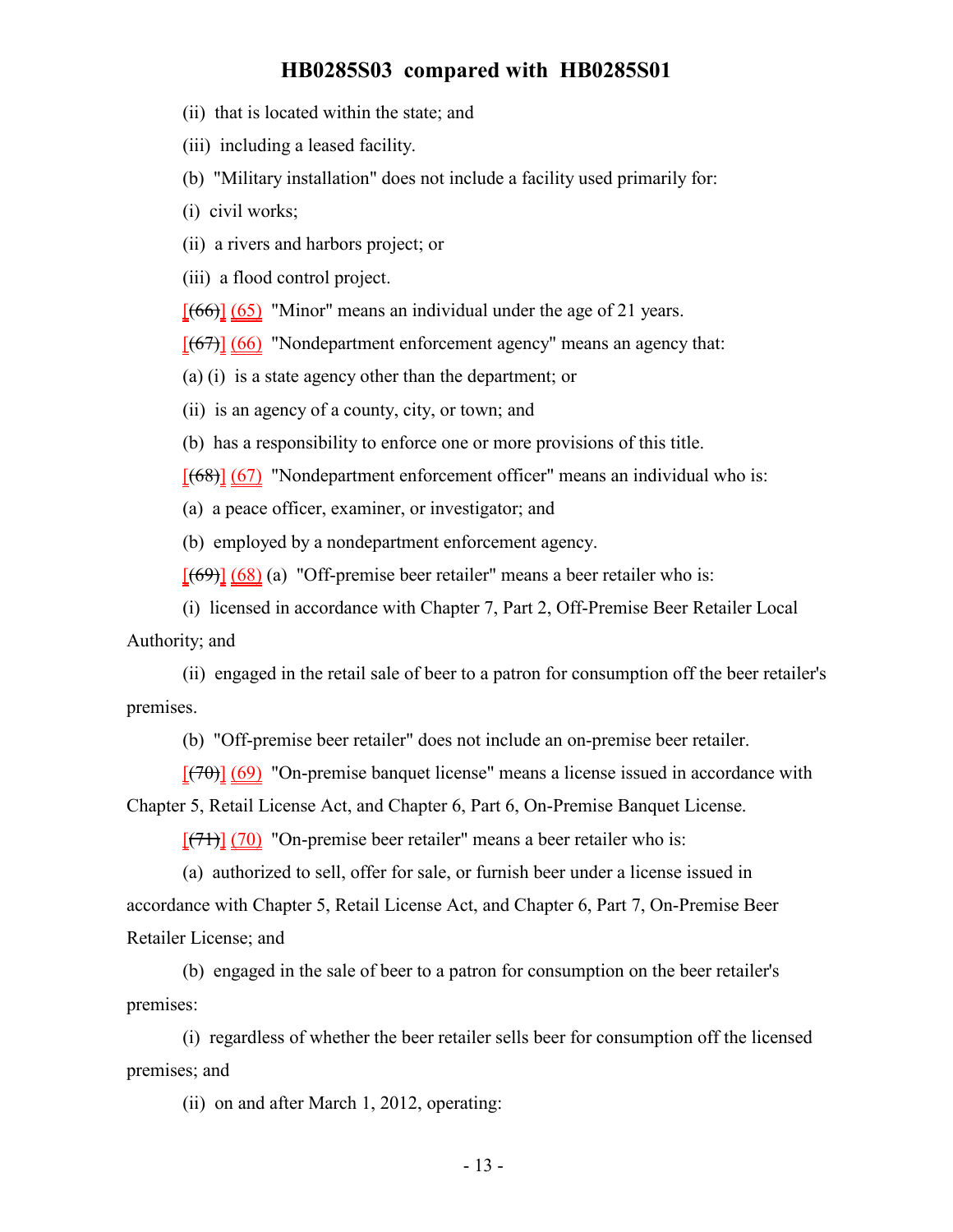(A) as a tavern; or

(B) in a manner that meets the requirements of Subsection 32B-6-703(2)(e)(i).

 $[(72)]$  (71) "Opaque" means impenetrable to sight.

 $[ (73) ] (72)$  "Package agency" means a retail liquor location operated:

(a) under an agreement with the department; and

(b) by a person:

(i) other than the state; and

(ii) who is authorized by the commission in accordance with Chapter 2, Part 6, Package

Agency, to sell packaged liquor for consumption off the premises of the package agency.

 $[(74)]$  (73) "Package agent" means a person who holds a package agency.

 $[ (75) ]$  (74) "Patron" means an individual to whom food, beverages, or services are sold, offered for sale, or furnished, or who consumes an alcoholic product including:

- (a) a customer;
- (b) a member;
- (c) a guest;
- (d) an attendee of a banquet or event;
- (e) an individual who receives room service;
- (f) a resident of a resort;
- (g) a public customer under a resort spa sublicense, as defined in Section 32B-8-102;

or

(h) an invitee.

 $[ (76) ] (75)$  "Permittee" means a person issued a permit under:

- (a) Chapter 9, Event Permit Act; or
- (b) Chapter 10, Special Use Permit Act.

 $[ (77) ] (76)$  "Person subject to administrative action" means:

(a) a licensee;

- (b) a permittee;
- (c) a manufacturer;
- (d) a supplier;
- (e) an importer;
- (f) one of the following holding a certificate of approval: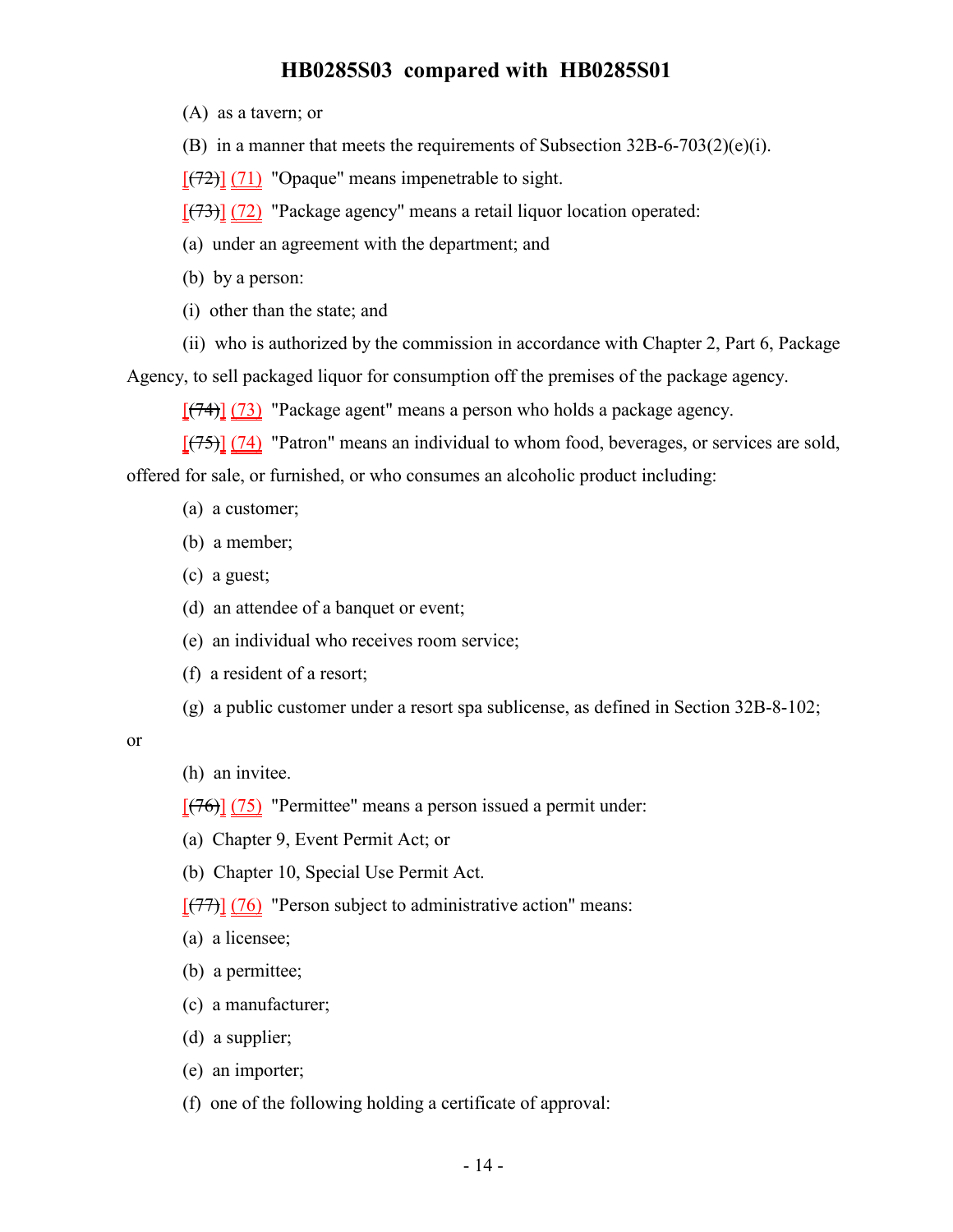(i) an out-of-state brewer;

(ii) an out-of-state importer of beer, heavy beer, or flavored malt beverages; or

(iii) an out-of-state supplier of beer, heavy beer, or flavored malt beverages; or

(g) staff of:

(i) a person listed in Subsections  $[\overline{(+77)}] \overline{(76)}$ (a) through (f); or

(ii) a package agent.

[(78)] (77) "Premises" means a building, enclosure, or room used in connection with the storage, sale, furnishing, consumption, manufacture, or distribution, of an alcoholic product, unless otherwise defined in this title or rules made by the commission.

 $[(79)] (78)$  "Prescription" means an order issued by a health care practitioner when:

(a) the health care practitioner is licensed under Title 58, Occupations and Professions, to prescribe a controlled substance, other drug, or device for medicinal purposes;

(b) the order is made in the course of that health care practitioner's professional practice; and

(c) the order is made for obtaining an alcoholic product for medicinal purposes only.

 $[ (80) ] (79)$  (a) "Private event" means a specific social, business, or recreational event:

(i) for which an entire room, area, or hall is leased or rented in advance by an identified group; and

(ii) that is limited in attendance to people who are specifically designated and their guests.

(b) "Private event" does not include an event to which the general public is invited, whether for an admission fee or not.

 $[ (81) ] (80) (a)$  "Proof of age" means:

(i) an identification card;

(ii) an identification that:

(A) is substantially similar to an identification card;

(B) is issued in accordance with the laws of a state other than Utah in which the identification is issued;

(C) includes date of birth; and

(D) has a picture affixed;

(iii) a valid driver license certificate that: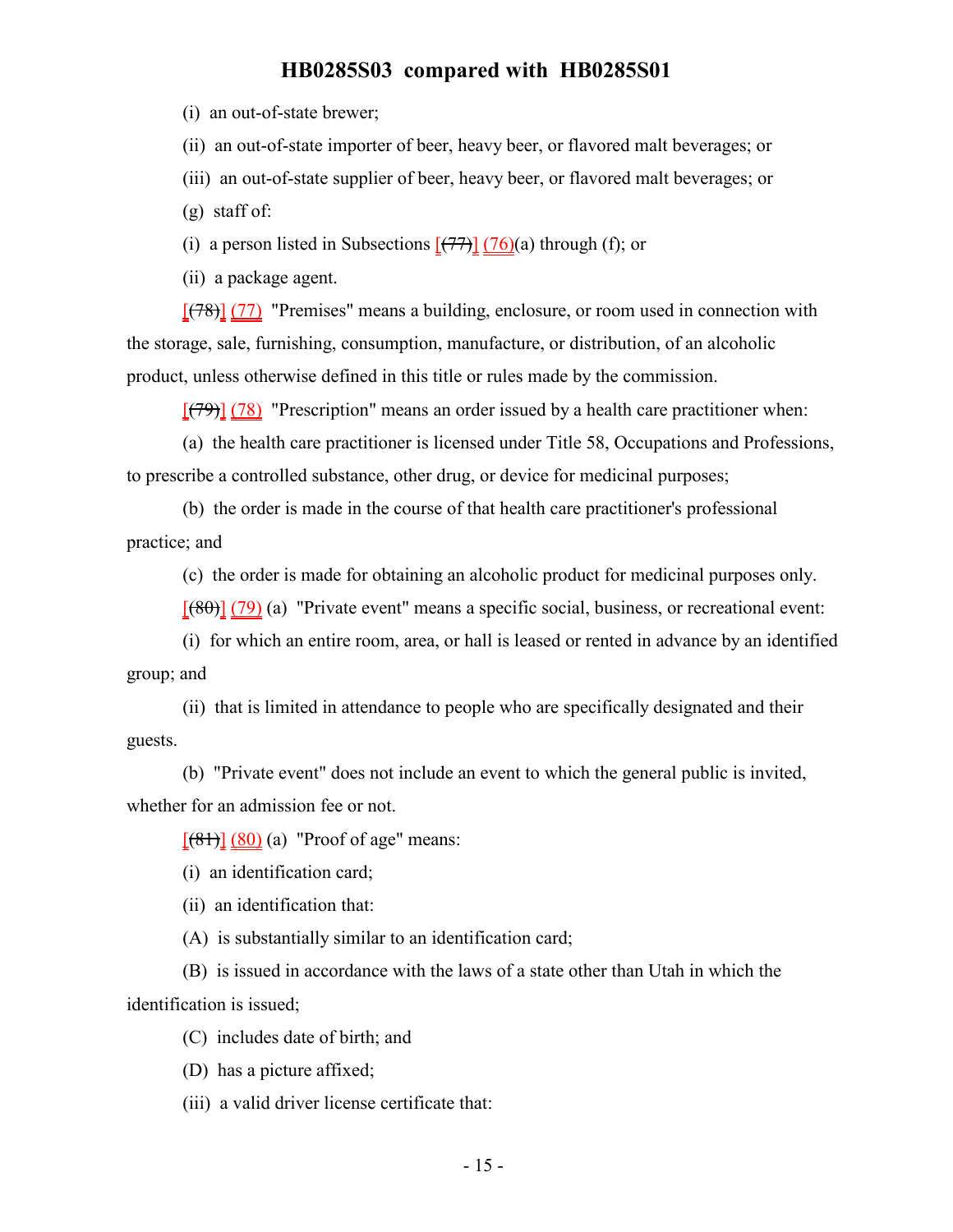- (A) includes date of birth;
- (B) has a picture affixed; and
- (C) is issued:
- (I) under Title 53, Chapter 3, Uniform Driver License Act; or
- (II) in accordance with the laws of the state in which it is issued;
- (iv) a military identification card that:
- (A) includes date of birth; and
- (B) has a picture affixed; or
- (v) a valid passport.
- (b) "Proof of age" does not include a driving privilege card issued in accordance with Section 53-3-207.

 $[(82)] (81)$  (a) "Public building" means a building or permanent structure that is:

- (i) owned or leased by:
- (A) the state; or
- (B) a local government entity; and
- (ii) used for:
- (A) public education;
- (B) transacting public business; or
- (C) regularly conducting government activities.
- (b) "Public building" does not include a building owned by the state or a local government entity when the building is used by a person, in whole or in part, for a proprietary function.

 $[ (83) ] (82)$  "Public conveyance" means a conveyance to which the public or a portion of the public has access to and a right to use for transportation, including an airline, railroad, bus, boat, or other public conveyance.

 $[ (84) ] (83)$  "Reception center" means a business that:

(a) operates facilities that are at least 5,000 square feet; and

(b) has as its primary purpose the leasing of the facilities described in Subsection  $[(84)]$ (83)(a) to a third party for the third party's event.

 $[ (85) ] (84)$  "Reception center license" means a license issued in accordance with Chapter 5, Retail License Act, and Chapter 6, Part 8, Reception Center License.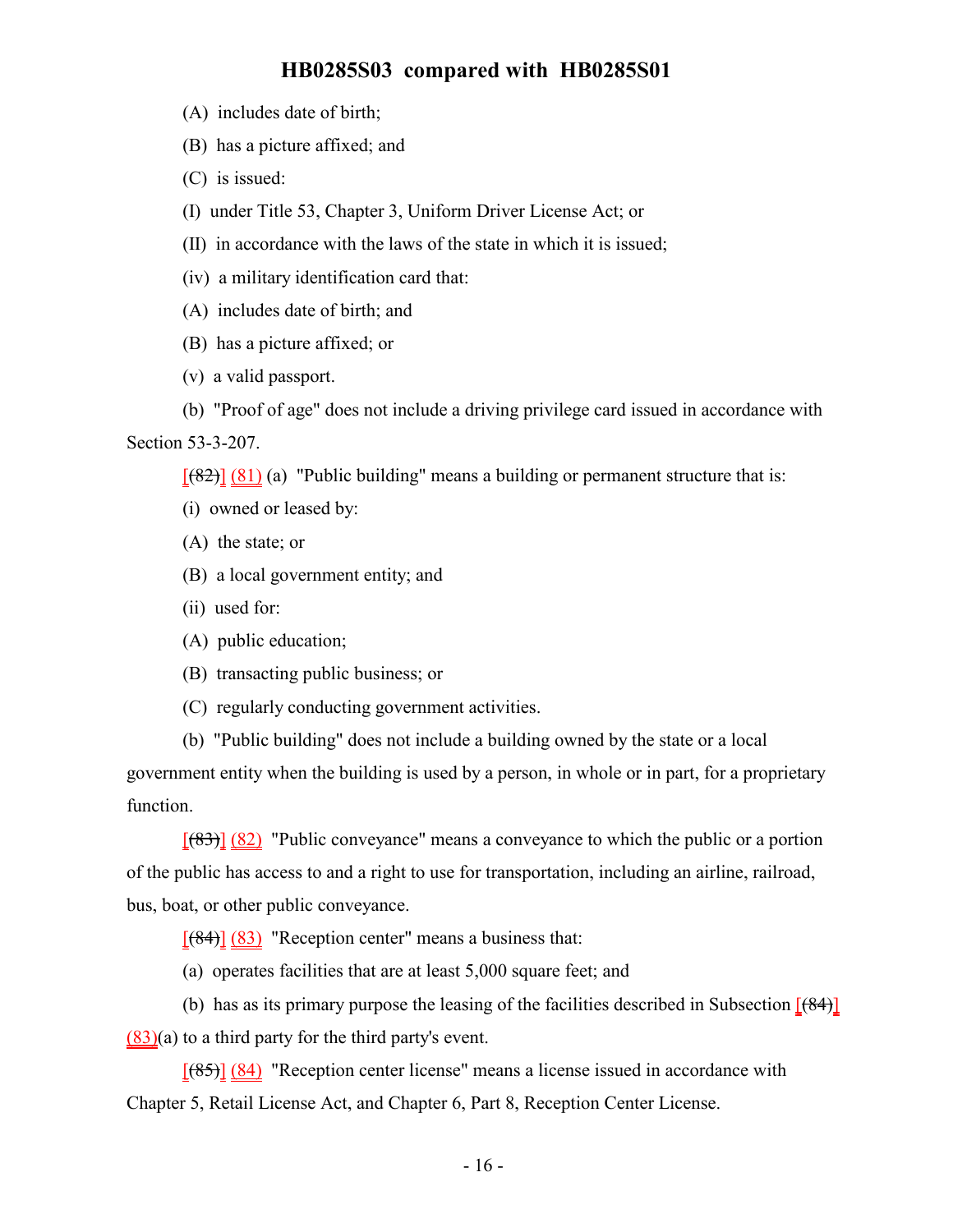$[ (86) ] (85)$  (a) "Record" means information that is:

(i) inscribed on a tangible medium; or

- (ii) stored in an electronic or other medium and is retrievable in a perceivable form.
- (b) "Record" includes:
- (i) a book;
- (ii) a book of account;
- (iii) a paper;
- (iv) a contract;
- (v) an agreement;
- (vi) a document; or
- (vii) a recording in any medium.
- [(87)] (86) "Residence" means a person's principal place of abode within Utah.
- [(88)] (87) "Resident," in relation to a resort, is as defined in Section 32B-8-102.
- $[ (89) ] (88)$  "Resort" is as defined in Section 32B-8-102.
- $[ (90) ] (89)$  "Resort facility" is as defined by the commission by rule.
- $[ (91) ] (90)$  "Resort license" means a license issued in accordance with Chapter 5,

Retail License Act, and Chapter 8, Resort License Act.

 $[(92)] (91)$  "Restaurant" means a business location:

- (a) at which a variety of foods are prepared;
- (b) at which complete meals are served to the general public; and
- (c) that is engaged primarily in serving meals to the general public.

 $[ (93) ] (92)$  "Retail license" means one of the following licenses issued under this title:

- (a) a full-service restaurant license;
- (b) a master full-service restaurant license;
- (c) a limited-service restaurant license;
- (d) a master limited-service restaurant license;
- (e) a club license;
- (f) an airport lounge license;
- (g) an on-premise banquet license;
- (h) an on-premise beer license;
- (i) a reception center license; or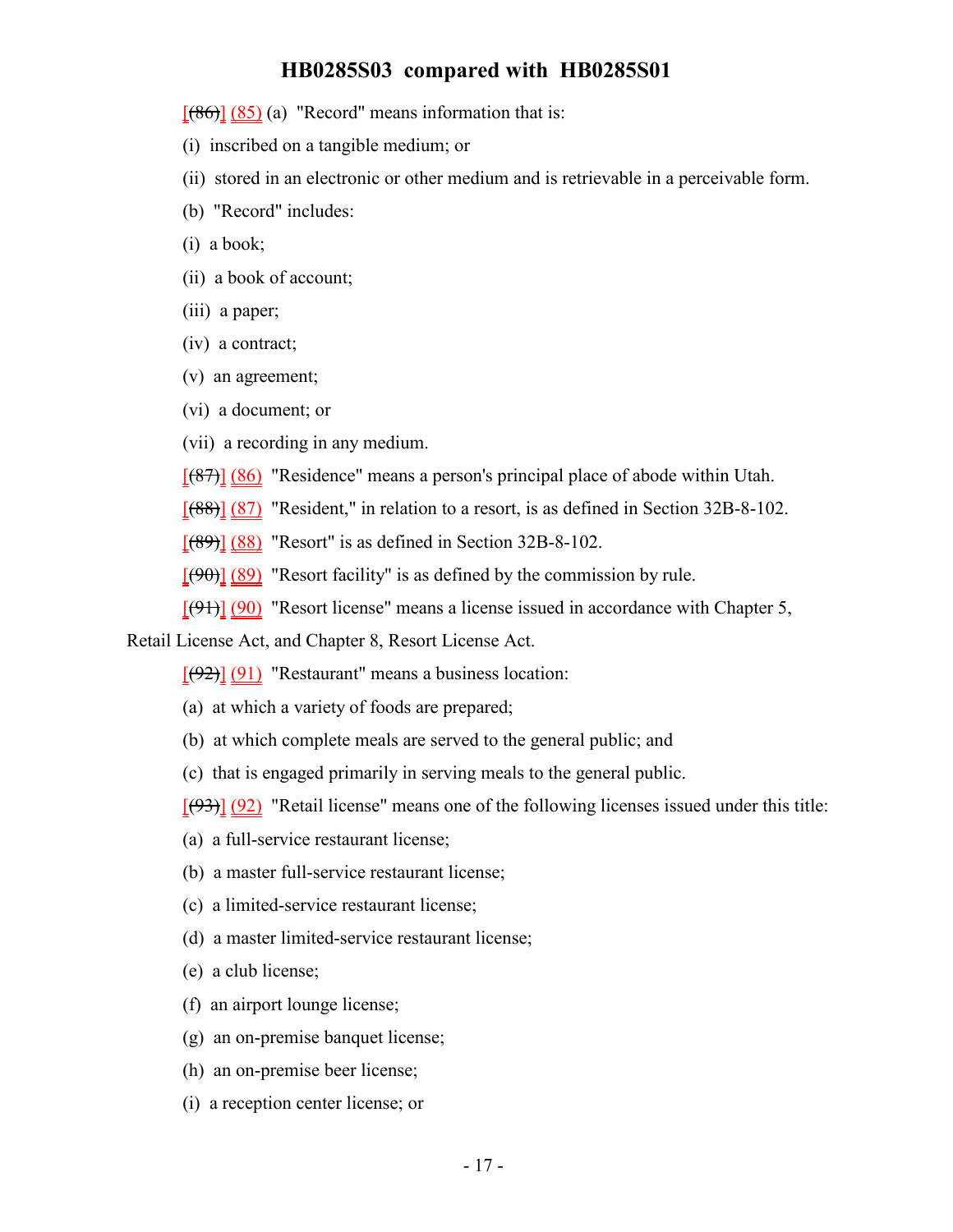(j) a beer-only restaurant license.

[(94)] (93) "Room service" means furnishing an alcoholic product to a person in a guest room of a:

(a) hotel; or

(b) resort facility.

[(95)] (94) "Serve" means to place an alcoholic product before an individual.

 $[ (96) ] (95)$  (a) "School" means a building used primarily for the general education of minors.

(b) "School" does not include an educational facility.

[(97)] (96) "Sell" or "offer for sale" means a transaction, exchange, or barter whereby, for consideration, an alcoholic product is either directly or indirectly transferred, solicited, ordered, delivered for value, or by a means or under a pretext is promised or obtained, whether done by a person as a principal, proprietor, or as staff, unless otherwise defined in this title or the rules made by the commission.

[(98)] (97) "Sexually oriented entertainer" means a person who while in a state of seminudity appears at or performs:

- (a) for the entertainment of one or more patrons;
- (b) on the premises of:
- (i) a social club licensee; or
- (ii) a tavern;
- (c) on behalf of or at the request of the licensee described in Subsection  $(98)$  (97)(b);
- (d) on a contractual or voluntary basis; and
- (e) whether or not the person is designated as:
- (i) an employee;
- (ii) an independent contractor;
- (iii) an agent of the licensee; or
- (iv) a different type of classification.

[(99)] (98) "Single event permit" means a permit issued in accordance with Chapter 9, Part 3, Single Event Permit.

 $[(100)]$  (99) "Small brewer" means a brewer who manufactures less than 60,000 barrels of beer, heavy beer, and flavored malt beverages per year.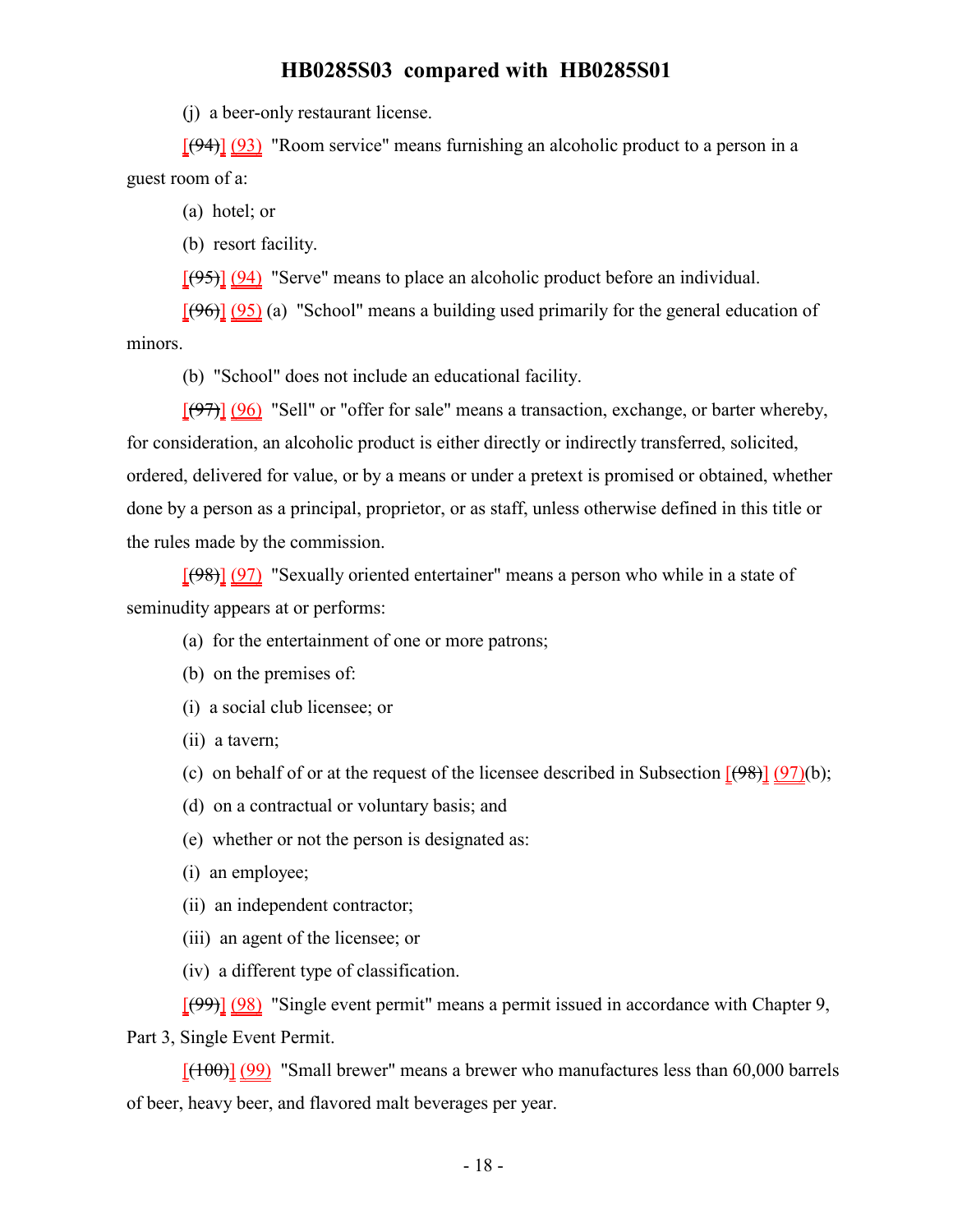$[({101})] (100)$  "Social club license" means a license issued in accordance with Chapter

5, Retail License Act, and Chapter 6, Part 4, Club License, that is designated by the commission as a social club license.

 $[({102})] (101)$  "Special use permit" means a permit issued in accordance with Chapter 10, Special Use Permit Act.

 $[(103)]$   $(102)$  (a) "Spirituous liquor" means liquor that is distilled.

(b) "Spirituous liquor" includes an alcoholic product defined as a "distilled spirit" by 27 U.S.C. Sec. 211 and 27 C.F.R. Sec. 5.11 through 5.23.

 $[(104)]$   $(103)$  "Sports center" is as defined by the commission by rule.

 $[(105)]$   $(104)$  (a) "Staff" means an individual who engages in activity governed by this title:

(i) on behalf of a business, including a package agent, licensee, permittee, or certificate holder;

(ii) at the request of the business, including a package agent, licensee, permittee, or certificate holder; or

(iii) under the authority of the business, including a package agent, licensee, permittee, or certificate holder.

(b) "Staff" includes:

(i) an officer;

(ii) a director;

(iii) an employee;

(iv) personnel management;

(v) an agent of the licensee, including a managing agent;

(vi) an operator; or

(vii) a representative.

 $[ (106) ] (105)$  "State of nudity" means:

(a) the appearance of:

(i) the nipple or areola of a female human breast;

(ii) a human genital;

(iii) a human pubic area; or

(iv) a human anus; or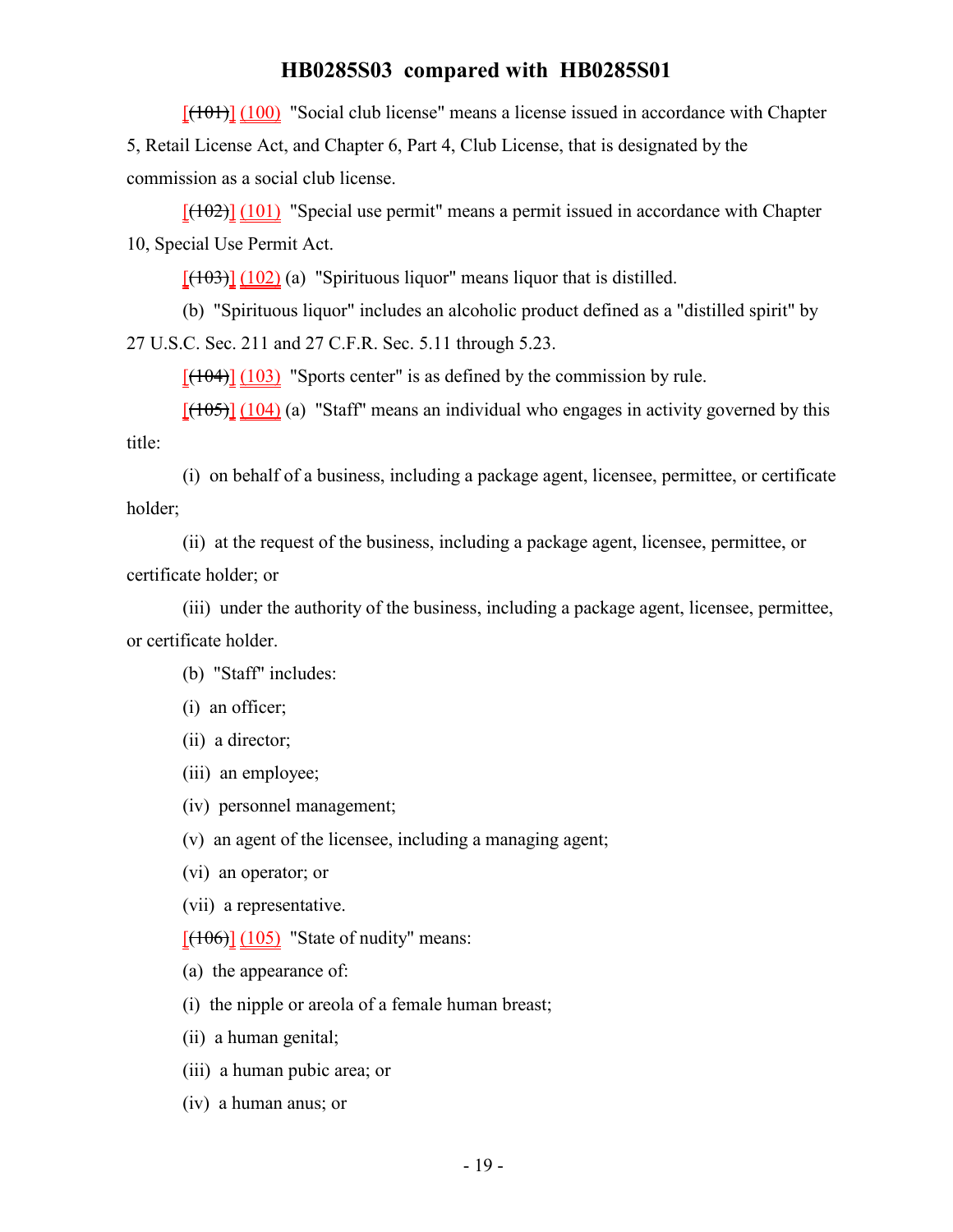(b) a state of dress that fails to opaquely cover:

(i) the nipple or areola of a female human breast;

(ii) a human genital;

(iii) a human pubic area; or

(iv) a human anus.

 $[({107})] (106)$  "State of seminudity" means a state of dress in which opaque clothing covers no more than:

(a) the nipple and areola of the female human breast in a shape and color other than the natural shape and color of the nipple and areola; and

(b) the human genitals, pubic area, and anus:

- (i) with no less than the following at its widest point:
- (A) four inches coverage width in the front of the human body; and
- (B) five inches coverage width in the back of the human body; and

(ii) with coverage that does not taper to less than one inch wide at the narrowest point.

 $[ (108) ] (107)$  (a) "State store" means a facility for the sale of packaged liquor:

(i) located on premises owned or leased by the state; and

- (ii) operated by a state employee.
- (b) "State store" does not include:
- (i) a package agency;
- (ii) a licensee; or
- (iii) a permittee.

 $[ (109)] (108)$  (a) "Storage area" means an area on licensed premises where the licensee stores an alcoholic product.

(b) "Store" means to place or maintain in a location an alcoholic product from which a person draws to prepare an alcoholic product to be furnished to a patron<sup>[</sup>, except as provided in Subsection 32B-6-205(12)(b)(ii), 32B-6-305(12)(b)(ii),  $\{\}\$ 32B-6-805(15)(b)(ii),  $\{\}\}$  or  $32B - 6 - 905(12)(b)(ii)$ .

 $[ (110) ] (109)$  "Sublicense" is as defined in Section 32B-8-102.

 $[ (111) ] (110)$  "Supplier" means a person who sells an alcoholic product to the department.

 $[(112)]$  (111) "Tavern" means an on-premise beer retailer who is: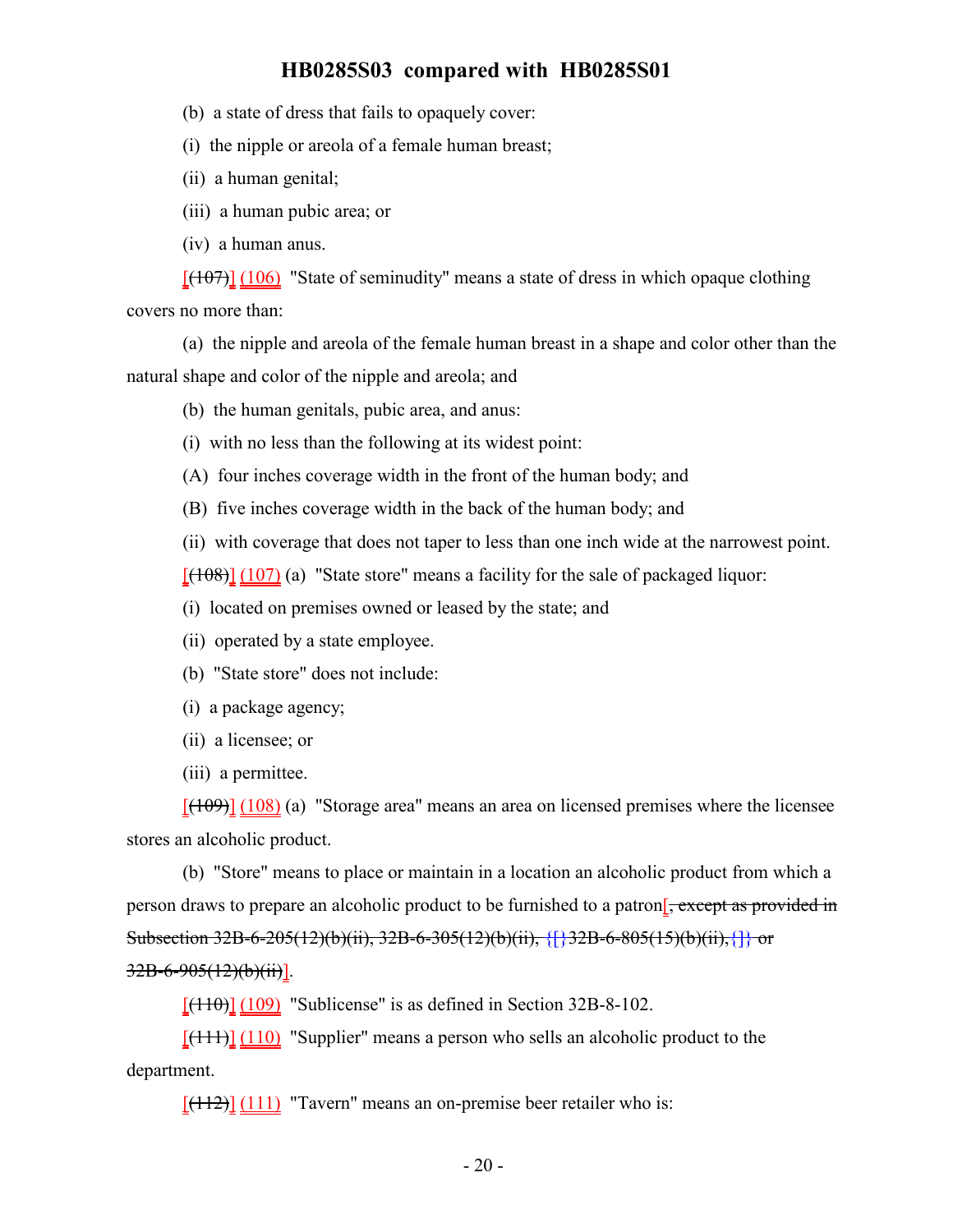(a) issued a license by the commission in accordance with Chapter 5, Retail License Act, and Chapter 6, Part 7, On-Premise Beer Retailer License; and

(b) designated by the commission as a tavern in accordance with Chapter 6, Part 7, On-Premise Beer Retailer License.

 $[ (113) ] (112)$  "Temporary beer event permit" means a permit issued in accordance with Chapter 9, Part 4, Temporary Beer Event Permit.

 $[ (114) ] (113)$  "Temporary domicile" means the principal place of abode within Utah of a person who does not have a present intention to continue residency within Utah permanently or indefinitely.

[(115) "Translucent" means a substance that allows light to pass through, but does not allow an object or person to be seen through the substance.

 $[(116)]$  (114) "Unsaleable liquor merchandise" means a container that:

- (a) is unsaleable because the container is:
- (i) unlabeled;
- (ii) leaky;
- (iii) damaged;
- (iv) difficult to open; or
- (v) partly filled;
- (b) (i) has faded labels or defective caps or corks;
- (ii) has contents that are:
- (A) cloudy;
- (B) spoiled; or
- (C) chemically determined to be impure; or
- (iii) contains:
- (A) sediment; or
- (B) a foreign substance; or
- (c) is otherwise considered by the department as unfit for sale.

 $[ (117) ] (115)$  (a) "Wine" means an alcoholic product obtained by the fermentation of the natural sugar content of fruits, plants, honey, or milk, or other like substance, whether or not another ingredient is added.

(b) "Wine" is considered liquor for purposes of this title, except as otherwise provided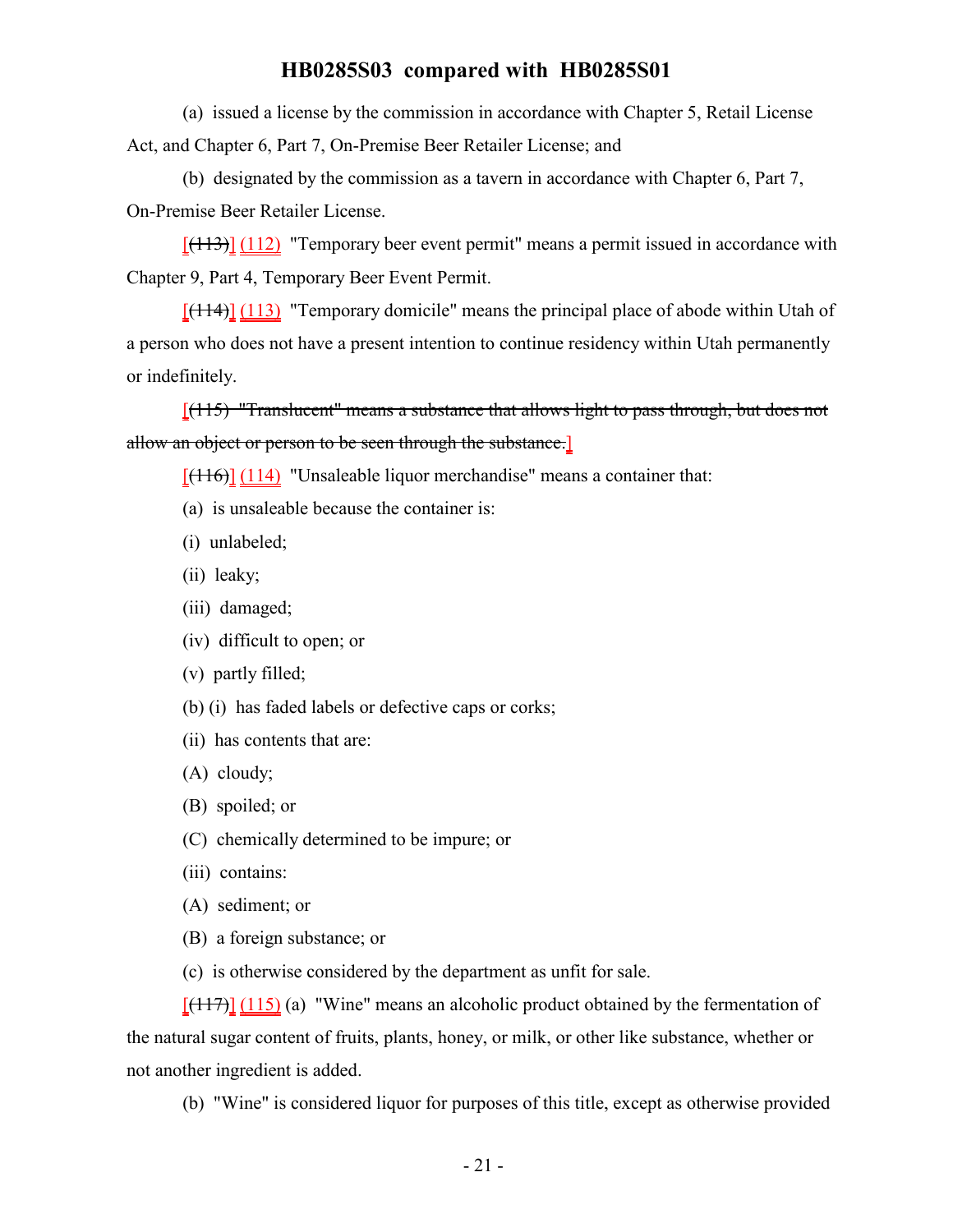in this title.

 $[(118)]$  (116) "Winery manufacturing license" means a license issued in accordance with Chapter 11, Part 3, Winery Manufacturing License.

Section 2. Section **32B-6-205** is amended to read:

#### **32B-6-205. Specific operational requirements for a full-service restaurant license.**

(1) (a) In addition to complying with Chapter 5, Part 3, Retail Licensee Operational Requirements, a full-service restaurant licensee and staff of the full-service restaurant licensee shall comply with this section.

(b) Failure to comply as provided in Subsection (1)(a) may result in disciplinary action in accordance with Chapter 3, Disciplinary Actions and Enforcement Act, against:

(i) a full-service restaurant licensee;

(ii) individual staff of a full-service restaurant licensee; or

(iii) both a full-service restaurant licensee and staff of the full-service restaurant licensee.

(2) In addition to complying with Subsection 32B-5-301(3), a full-service restaurant licensee shall display in a prominent place in the restaurant a list of the types and brand names of liquor being furnished through the full-service restaurant licensee's calibrated metered dispensing system.

 $(3)$  In addition to complying with Section 32B-5-303, a full-service restaurant licensee shall store an alcoholic product in a storage area described in Subsection (12)(a).

 $[(4)]$  (3) (a) An individual who serves an alcoholic product in a full-service restaurant licensee's premises shall make a written beverage tab for each table or group that orders or consumes an alcoholic product on the premises.

(b) A beverage tab required by this Subsection  $\left[\frac{4}{3}\right]$  (3) shall list the type and amount of an alcoholic product ordered or consumed.

 $[$ (5)] (4) A person's willingness to serve an alcoholic product may not be made a condition of employment as a server with a full-service restaurant licensee.

 $[66]$  (5) (a) A full-service restaurant licensee may not sell, offer for sale, or furnish liquor at the licensed premises on any day during the period that:

- (i) begins at midnight; and
- (ii) ends at 11:29 a.m.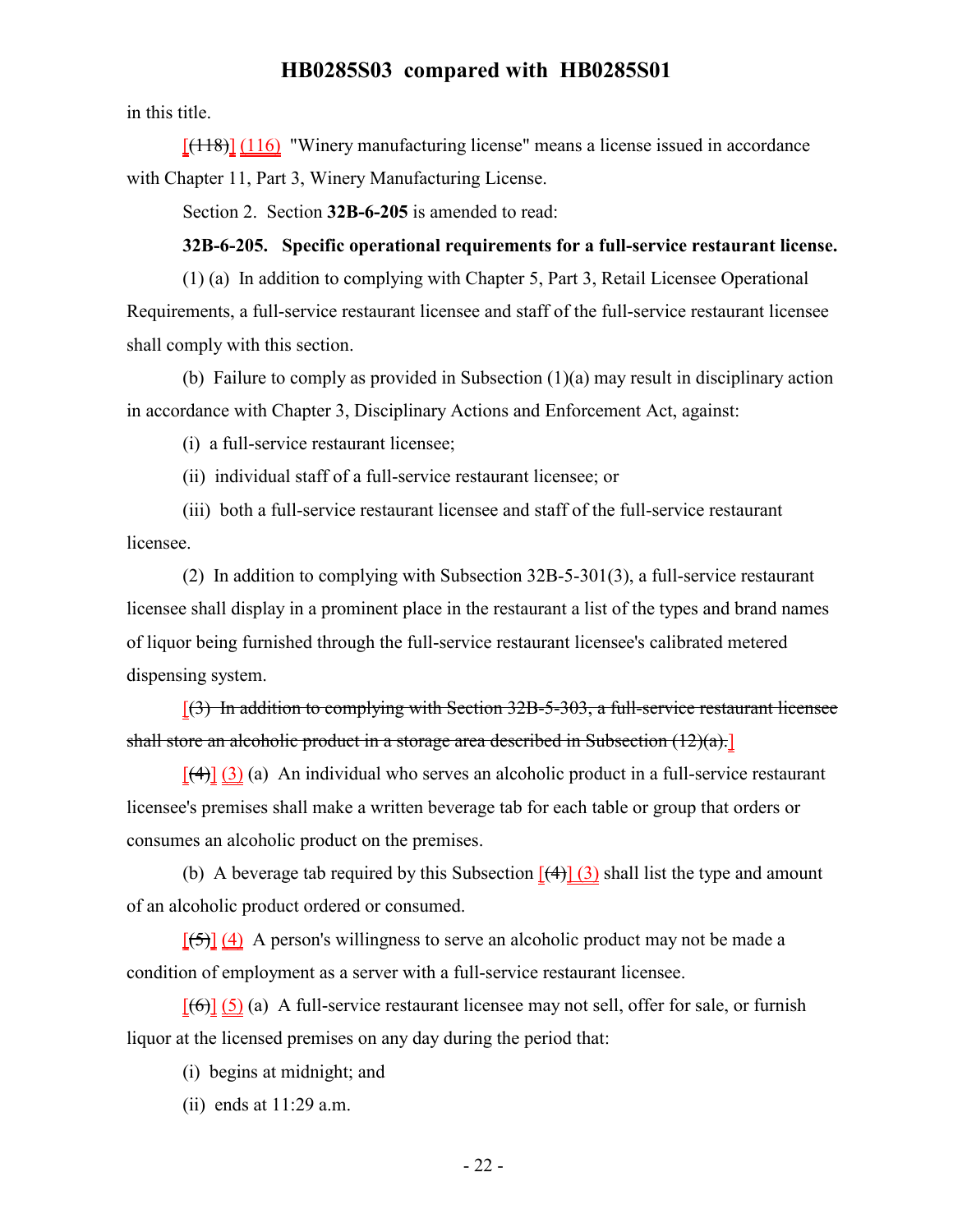(b) A full-service restaurant licensee may sell, offer for sale, or furnish beer during the hours specified in Part 7, On-Premise Beer Retailer License, for an on-premise beer retailer, except that a full-service restaurant licensee may not sell, offer for sale, or furnish beer before 11:30 a.m. on any day.

 $[$ (7)] (6) A full-service restaurant licensee shall maintain at least 70% of its total restaurant business from the sale of food, which does not include:

(a) mix for an alcoholic product; or

(b) a service charge.

 $[68]$  (7) (a) A full-service restaurant licensee may not sell, offer for sale, or furnish an alcoholic product except after the full-service restaurant licensee confirms that the patron has the intent to order food prepared, sold, and furnished at the licensed premises.

(b) A full-service restaurant licensee shall maintain on the licensed premises adequate culinary facilities for food preparation and dining accommodations.

 $[(9)] (8)$  (a) Subject to the other provisions of this Subsection  $[(9)] (8)$ , a patron may not have more than two alcoholic products of any kind at a time before the patron.

(b) A patron may not have more than one spirituous liquor drink at a time before the patron.

(c) An individual portion of wine is considered to be one alcoholic product under Subsection  $[\theta] (8)(a)$ .

 $[(10)(9)$  A patron may consume an alcoholic product only:

(a) at:

(i) the patron's table;

(ii) a counter; or

(iii) a  $[$ seating grandfathered $]$  bar structure; and

(b) where food is served.

 $[(11)(a)$  A full-service restaurant licensee may not sell, offer for sale, or furnish an alcoholic product to a patron, and a patron may not consume an alcoholic product at a bar structure that is not a seating grandfathered bar structure.]

 $[\theta]$  ( $\{\dagger\}$ ) (a) At a [seating grandfathered] bar structure a patron who is 21 years of age or older may:

(i) sit;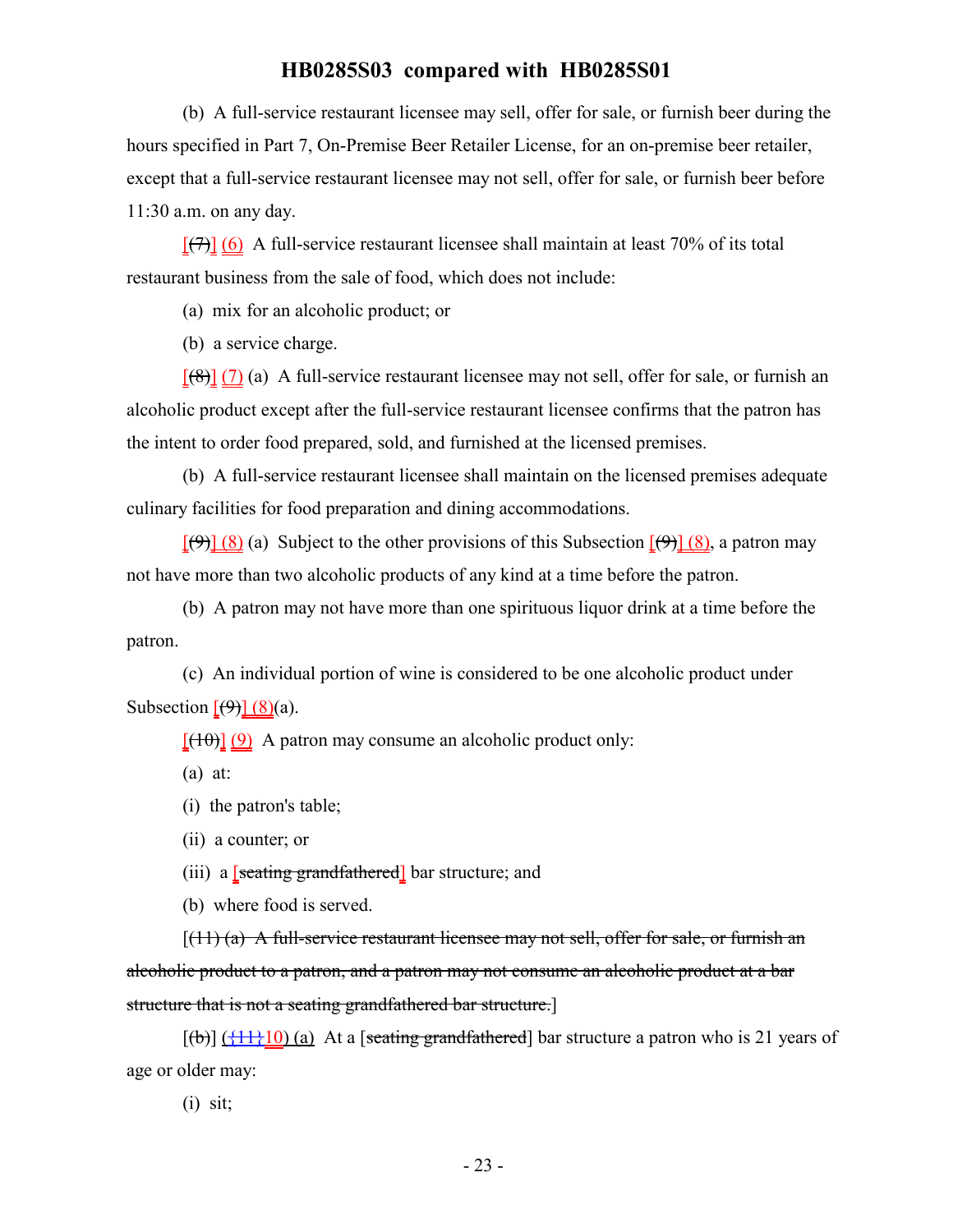(ii) be furnished an alcoholic product; and

(iii) consume an alcoholic product.

 $[(e)] (b)$  Except as provided in Subsection  $[(11)\{[(d)] (10)(c)}$ , at a [seating]

grandfathered] bar structure a full-service restaurant licensee may not permit a minor to, and a minor may not:

(i) sit; or

(ii) consume food or beverages.

 $[(d)]$  (c) (i) A minor may be at a [seating grandfathered] bar structure if the minor is employed by a full-service restaurant licensee:

(A) as provided in Subsection 32B-5-308(2); or

(B) to perform maintenance and cleaning services during an hour when the full-service restaurant licensee is not open for business.

(ii) A minor may momentarily pass by a [seating grandfathered] bar structure without remaining or sitting at the bar structure en route to an area of a full-service restaurant licensee's premises in which the minor is permitted to be.

(d) (i) Once a full-service restaurant establishes a bar or lounge area, but by no later than July 1, 2016, the full-service restaurant licensee may not permit a minor to, and a minor may not do the following in a lounge or bar area of the licensed premises:

 $(A)$  sit;

(B) be served food or beverages; or

(C) consume food or beverages.

(ii) A minor may be at a lounge or bar area if the minor is employed by a full-service restaurant licensee:

(A) as provided in Subsection 32B-5-308(2); or

(B) to perform maintenance and cleaning services during an hour when the full-service restaurant licensee is not open for business.

 $[(12)$  Except as provided in Subsection 32B-5-307(3), a full-service restaurant licensee may dispense an alcoholic product only if:

 $[(a)$  the alcoholic product is dispensed from:

 $[(i) a \{\}$  grandfathered $\{\}$  bar structure;

 $[(ii)$  an area adjacent to a  ${]}$  grandfathered ${]}$  bar structure that is visible to a patron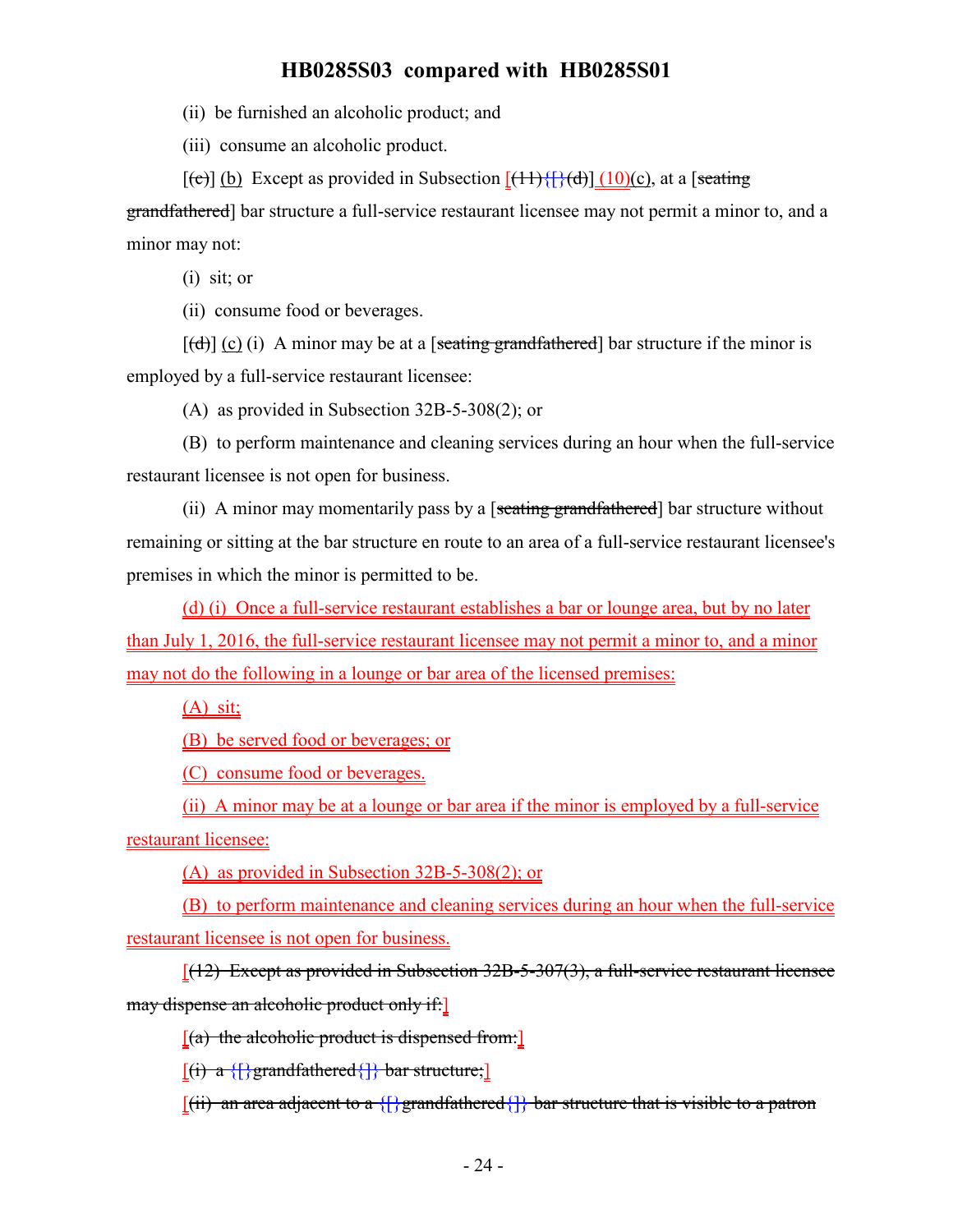sitting at the {[}grandfathered{]} bar structure if that area is used to dispense an alcoholic product as of May 12, 2009; or]

 $[(iii)$  an area that is:

 $[(A)$  separated from an area for the consumption of food by a patron by a solid, translucent, permanent structural barrier such that the facilities for the storage or dispensing of an alcoholic product are:]

 $[$ (I) not readily visible to a patron; and  $[$ 

 $[({\rm H})$  not accessible by a patron; and  $]$ 

 $[$ (B) apart from an area used: $]$ 

 $[f]$  for dining;

[(II) for staging; or]

 $[(**HH**)$  as a lobby or waiting area;

[(b) the full-service restaurant licensee uses an alcoholic product that is:]

 $[(i)$  stored in an area described in Subsection  $(12)(a)$ ; or

 $[(ii)$  in an area not described in Subsection  $(12)(a)$  on the licensed premises and:

 $[(A)$  immediately before the alcoholic product is dispensed it is in an unopened container;]

 $[$ (B) the unopened container is taken to an area described in Subsection (12)(a) before it is opened; and]

 $[(C)$  once opened, the container is stored in an area described in Subsection (12)(a); and]

 $[(c)$  any instrument or equipment used to dispense alcoholic product is located in an area described in Subsection  $(12)(a)$ .

(d) (i) Notwithstanding the other provisions of Subsection (3) and this Subsection (12), a full-service restaurant licensee is not subject to the requirements of Subsection (3) and this Subsection (12) if the full-service restaurant licensee:

(A) posts a conspicuous sign at all entrances of the licensed premises stating that "Notice: This establishment dispenses and serves alcoholic products in public view."; and

(B) conspicuously states on the menu of full-service restaurant licensee that "Notice: This establishment dispenses and serves alcoholic products in public view."

(ii) The commission by rule, made in accordance with Title 63A, Chapter 3, Utah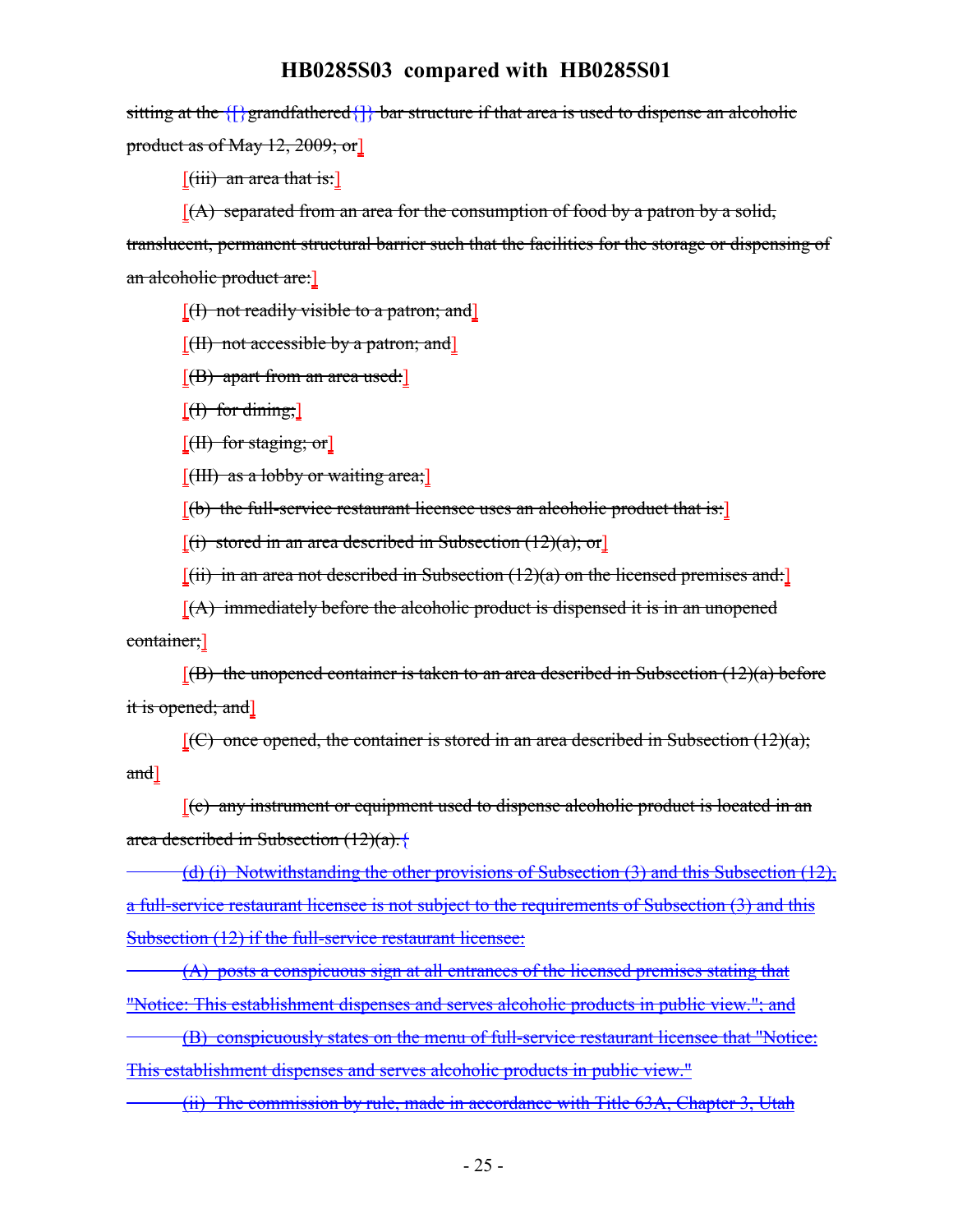Administrative Rulemaking Act, may establish the format requirements of the notices required under this Subsection (12)(d).

 $(13)$ }]

 $[(13)]$  (11) A full-service restaurant licensee may state in a food or alcoholic product menu a charge or fee made in connection with the sale, service, or consumption of liquor including:

- (a) a set-up charge;
- (b) a service charge; or
- (c) a chilling fee.

(12) If a full service restaurant does not have separate storage and dispensing areas, the full-service restaurant licensee shall post a conspicuous sign at all public entrances of the licensed premises stating that: "Notice: This establishment prepares and dispenses alcoholic products in public view."

Section 3. Section **32B-6-302** is amended to read:

## **32B-6-302. Definitions.**

[As used in this part:]

 $[(1)$  (a) "Grandfathered bar structure" means a bar structure in a licensed premises of a limited-service restaurant licensee that:]

 $[(i)$  as of May 11, 2009, has:

- $[(A)$  patron seating at the bar structure;
- $[(B)$  a partition at one or more locations on the bar structure that is along:
- $[(1)$  the width of the bar structure; or
- [(II) the length of the bar structure; and]
- $[(C)$  facilities for the dispensing or storage of an alcoholic product:

[(I) on the portion of the bar structure that is separated by the partition described in Subsection  $(1)(a)(i)(B)$ ; or

 $[(\text{II})$  if the partition as described in Subsection  $(1)(a)(i)(B)(H)$  is adjacent to the bar structure in a manner visible to a patron sitting at the bar structure;

 $[(ii)$  is not operational as of May 12, 2009, if:

 $[(A)$  a person applying for a limited-service restaurant license:

 $[(1)$  has as of May 12, 2009, a building permit to construct the restaurant;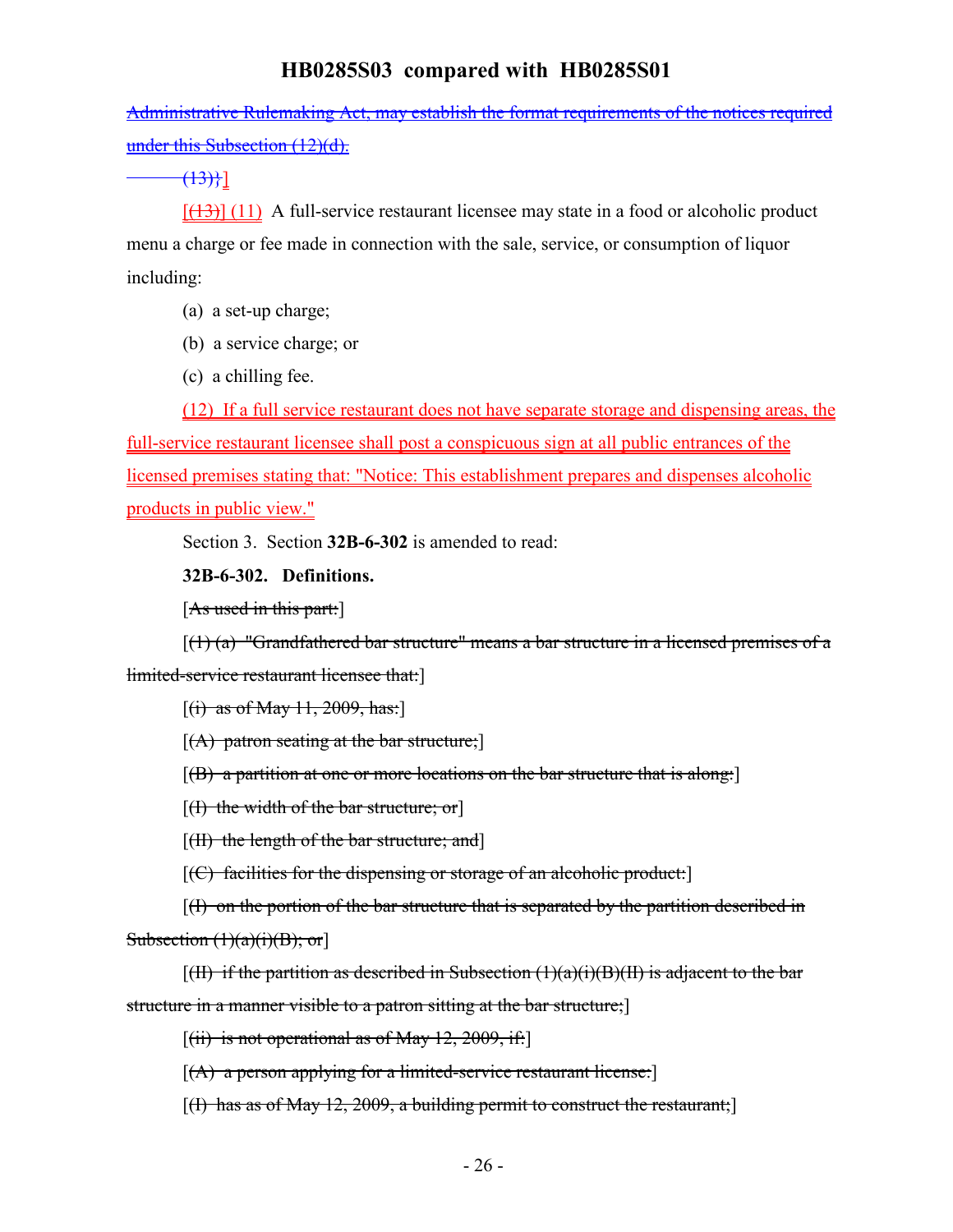[(II) is as of May 12, 2009, actively engaged in the construction of the restaurant, as defined by rule made by the commission; and]

[(III) is issued the limited-service restaurant license by no later than December 31,  $2009$ ; and]

[(B) once constructed, the licensed premises has a bar structure described in Subsection  $(1)(a)(i);$ 

 $[(iii)$  as of May 12, 2009, has no patron seating at the bar structure; or

 $[(iv)$  is not operational as of May 12, 2009, if:

[(A) a person applying for a limited-service restaurant license:]

[(I) has as of May 12, 2009, a building permit to construct the restaurant];

[(II) is as of May 12, 2009, actively engaged in the construction of the restaurant, as defined by rule made by the commission; and

[(III) is issued a limited-service restaurant license by no later than December 31, 2009; and]

[(B) once constructed, the licensed premises has a bar structure with no patron seating.]

[(b) "Grandfathered bar structure" does not include a grandfathered bar structure described in Subsection (1)(a) on or after the day on which a restaurant remodels the grandfathered bar structure, as defined by rule made by the commission.]

 $[(c)$  Subject to Subsection  $(1)(b)$ , a grandfathered bar structure remains a grandfathered bar structure notwithstanding whether a restaurant undergoes a change of ownership.]

[(2) "Seating grandfathered bar structure" means:]

 $[(a)$  a grandfathered bar structure described in Subsection  $(1)(a)(i)$  or  $(ii);$  or

[(b) a bar structure grandfathered under Section 32B-6-409.]

[(3) "Wine"] As used in this part, "wine" includes an alcoholic beverage defined as wine under 27 U.S.C. Sec. 211 and 27 C.F.R. Sec. 4.10, including the following alcoholic beverages made in the manner of wine containing not less than 7% and not more than 24% of alcohol by volume:

 $\left[\frac{(\mathbf{a})}{(1)}\right]$  (1) sparkling and carbonated wine;

 $[\phi]$  (2) wine made from condensed grape must;

 $[\text{e}(\epsilon)]$  (3) wine made from other agricultural products than the juice of sound, ripe grapes;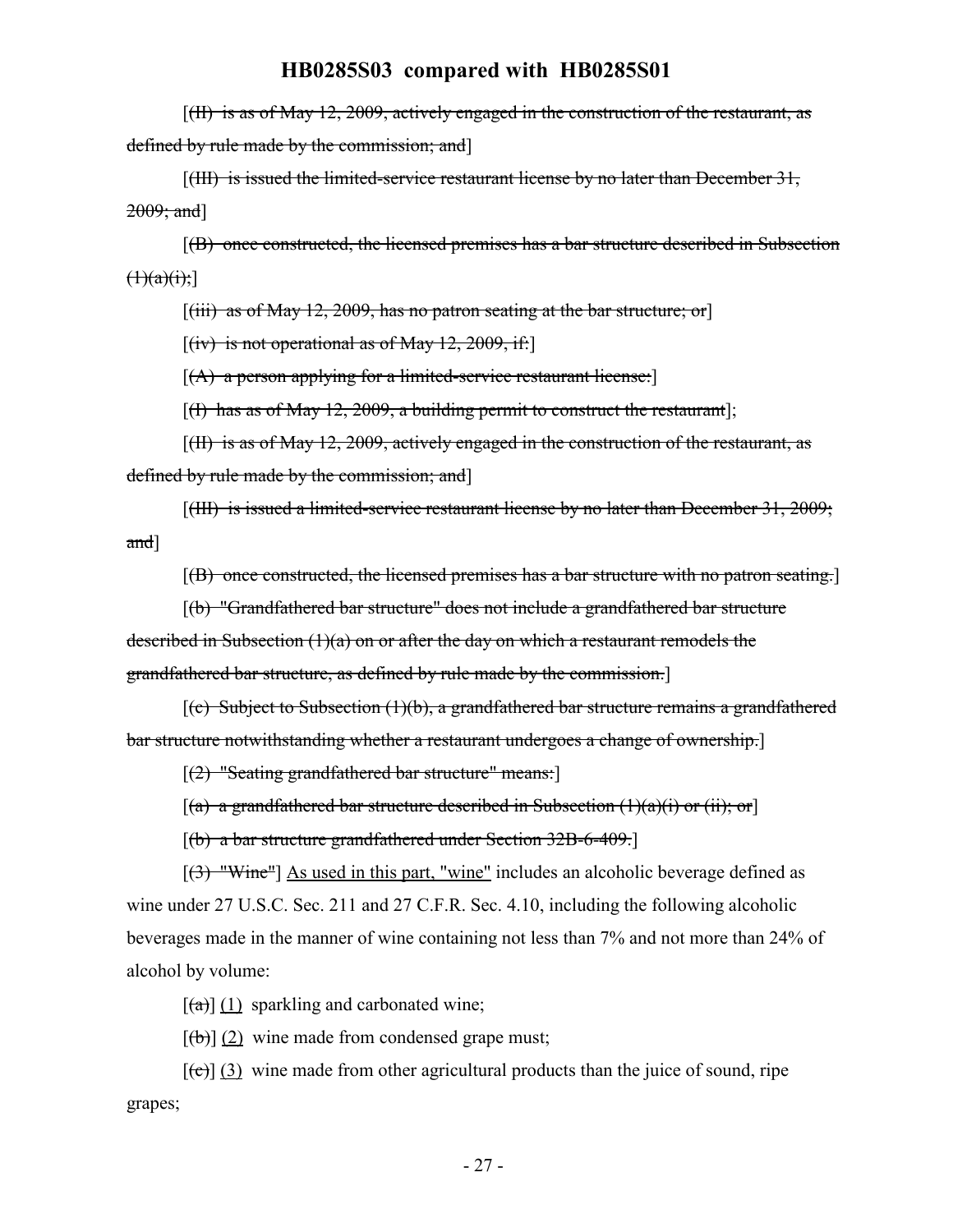$[\overrightarrow{d}]$  (4) imitation wine;

 $[\text{(\texttt{e})}]$  (5) compounds sold as wine;

 $[f(f)]$  (6) vermouth;

 $\left[\frac{1}{2}\right] \left(\frac{7}{2}\right)$  cider;

 $[\frac{h}{\hbar}][8]$  perry; and

 $\left[\left(\frac{1}{1}\right)\right]$  (9) sake.

Section 4. Section **32B-6-305** is amended to read:

**32B-6-305. Specific operational requirements for a limited-service restaurant license.**

(1) (a) In addition to complying with Chapter 5, Part 3, Retail Licensee Operational Requirements, a limited-service restaurant licensee and staff of the limited-service restaurant licensee shall comply with this section.

(b) Failure to comply as provided in Subsection (1)(a) may result in disciplinary action in accordance with Chapter 3, Disciplinary Actions and Enforcement Act, against:

(i) a limited-service restaurant licensee;

(ii) individual staff of a limited-service restaurant licensee; or

(iii) both a limited-service restaurant licensee and staff of the limited-service restaurant licensee.

(2) (a) A limited-service restaurant licensee on the licensed premises may not sell, offer for sale, furnish, or allow consumption of:

(i) spirituous liquor; or

(ii) a flavored malt beverage.

(b) A product listed in Subsection (2)(a) may not be on the premises of a

limited-service restaurant licensee except for use:

(i) as a flavoring on a dessert; and

(ii) in the preparation of a flaming food dish, drink, or dessert.

[(3) In addition to complying with Section 32B-5-303, a limited-service restaurant licensee shall store an alcoholic product in a storage area described in Subsection (12)(a).]

 $[\frac{4}{3}]$  (3) (a) An individual who serves an alcoholic product in a limited-service restaurant licensee's premises shall make a written beverage tab for each table or group that orders or consumes an alcoholic product on the premises.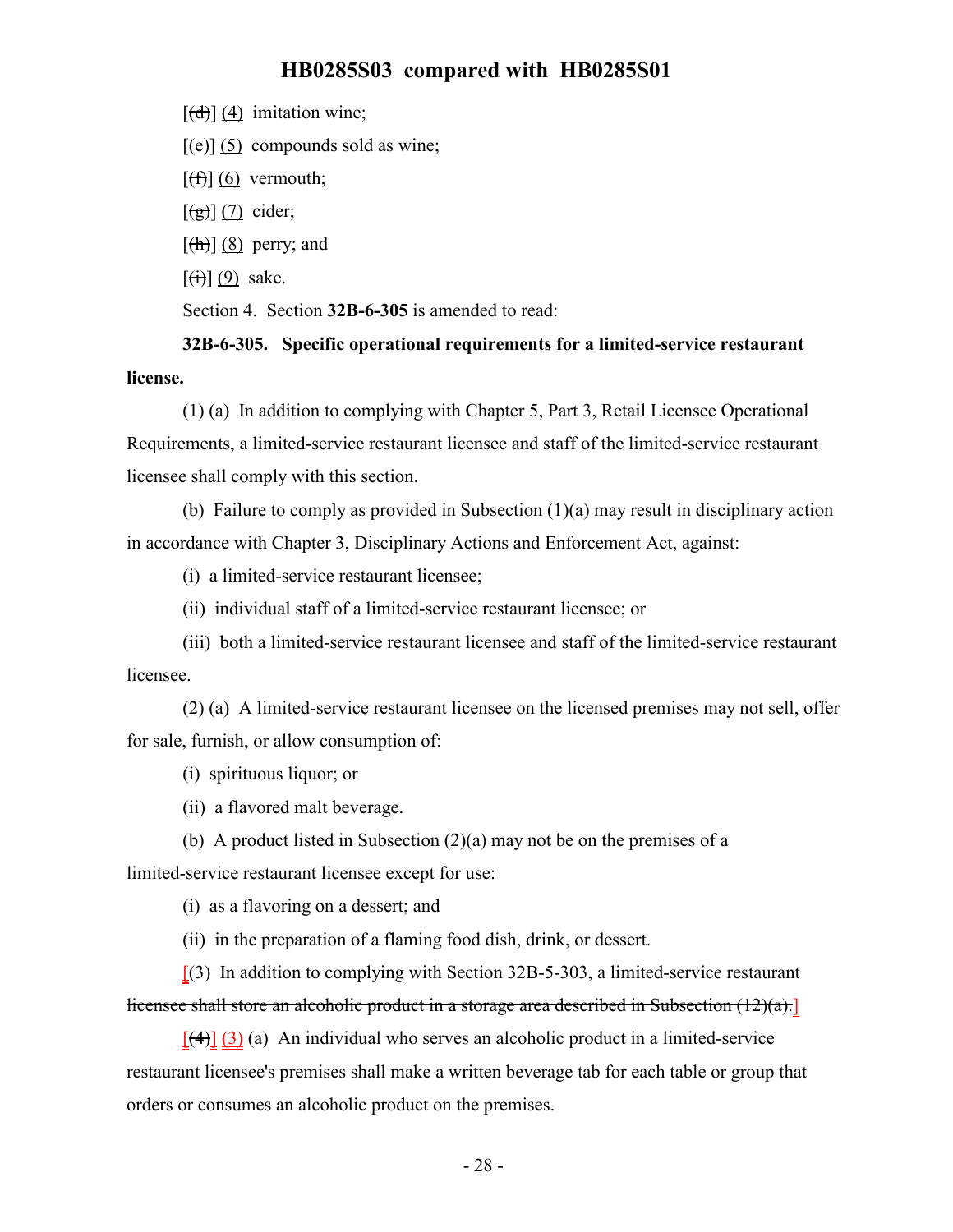(b) A beverage tab required by this Subsection  $\left[\frac{4}{3}\right]$  (3) shall list the type and amount of an alcoholic product ordered or consumed.

 $[\frac{(-5)}{4}]$  (4) A person's willingness to serve an alcoholic product may not be made a condition of employment as a server with a limited-service restaurant licensee.

 $[(6)]$  (5) (a) A limited-service restaurant licensee may not sell, offer for sale, or furnish wine or heavy beer at the licensed premises on any day during the period that:

(i) begins at midnight; and

(ii) ends at 11:29 a.m.

(b) A limited-service restaurant licensee may sell, offer for sale, or furnish beer during the hours specified in Part 7, On-Premise Beer Retailer License, for an on-premise beer retailer, except that a limited-service restaurant licensee may not sell, offer for sale, or furnish beer before 11:30 a.m. on any day.

 $[\frac{(7)}{(6)}]$  A limited-service restaurant licensee shall maintain at least 70% of its total restaurant business from the sale of food, which does not include a service charge.

 $[68]$  (7) (a) A limited-service restaurant licensee may not sell, offer for sale, or furnish an alcoholic product except after the limited-service restaurant licensee confirms that the patron has the intent to order food prepared, sold, and furnished at the licensed premises.

(b) A limited-service restaurant licensee shall maintain on the licensed premises adequate culinary facilities for food preparation and dining accommodations.

 $[(9)] (8)$  (a) Subject to the other provisions of this Subsection  $[(9)] (8)$ , a patron may not have more than two alcoholic products of any kind at a time before the patron.

(b) An individual portion of wine is considered to be one alcoholic product under Subsection  $\left[\left(4\right)\right] (8)(a)$ .

 $[(10)(9)$  A patron may consume an alcoholic product only:

(a) at:

(i) the patron's table;

(ii) a counter; or

(iii) a [seating grandfathered] bar structure; and

(b) where food is served.

 $[(11)(a)$  A limited-service restaurant licensee may not sell, offer for sale, or furnish an alcoholic product to a patron, and a patron may not consume an alcoholic product at a bar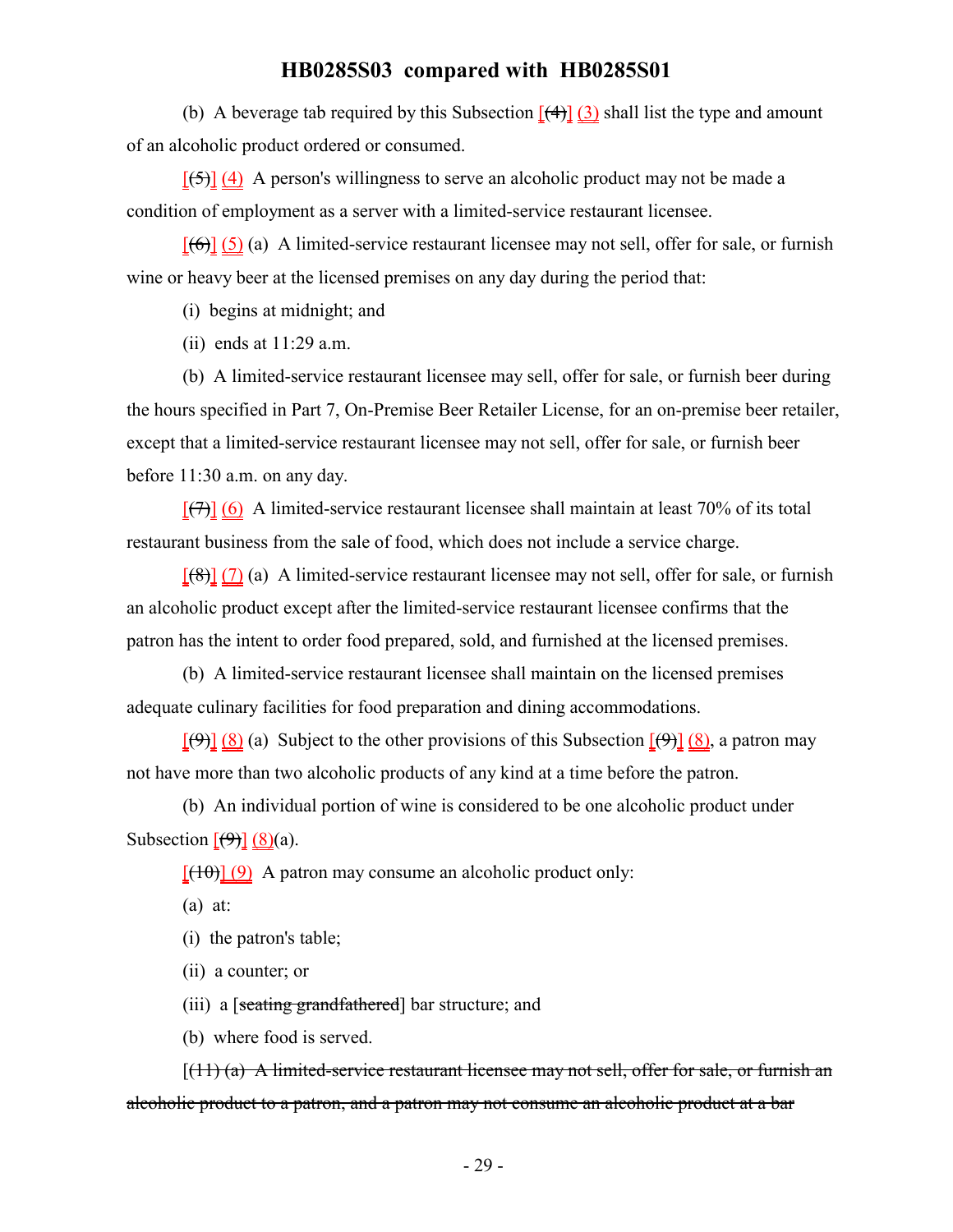structure that is not a seating grandfathered bar structure.]

 $[(b)]$   $(11)$   $(1)$   $(a)$  At a [seating grandfathered] bar structure a patron who is 21 years of age or older may:

(i) sit;

(ii) be furnished an alcoholic product; and

(iii) consume an alcoholic product.

 $[(e)]$  (b) Except as provided in Subsection  $[(11)\{[(d)] (10)(c)}$ , at a [seating]

grandfathered] bar structure a limited-service restaurant licensee may not permit a minor to, and a minor may not:

(i) sit; or

(ii) consume food or beverages.

 $[(d)] (c) (i)$  A minor may be at a [seating grandfathered] bar structure if the minor is employed by a limited-service restaurant licensee:

(A) as provided in Subsection 32B-5-308(2); or

(B) to perform maintenance and cleaning services during an hour when the limited-service restaurant licensee is not open for business.

(ii) A minor may momentarily pass by a [seating grandfathered] bar structure without remaining or sitting at the bar structure en route to an area of a limited-service restaurant licensee's premises in which the minor is permitted to be.

(d) (i) Once a limited-service restaurant establishes a bar or lounge area, but by no later than July 1, 2016, the limited-service restaurant licensee may not permit a minor to, and a minor may not do the following in a lounge or bar area of the licensed premises:

(A) sit;

(B) be served food or beverages; or

(C) consume food or beverages.

(ii) A minor may be at a lounge or bar area if the minor is employed by a limited-service restaurant licensee:

(A) as provided in Subsection 32B-5-308(2); or

(B) to perform maintenance and cleaning services during an hour when the

limited-service restaurant licensee is not open for business.

 $[(12)$  Except as provided in Subsection 32B-5-307(3), a limited-service restaurant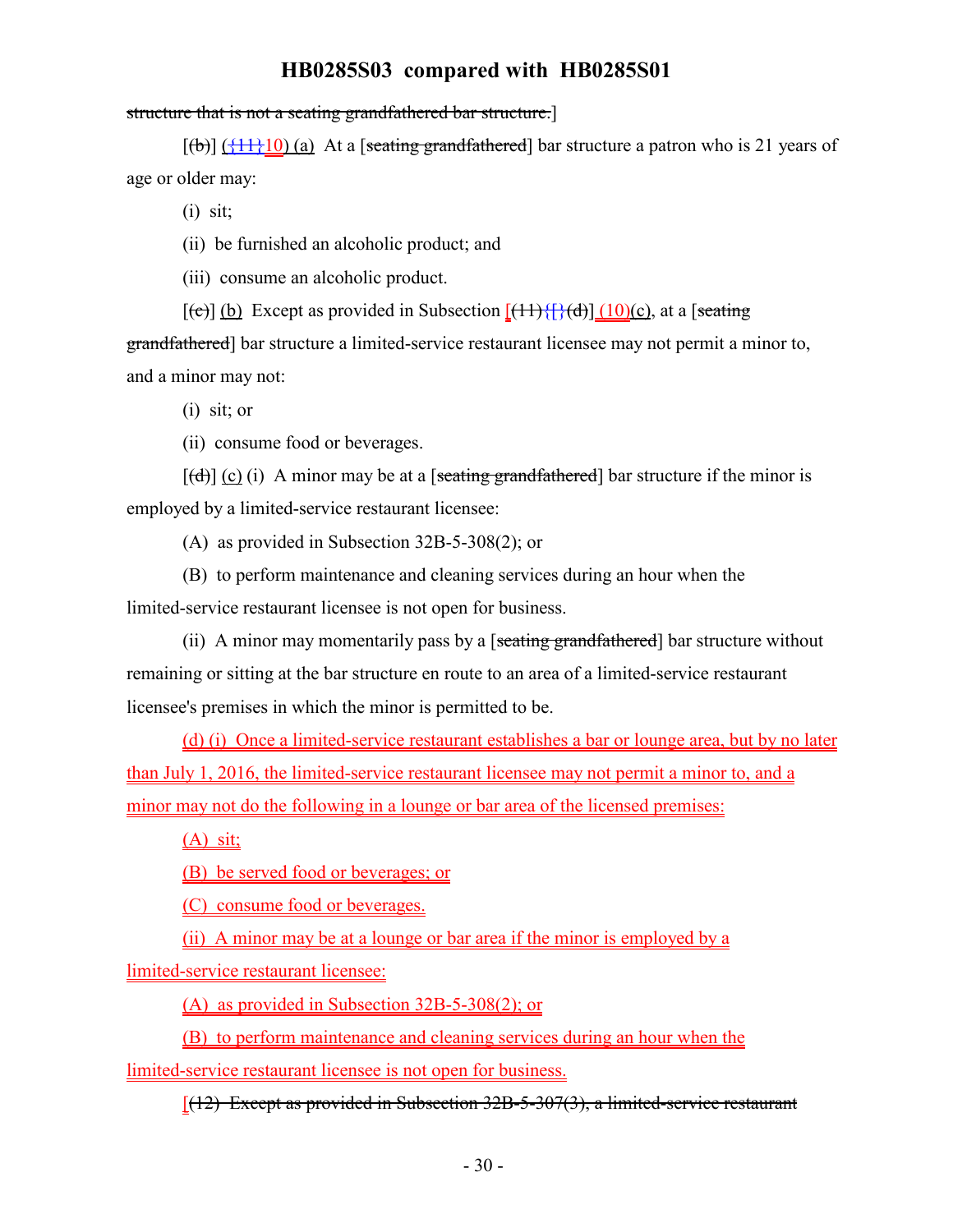licensee may dispense an alcoholic product only if:

 $[(a)$  the alcoholic product is dispensed from:

 $[(i) a \{\}$ grandfathered $\{\}$  bar structure;

 $[(ii)$  an area adjacent to a  $\{\}$  grandfathered $\{\}$  bar structure that is visible to a patron sitting at the  $\{\}$  grandfathered $\{\}$  bar structure if that area is used to dispense an alcoholic product as of May 12, 2009; or

 $[(iii)$  an area that is:

 $[(A)$  separated from an area for the consumption of food by a patron by a solid,

translucent, permanent structural barrier such that the facilities for the storage or dispensing of an alcoholic product are:]

 $[$ (I) not readily visible to a patron; and  $[$ 

 $[$ (II) not accessible by a patron; and  $[$ 

 $[$ (B) apart from an area used:

 $[$ (I) for dining;  $]$ 

[(II) for staging; or]

 $[$ (III) as a lobby or waiting area; $]$ 

 $[(b)$  the limited-service restaurant licensee uses an alcoholic product that is:

 $[(i)$  stored in an area described in Subsection  $(12)(a)$ ; or

 $[(ii)$  in an area not described in Subsection (12)(a) on the licensed premises and:

 $[(A)$  immediately before the alcoholic product is dispensed it is in an unopened container;]

 $[$ (B) the unopened container is taken to an area described in Subsection (12)(a) before it is opened; and

 $[(C)$  once opened, the container is stored in an area described in Subsection (12)(a); and]

[(c) any instrument or equipment used to dispense alcoholic product is located in an area described in Subsection  $(12)(a)$ . {

(d) (i) Notwithstanding the other provisions of Subsection (3) and this Subsection (12), a limited-service restaurant licensee is not subject to the requirements of Subsection (3) and this Subsection (12) if the limited-service restaurant licensee:

(A) posts a conspicuous sign at all entrances of the licensed premises stating that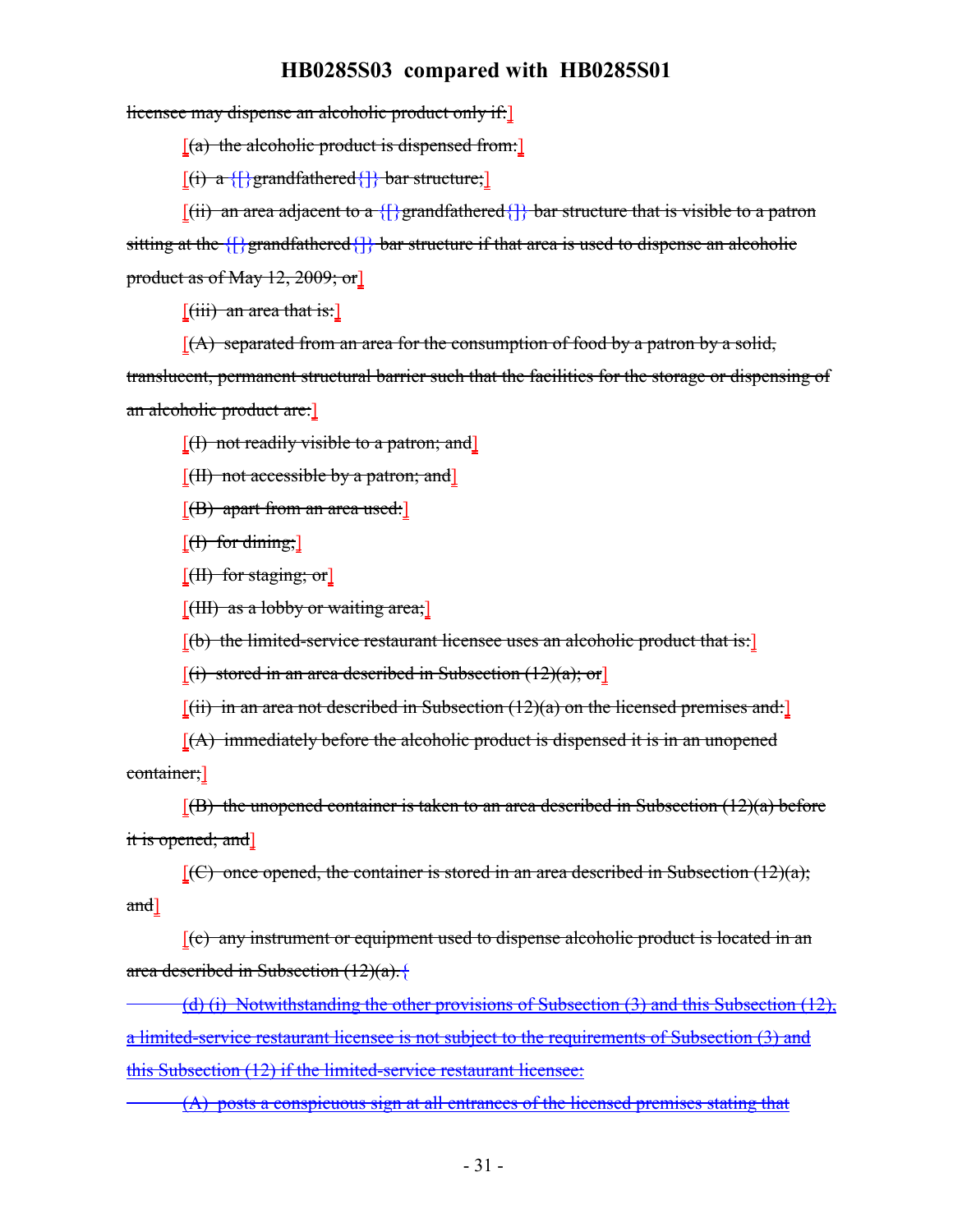"Notice: This establishment dispenses and serves alcoholic products in public view."; and

(B) conspicuously states on the menu of limited-service restaurant licensee that "Notice: This establishment dispenses and serves alcoholic products in public view."

(ii) The commission by rule, made in accordance with Title 63A, Chapter 3, Utah Administrative Rulemaking Act, may establish the format requirements of the notices required under this Subsection (12)(d).

 $(13)$ }]

 $[ (13) ]$  (11) A limited-service restaurant licensee may state in a food or alcoholic product menu a charge or fee made in connection with the sale, service, or consumption of wine or heavy beer including:

- (a) a set-up charge;
- (b) a service charge; or
- (c) a chilling fee.

(12) If a limited-service restaurant does not have separate storage and dispensing areas, the limited-service restaurant licensee shall post a conspicuous sign at all public entrances of the licensed premises stating that: "Notice: This establishment prepares and dispenses alcoholic products in public view."

Section 5. Section **32B-6-703** is amended to read:

#### **32B-6-703. Commission's power to issue on-premise beer retailer license.**

(1) Before a person may store, sell, offer for sale, furnish, or allow the consumption of beer on the premises as an on-premise beer retailer, the person shall first obtain an on-premise beer retailer license from the commission in accordance with this part.

(2) (a) The commission may issue an on-premise beer retailer license to establish on-premise beer retailer licensed premises at places and in numbers as the commission considers proper for the storage, sale, offer for sale, furnishing, and consumption of beer on premises operated as an on-premise beer retailer.

(b) At the time that the commission issues an on-premise beer retailer license, the commission shall designate whether the on-premise beer retailer is a tavern.

(c) The commission may change its designation of whether an on-premise beer retailer is a tavern in accordance with rules made by the commission.

(d) (i) In determining whether an on-premise beer retailer is a tavern, the commission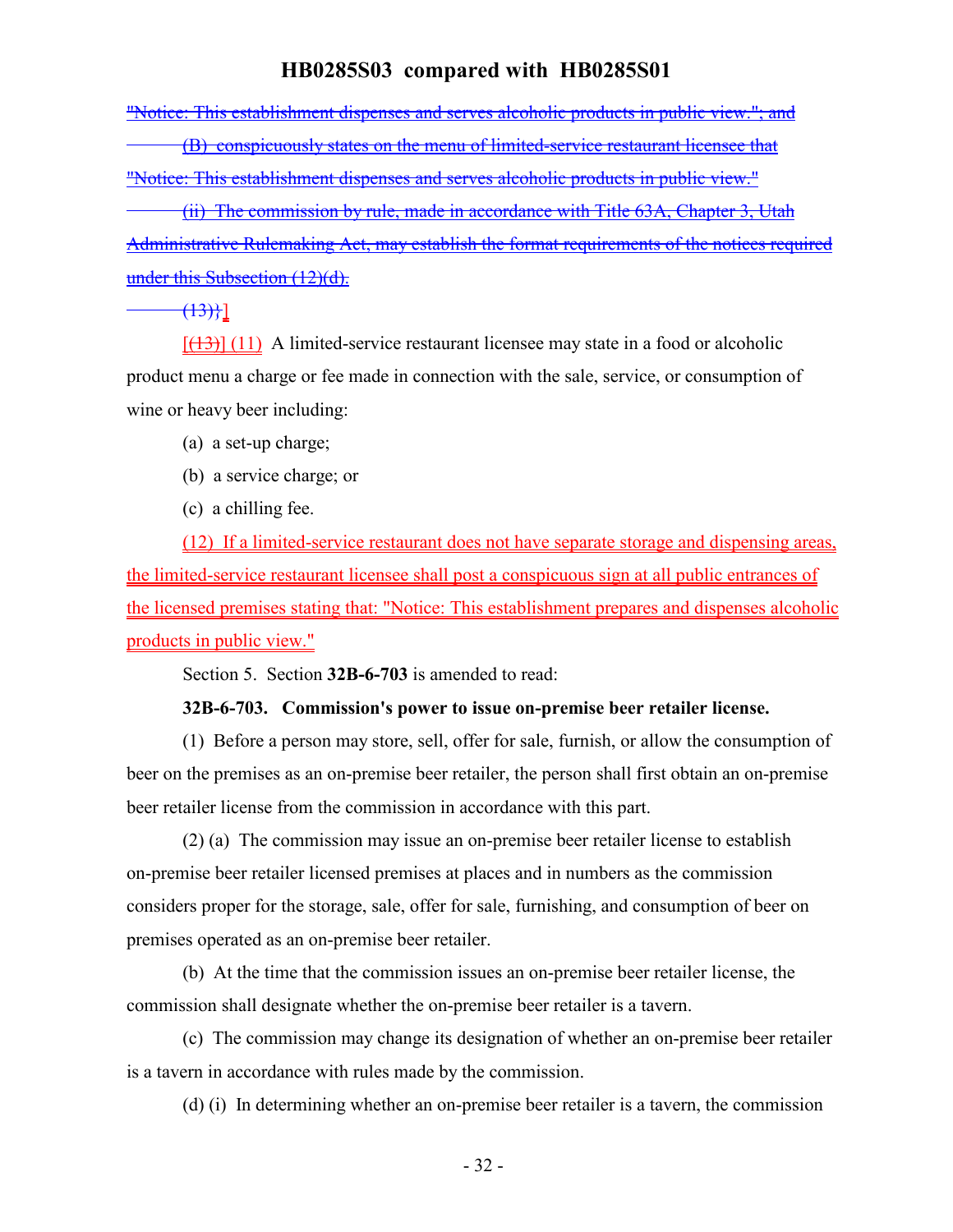shall determine whether the on-premise beer retailer will engage primarily in the retail sale of beer for consumption on the establishment's premises.

(ii) In making a determination under this Subsection  $(2)(d)$ , the commission shall consider:

(A) whether the on-premise beer retailer will operate as one of the following:

(I) a beer bar;

(II) a parlor;

(III) a lounge;

(IV) a cabaret; or

(V) a nightclub;

(B) if the on-premise beer retailer will operate as described in Subsection  $(2)(d)(ii)(A)$ :

(I) whether the on-premise beer retailer will sell food in the establishment; and

(II) if the on-premise beer retailer sells food, whether the revenue from the sale of beer will exceed the revenue of the sale of food;

(C) whether full meals including appetizers, main courses, and desserts will be served;

(D) the square footage and seating capacity of the premises;

(E) what portion of the square footage and seating capacity will be used for a dining area in comparison to the portion that will be used as a lounge or bar area;

(F) whether the person will maintain adequate on-premise culinary facilities to prepare full meals, except a person that is located on the premises of a hotel or resort facility may use the culinary facilities of the hotel or resort facility;

(G) whether the entertainment provided on the premises of the beer retailer will be suitable for minors; and

(H) the beer retailer management's ability to manage and operate an on-premise beer retailer license including:

(I) management experience;

(II) past beer retailer management experience; and

(III) the type of management scheme that will be used by the beer retailer.

(e) On or after March 1, 2012:

(i) To be licensed as an on-premise beer retailer that is not a tavern, a person shall:

(A) maintain at least 70% of the person's total gross revenues from business directly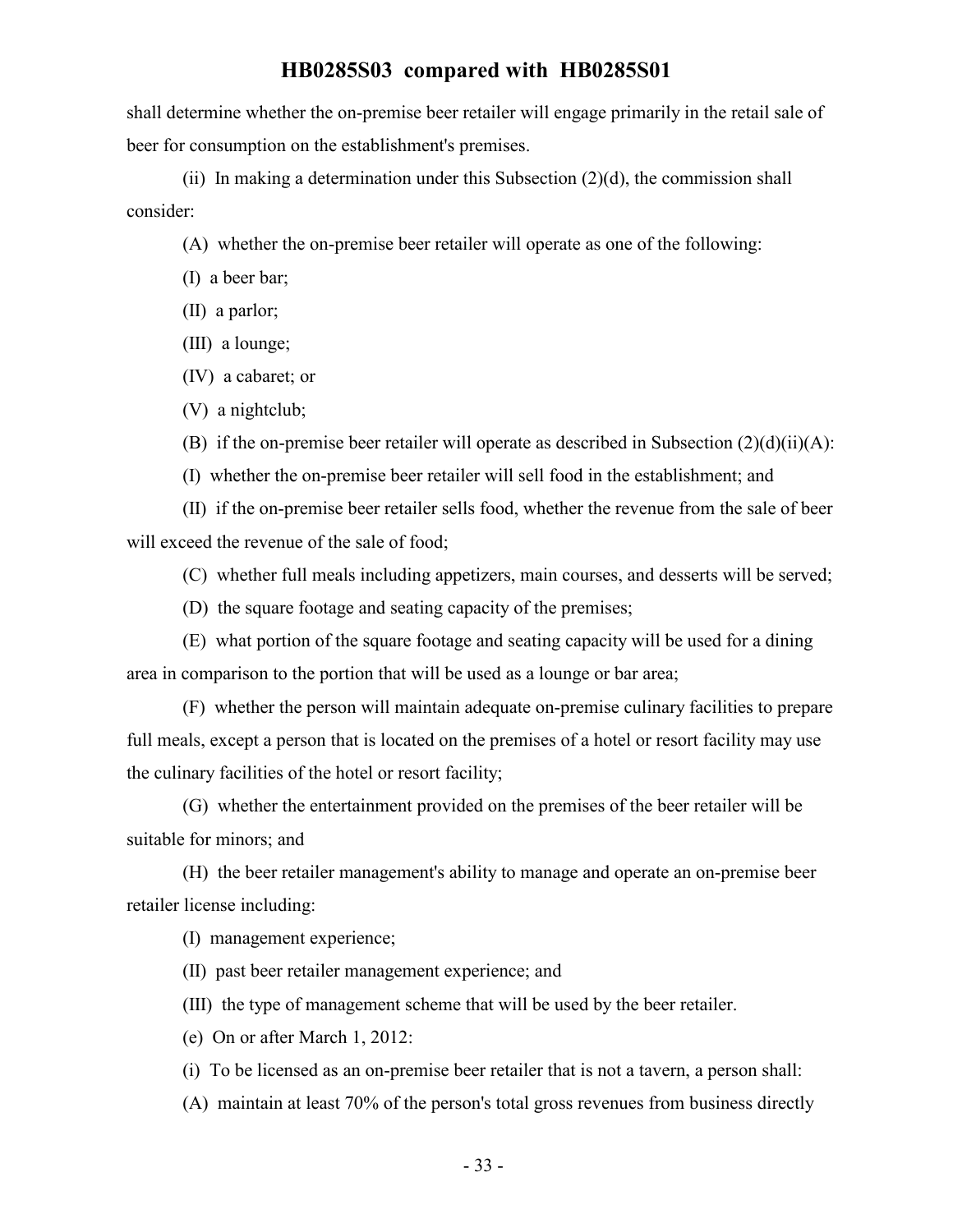related to a recreational amenity on or directly adjoining the licensed premises of the beer retailer; or

(B) have a recreational amenity on or directly adjoining the licensed premises of the beer retailer and maintain at least 70% of the person's total gross revenues from the sale of food.

(ii) The commission may not license a person as an on-premise beer retailer if the person does not:

(A) meet the requirements of Subsection  $(2)(e)(i)$ ; or

(B) operate as a tavern.

(iii) (A) A person licensed as an on-premise beer retailer that is not a tavern as of July 1, 2011 shall notify the department by no later than August 1, 2011, whether effective March 1, 2012, the person will seek to be licensed as a beer-only restaurant licensee, a tavern, or an on-premise beer retailer that meets the requirements of Subsection (2)(e)(i).

(B) If an on-premise beer retailer fails to notify the department as required by Subsection  $(2)(e)(iii)(A)$ , the on-premise beer retailer's license expires as of February 29, 2012, and to operate as an on-premise beer retailer after February 29, 2012, the on-premise beer retailer is required to apply as a new licensee<sup>[, and any bar or bar structure on the premises of</sup> an on-premise beer retailer license that is not a tavern and does not meet the requirements of Subsection (2)(e)(i) will not be grandfathered under Subsection 32B-6-902(1)].

 $[(iv)$  A person who, after August 1, 2011, applies for an on-premise beer retailer license that is not a tavern and does not meet the requirements of Subsection (2)(e)(i), may not have or construct facilities for the dispensing or storage of an alcoholic product that do not meet the requirements of Subsection 32B-6-905(12)(a)(ii){ except as provided in Subsection  $32B-6-905(12)(d)$ .]

(3) Subject to Section 32B-1-201:

(a) The commission may not issue a total number of on-premise beer retailer licenses that are taverns that at any time exceeds the number determined by dividing the population of the state by 54,147.

(b) The commission may issue a seasonal on-premise beer retailer license for a tavern in accordance with Section 32B-5-206.

(4) (a) Unless otherwise provided in Subsection  $(4)(b)$ :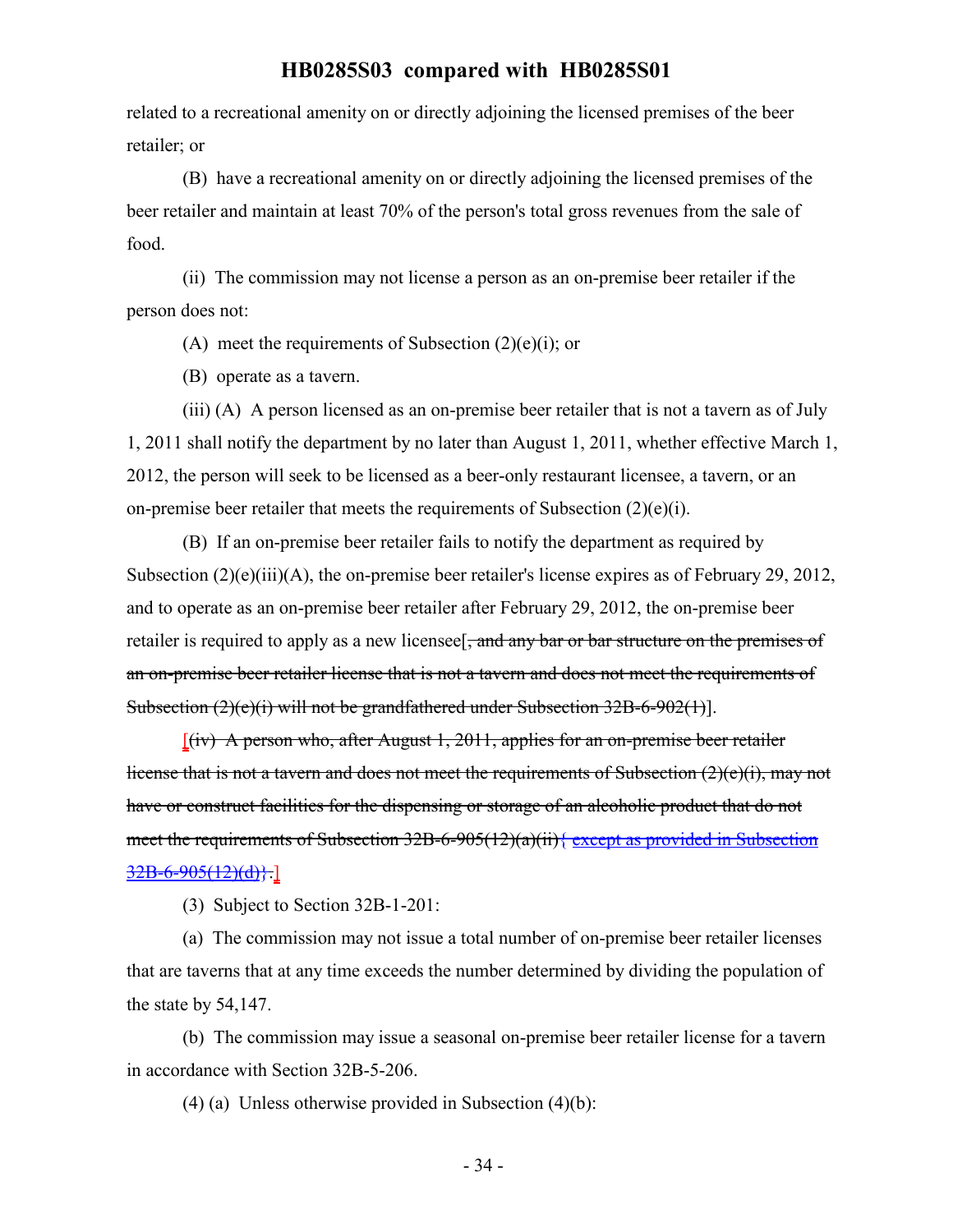(i) only one on-premise beer retailer license is required for each building or resort facility owned or leased by the same person; and

(ii) a separate license is not required for each retail beer dispensing location in the same building or on the same resort premises owned or operated by the same person.

(b) (i) Subsection (4)(a) applies only if each retail beer dispensing location in the building or resort facility operates in the same manner.

(ii) If each retail beer dispensing location does not operate in the same manner:

(A) one on-premise beer retailer license designated as a tavern is required for the locations in the same building or on the same resort premises that operate as a tavern; and

(B) one on-premise beer retailer license is required for the locations in the same building or on the same resort premises that do not operate as a tavern.

Section 6. Section **32B-6-805** is amended to read:

#### **32B-6-805. Specific operational requirements for a reception center license.**

(1) (a) In addition to complying with Chapter 5, Part 3, Retail Licensee Operational Requirements, a reception center licensee and staff of the reception center licensee shall comply with this section.

(b) Failure to comply as provided in Subsection (1)(a) may result in disciplinary action in accordance with Chapter 3, Disciplinary Actions and Enforcement Act, against:

(i) a reception center licensee;

(ii) individual staff of a reception center licensee; or

(iii) both a reception center licensee and staff of the reception center licensee.

[(2) In addition to complying with Section 32B-5-303, a reception center licensee shall store an alcoholic product in a storage area described in Subsection (15)(a).]

 $[\frac{(\lambda)}{(\lambda)}]$  (2) (a) For the purpose described in Subsection  $[\frac{(\lambda)}{(\lambda)}]$  (2)(b), a reception center licensee shall provide the following with advance notice of a scheduled event in accordance with rules made by the commission:

(i) the department; and

(ii) the local law enforcement agency responsible for the enforcement of this title in the jurisdiction where the reception center is located.

(b) Any of the following may conduct a random inspection of an event:

(i) an authorized representative of the commission or the department; or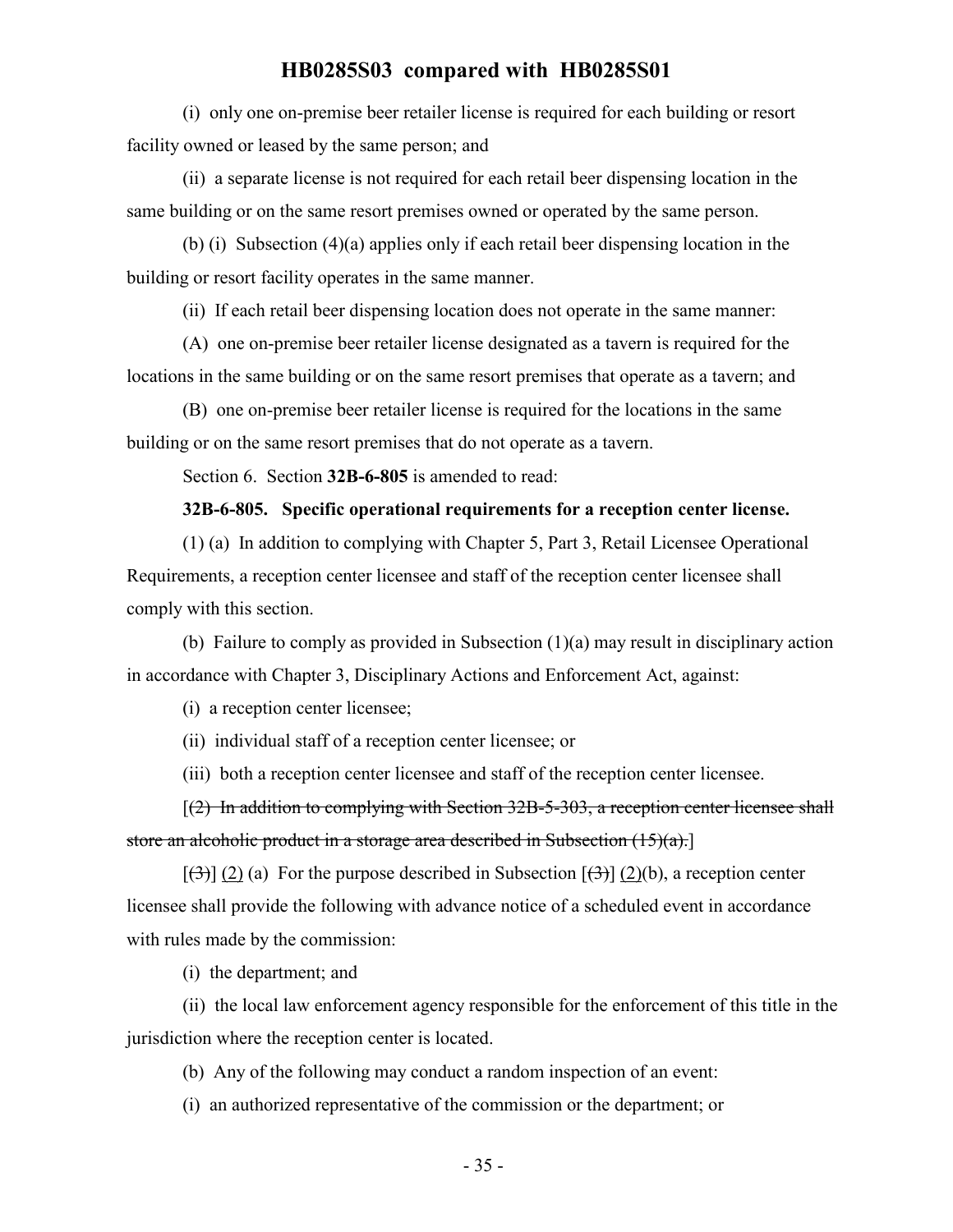(ii) a law enforcement officer.

 $[(4)] (3) (a)$  Except as otherwise provided in this title, a reception center licensee may sell, offer for sale, or furnish an alcoholic product at an event only for consumption at the reception center's licensed premises.

(b) A host of an event, a patron, or a person other than the reception center licensee or staff of the reception center licensee, may not remove an alcoholic product from the reception center's licensed premises.

(c) Notwithstanding Section 32B-5-307, a patron at an event may not bring an alcoholic product into or onto, or remove an alcoholic product from, the reception center.

 $[\frac{1}{5}] (4) (a)$  A reception center licensee may not leave an unsold alcoholic product at an event following the conclusion of the event.

(b) At the conclusion of an event, a reception center licensee shall:

(i) destroy an opened and unused alcoholic product that is not saleable, under conditions established by the department; and

(ii) return to the reception center licensee's approved locked storage area any:

- (A) opened and unused alcoholic product that is saleable; and
- (B) unopened container of an alcoholic product.

(c) Except as provided in Subsection  $[\frac{15}{9}] (4)(b)$  with regard to an open or sealed container of an alcoholic product not sold or consumed at an event, a reception center licensee  $[\div(i)$  shall store the alcoholic product in accordance with Subsection (2); and (ii)) may use the alcoholic product at more than one event.

 $[(6)]$  (5) Notwithstanding Section 32B-5-308, a reception center licensee may not employ a minor in connection with an event at the reception center at which food is not made available.

 $[\overline{(7)}]$  (6) A person's willingness to serve an alcoholic product may not be made a condition of employment as a server with a reception center licensee.

 $[(8)]$  (7) A reception center licensee may not sell, offer for sale, or furnish an alcoholic product at the licensed premises on any day during the period that:

(a) begins at 1 a.m.; and

(b) ends at 9:59 a.m.

 $[(9)$ ]  $(8)$  (a) A reception center licensee may not maintain in excess of 30% of its total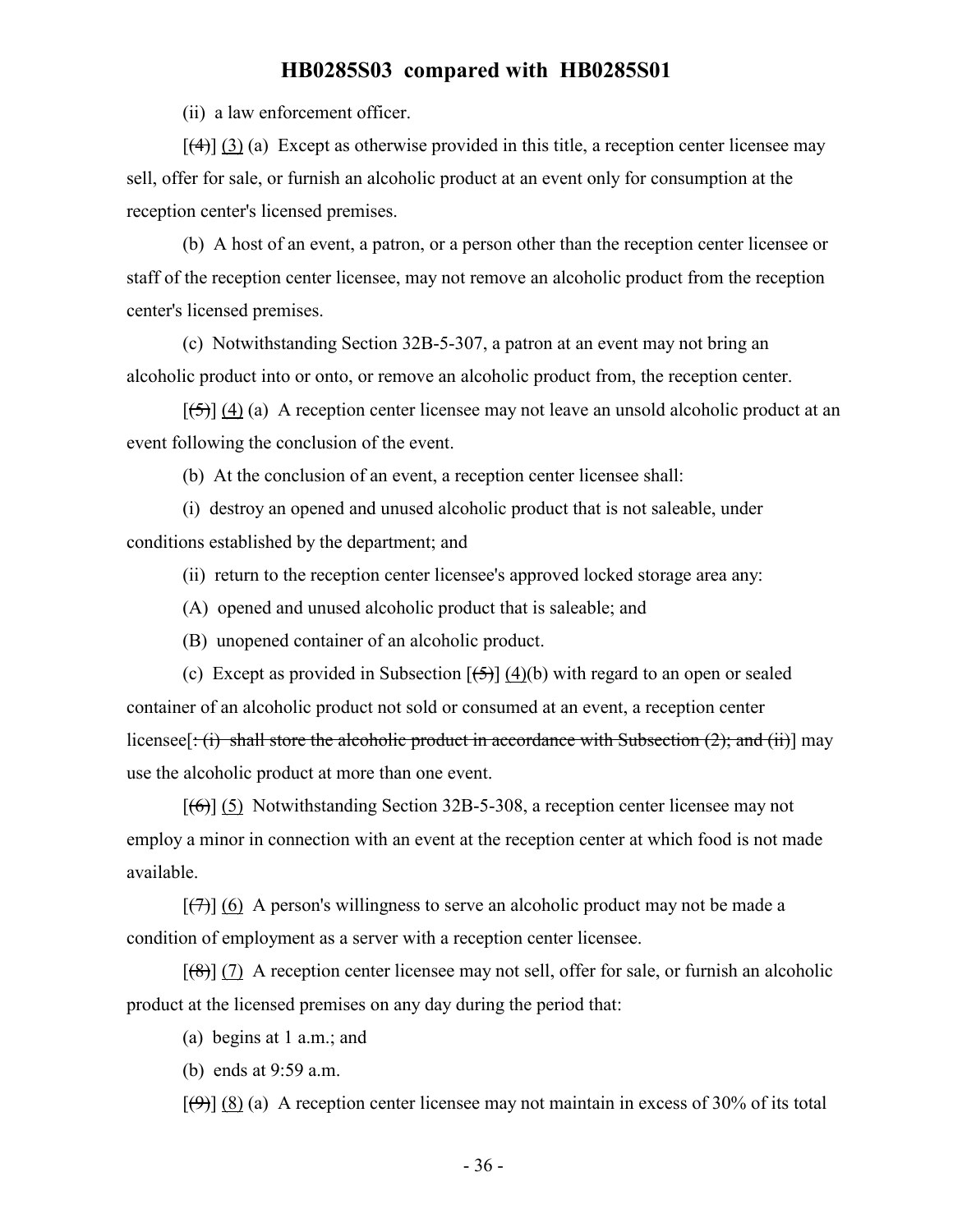annual receipts from the sale of an alcoholic product, which includes:

(i) mix for an alcoholic product; or

(ii) a charge in connection with the furnishing of an alcoholic product.

(b) A reception center licensee shall report the information necessary to show compliance with this Subsection  $[\Theta]$  (8) to the department on an annual basis.

 $[(10)(9)$  A reception center licensee may not sell, offer for sale, or furnish an alcoholic product at an event at which a minor is present unless the reception center licensee makes food available at all times when an alcoholic product is sold, offered for sale, furnished, or consumed during the event.

 $[(11)] (10)$  (a) Subject to the other provisions of this Subsection  $[(11)] (10)$ , a patron may not have more than two alcoholic products of any kind at a time before the patron.

(b) An individual portion of wine is considered to be one alcoholic product under Subsection  $[\frac{(11)}{(10)}]$  (10)(a).

 $[ (12) ]$  (11) (a) A reception center licensee shall supervise and direct a person involved in the sale, offer for sale, or furnishing of an alcoholic product.

(b) A person involved in the sale, offer for sale, or furnishing of an alcoholic product shall complete an alcohol training and education seminar.

 $[ (13) ]$  (12) A staff person of a reception center licensee shall remain at an event at all times when an alcoholic product is sold, offered for sale, furnished, or consumed at the event.

 $[({14})]$  (13) A reception center licensee may not sell, offer for sale, or furnish an alcoholic product to a patron, and a patron may not consume an alcoholic product at a bar structure.

 $[(15)$  Except as provided in Subsection  $(16)$ , a reception center licensee may dispense an alcoholic product only if:]

 $[(a)$  the alcoholic product is dispensed from an area that is:

 $[(i)$  separated from an area for the consumption of food by a patron by a solid, translucent, permanent structural barrier such that the facilities for the storage or dispensing of an alcoholic product are:]

 $[(A)$  not readily visible to a patron; and

 $[(B)$  not accessible by a patron; and

 $[(ii)$  apart from an area used: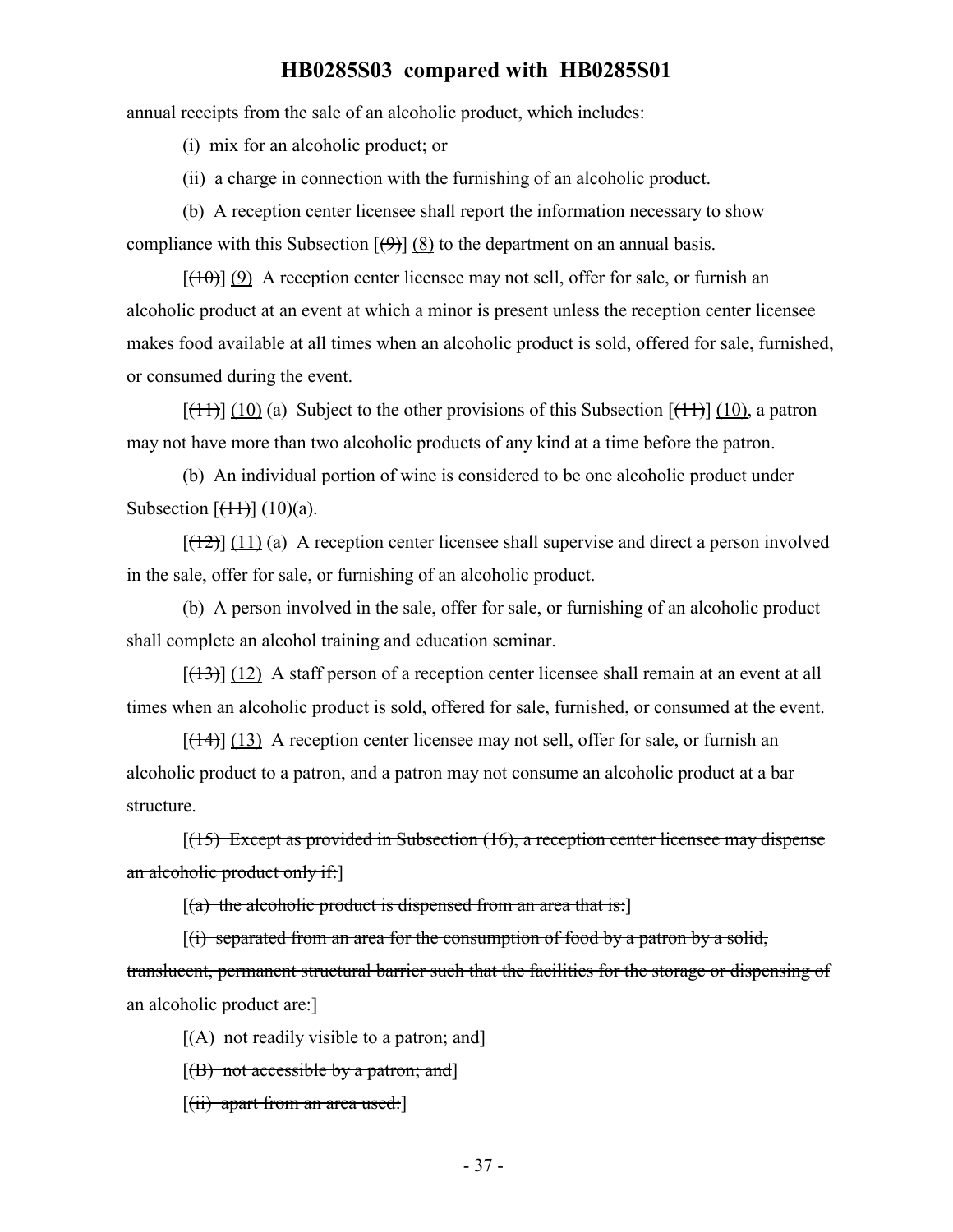$[(A)$  for staging; or

 $[(B)$  as a lobby or waiting area;

 $[(b)$  the reception center licensee uses an alcoholic product that is:

 $[(i)$  stored in an area described in Subsection  $(15)(a)$ ; or

 $[(iii)$  in an area not described in Subsection  $(15)(a)$  on the licensed premises and:

 $[(A)$  immediately before the alcoholic product is dispensed it is in an unopened container;]

 $[(B)$  the unopened container is taken to an area described in Subsection  $(15)(a)$  before it is opened; and]

 $[(C)$  once opened, the container is stored in an area described in Subsection  $(15)(a)$ ; and]

[(c) any instrument or equipment used to dispense an alcoholic product is located in an area described in Subsection (15)(a).]

 $[({16})]$  (14) A reception center licensee may dispense an alcoholic product from a mobile serving area that:

(a) is moved only by staff of the reception center licensee;

(b) is capable of being moved by only one individual; and

(c) is no larger than 6 feet long and 30 inches wide.

 $[ (17) ]$  (15) (a) A reception center licensee may not have an event on the licensed premises except pursuant to a contract between a third party host of the event and the reception center licensee under which the reception center licensee provides an alcoholic product sold, offered for sale, or furnished at an event.

(b) At an event, a reception center licensee may furnish an alcoholic product:

(i) without charge to a patron, except that the third party host of the event shall pay for an alcoholic product furnished at the event; or

(ii) with a charge to a patron at the event.

(c) The commission may by rule define what constitutes a "third-party host" for purposes of this Subsection  $[(17)]$  (15) so that a reception center licensee and the third-party host are not owned by or operated by the same persons, except that the rule shall permit a reception center licensee to host an event for an immediate family member of the reception center licensee.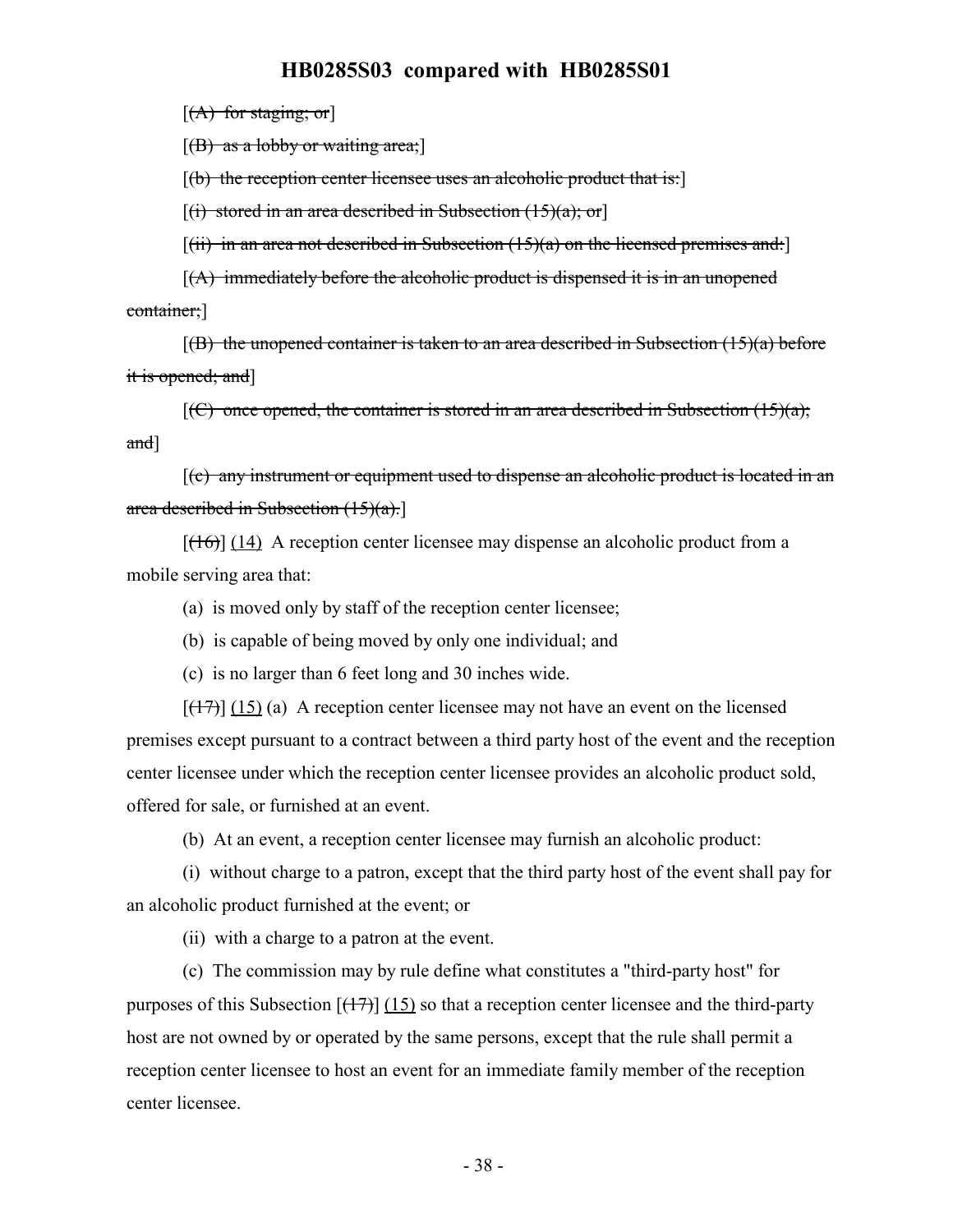$[({18})]$  (16) A reception center licensee shall have culinary facilities that are:

(a) adequate to prepare a full meal; and

(b) (i) located on the licensed premises; or

(ii) under the same control as the reception center licensee.

 $[(19)]$  (17) (a) Except as provided in Subsection  $[(19)]$  (17)(b), a reception center licensee may not operate an event:

(i) that is open to the general public; and

(ii) at which an alcoholic product is sold or offered for sale.

(b) A reception center licensee may operate an event described in Subsection  $[$ ( $\uparrow$ 9) $]$  $(17)(a)$  if the event is hosted:

(i) at the reception center no more frequently than once a calendar year; and

(ii) by a nonprofit organization that is organized and qualified under Section 501 $(c)$ , Internal Revenue Code.

Section 7. Section **32B-6-905** is amended to read:

#### **32B-6-905. Specific operational requirements for a beer-only restaurant license.**

(1) (a) In addition to complying with Chapter 5, Part 3, Retail Licensee Operational Requirements, a beer-only restaurant licensee and staff of the beer-only restaurant licensee shall comply with this section.

(b) Failure to comply as provided in Subsection (1)(a) may result in disciplinary action in accordance with Chapter 3, Disciplinary Actions and Enforcement Act, against:

(i) a beer-only restaurant licensee;

(ii) individual staff of a beer-only restaurant licensee; or

(iii) both a beer-only restaurant licensee and staff of the beer-only restaurant licensee.

(2) (a) A beer-only restaurant licensee on the licensed premises may not sell, offer for sale, furnish, or allow consumption of liquor.

(b) Liquor may not be on the premises of a beer-only restaurant licensee except for use:

(i) as a flavoring on a dessert; and

(ii) in the preparation of a flaming food dish, drink, or dessert.

[(3) In addition to complying with Section 32B-5-303, a beer-only restaurant licensee shall store beer in a storage area described in Subsection (12)(a).

 $[$ (4)] (3) (a) An individual who serves beer in a beer-only restaurant licensee's premises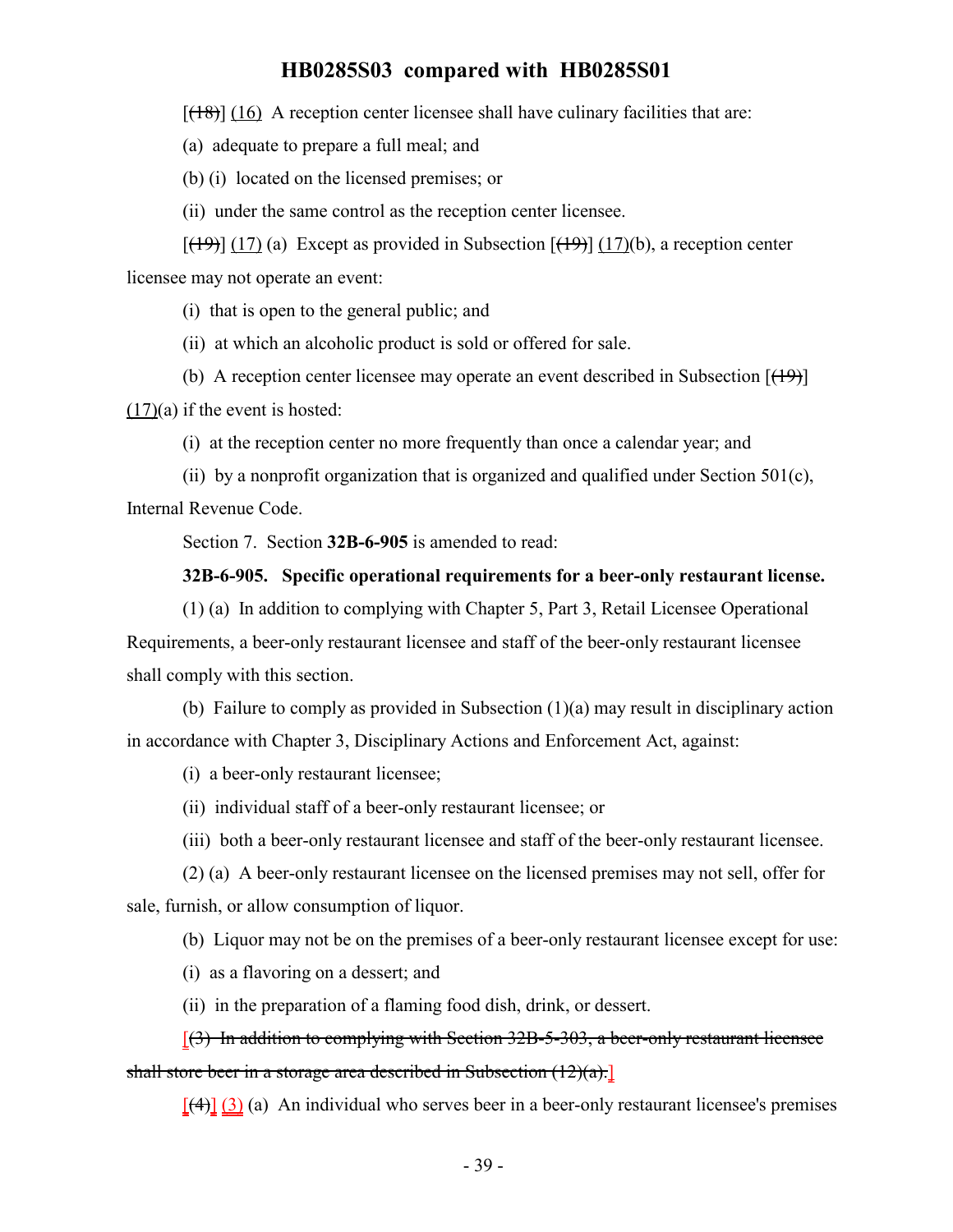shall make a written beverage tab for each table or group that orders or consumes an alcoholic product on the premises.

(b) A beverage tab required by this Subsection  $[(4)] (3)$  shall list the type and amount of beer ordered or consumed.

 $[$ (5)] (4) A person's willingness to serve beer may not be made a condition of employment as a server with a beer-only restaurant licensee.

 $[66]$  (5) A beer-only restaurant licensee may sell, offer for sale, or furnish beer during the hours specified in Part 7, On-Premise Beer Retailer License, for an on-premise beer retailer, except that a beer-only restaurant licensee may not sell, offer for sale, or furnish beer before 11:30 a.m. on any day.

 $[\frac{7}{2}]$  (6) A beer-only restaurant licensee shall maintain at least 70% of its total restaurant business from the sale of food, which does not include a service charge.

 $[68]$  (7) (a) A beer-only restaurant may not sell, offer for sale, or furnish beer except after the beer-only restaurant licensee confirms that the patron has the intent to order food prepared, sold, and furnished at the licensed premises.

(b) A beer-only restaurant shall maintain on the licensed premises adequate culinary facilities for food preparation and dining accommodations.

 $[\Theta]$  (8) A patron may not have more than two beers at a time before the patron.  $[(10)(9)$  A patron may consume a beer only:

(a) at:

(i) the patron's table;

(ii) a [grandfathered] bar structure; or

(iii) a counter; and

(b) where food is served.

 $[(11)(a)$  A beer-only restaurant licensee may not sell, offer for sale, or furnish a beer to a patron, and a patron may not consume an alcoholic product at a bar structure.]

 $[(b) {\{ (11) (a) \} \} \{ A \}$  Notwithstanding Subsection (11)(a), at a grandfathered]

(10) (a) At a bar structure, a patron who is 21 years of age or older may:

 $(i)$  sit;

- (ii) be furnished a beer; and
- (iii) consume a beer.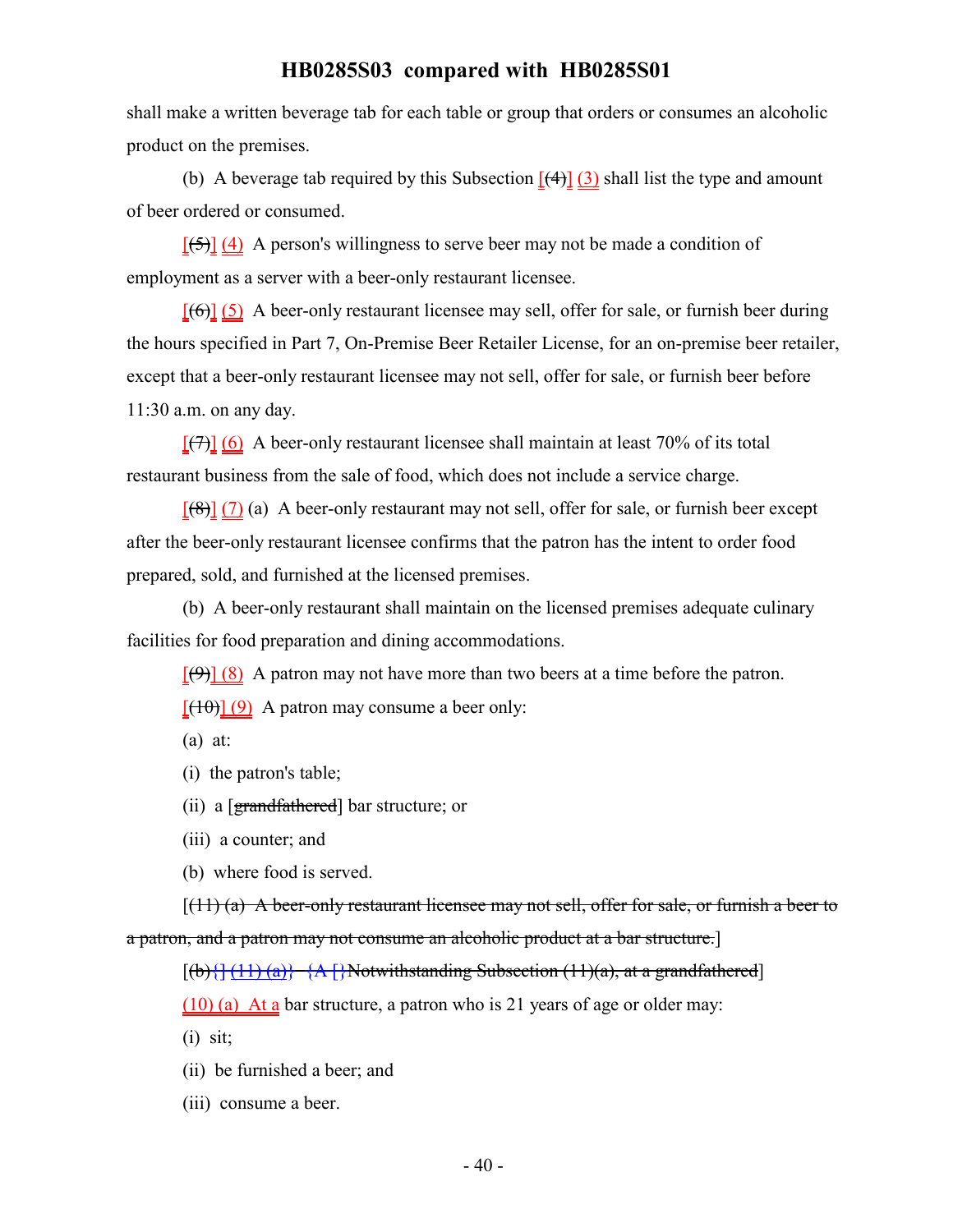$[(e)]$  (b) Except as provided in Subsection  $[(11)\{[(d)] (10)(c)\}$ , at a [grandfathered] bar structure, a beer-only restaurant licensee may not permit a minor to, and a minor may not:

(i) sit; or

(ii) consume food or beverages.

 $[\text{(\text{d})}]$  (c) (i) A minor may be at a [grandfathered] bar structure if the minor is employed by a beer-only restaurant licensee:

(A) as provided in Subsection 32B-5-308(2); or

(B) to perform maintenance and cleaning services during an hour when the beer-only restaurant licensee is not open for business.

(ii) A minor may momentarily pass by a [grandfathered] bar structure without remaining or sitting at the bar structure en route to an area of a beer-only restaurant licensee's premises in which the minor is permitted to be.

(d) (i) Once a beer-only restaurant establishes a bar or lounge area, but by no later than July 1, 2016, the beer-only restaurant licensee may not permit a minor to, and a minor may not do the following in a lounge or bar area of the licensed premises:

 $(A)$  sit;

(B) be served food or beverages; or

(C) consume food or beverages.

(ii) A minor may be at a lounge or bar area if the minor is employed by a beer-only restaurant licensee:

(A) as provided in Subsection 32B-5-308(2); or

(B) to perform maintenance and cleaning services during an hour when the beer-only restaurant licensee is not open for business.

 $[(12)$  A beer-only restaurant licensee may dispense a beer only if:

 $[(a)$  the beer is dispensed from an area that is:

 $[(i) a \{\}$  grandfathered $\{\}$  bar structure; or

 $[(ii)$  separated from an area for the consumption of food by a patron by a solid,

translucent, permanent structural barrier such that the facilities for the storage or dispensing of an alcoholic product are not readily visible to a patron, not accessible by a patron, and apart from an area used for dining, for staging, or as a lobby or waiting area;]

 $[$ (b) the beer-only restaurant licensee uses a beer that is: $]$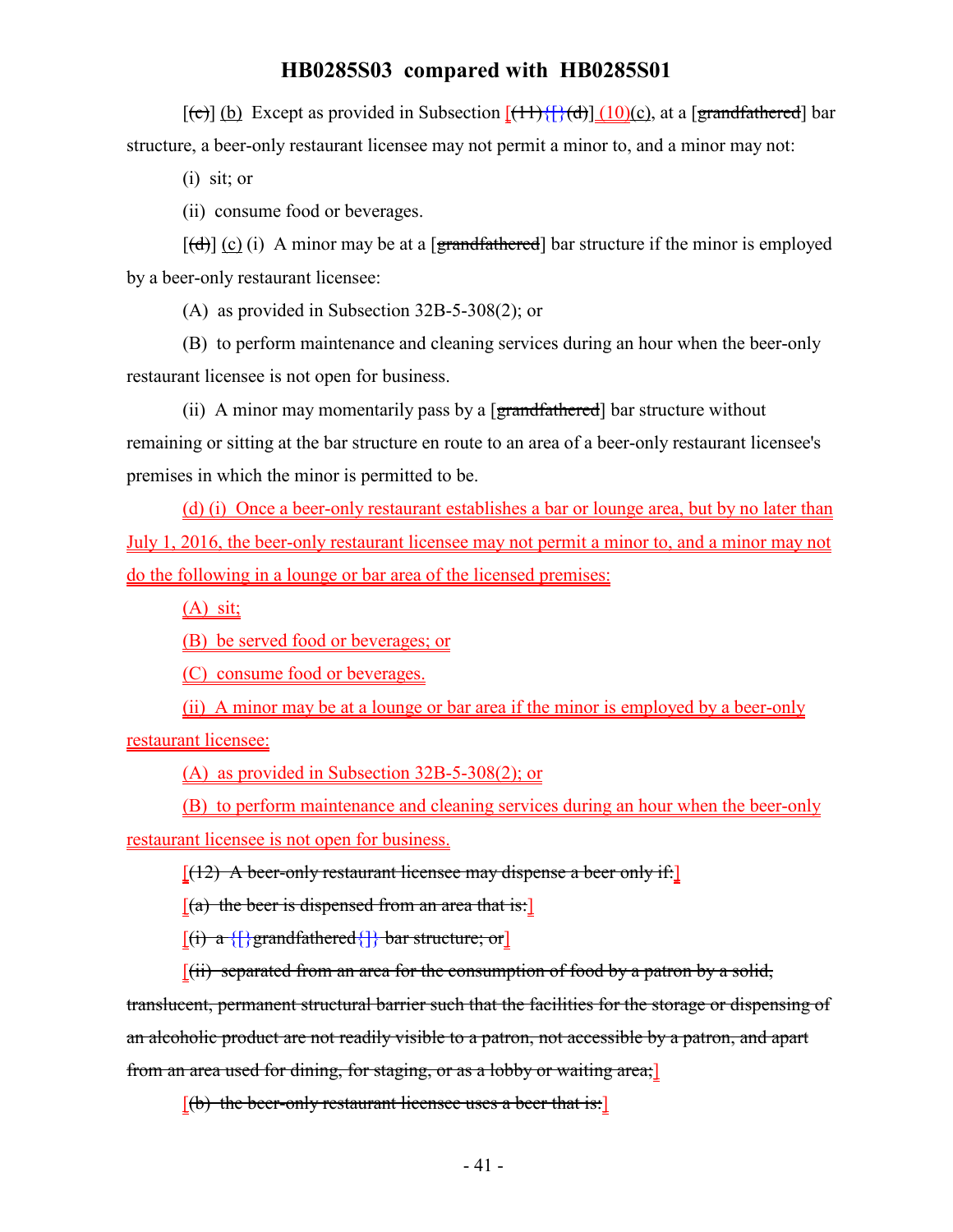$[(i)$  stored in an area described in Subsection  $(12)(a)$ ; or

 $[(iii)$  in an area not described in Subsection  $(12)(a)$  on the licensed premises and:

 $[(A)$  immediately before the beer is dispensed it is in an unopened container;

 $[$ (B) the unopened container is taken to an area described in Subsection  $(12)(a)$  before it is opened; and]

 $[(C)$  once opened, the container is stored in an area described in Subsection (12)(a); and]

[(c) any instrument or equipment used to dispense the beer is located in an area described in Subsection (12)(a).{

(d) (i) Notwithstanding the other provisions of Subsection (3) and this Subsection  $\{\pm 2\},\}$ ]

(11) If a beer-only restaurant {licensee is not subject to the requirements of Subsection (3) and this Subsection (12) if}does not have separate storage and dispensing areas, the beer-only restaurant licensee<sup>{-1}</sup>

 $(A)$  posts<sup>{</sup> shall post a conspicuous sign at all public entrances of the licensed premises stating that: "Notice: This establishment prepares and dispenses  $\frac{1}{4}$  serves  $\frac{1}{4}$  alcoholic products in public view." $\frac{1}{3}$  and

(B) conspicuously states on the menu of beer-only restaurant licensee that "Notice: This establishment dispenses and serves alcoholic products in public view."

(ii) The commission by rule, made in accordance with Title 63A, Chapter 3, Utah Administrative Rulemaking Act, may establish the format requirements of the notices required under this Subsection  $(12)(d)$ .}

Section 8. Section **32B-8-402** is amended to read:

#### **32B-8-402. Specific operational requirements for a sublicense.**

(1) A person operating under a sublicense is subject to the operational requirements under the provisions applicable to the sublicense except that  $[\pm(\alpha)]$  notwithstanding a requirement in the provisions applicable to the sublicense, a person operating under the sublicense is not subject to a requirement that a certain percentage of the gross receipts for the sublicense be from the sale of food, except to the extent that the gross receipts for the sublicense are included in calculating the percentages under Subsection  $32B-8-401(4)$ ; and.

[(b) notwithstanding Section 32B-6-202 or 32B-6-302, a bar structure in a licensed